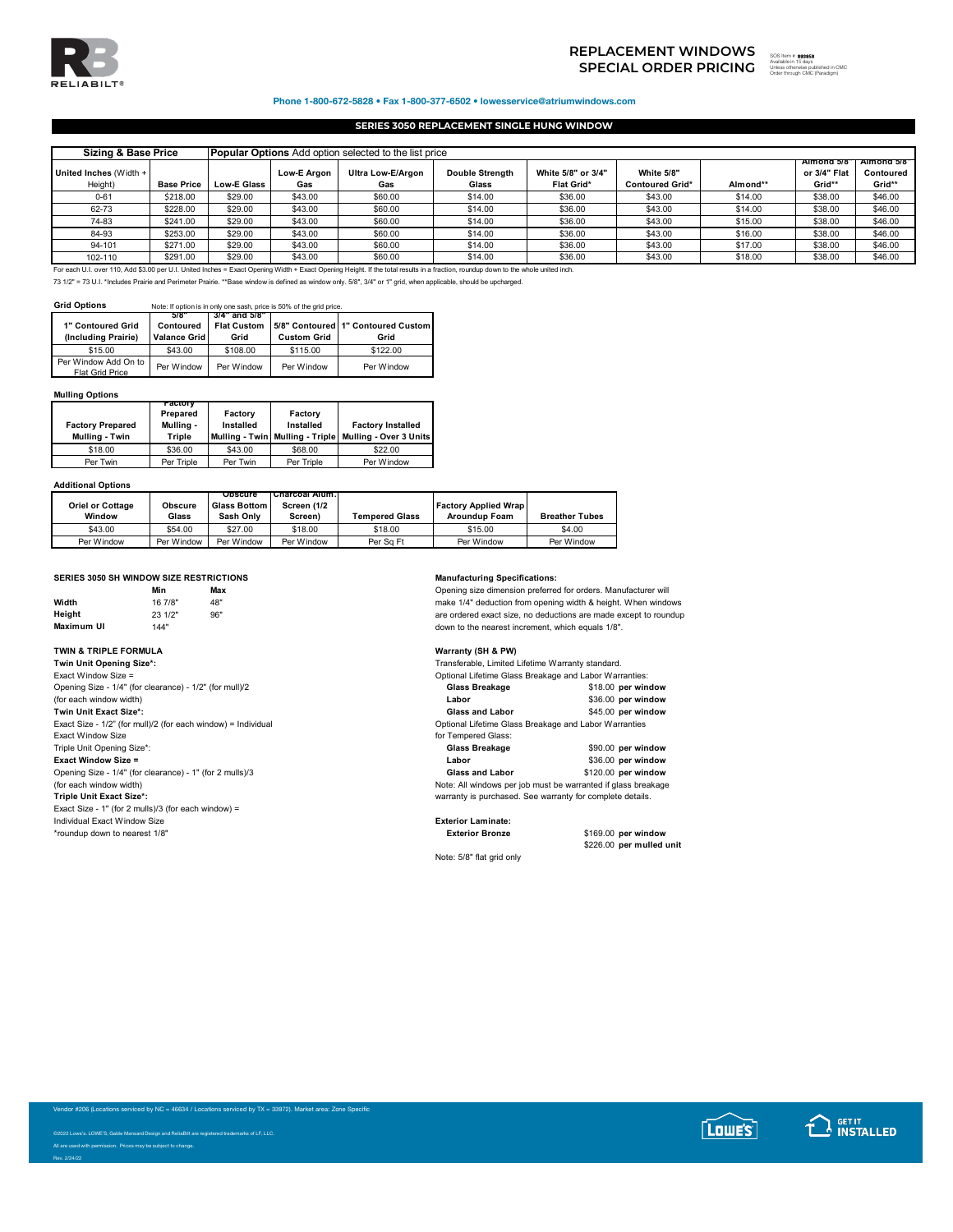

## **SPECIAL ORDER PRICING REPLACEMENT WINDOWS**<br>
SPECIAL ORDER PRICING **Wealth**ed in 15 days<br>
Source through CMC Preadigm)

## Phone 1-800-672-5828 • Fax 1-800-377-6502 • lowesservice@atriumwindows.com

## **SERIES 3050 REPLACEMENT PICTURE WINDOW**

| <b>Sizing &amp; Base Price</b>    |                                                                                                                                                                                       | <b>Popular Options</b> Add option selected to the list price |                    |                                 |                                  |                                      |          |                                           |                                    |
|-----------------------------------|---------------------------------------------------------------------------------------------------------------------------------------------------------------------------------------|--------------------------------------------------------------|--------------------|---------------------------------|----------------------------------|--------------------------------------|----------|-------------------------------------------|------------------------------------|
| United Inches (Width +<br>Height) | <b>Base Price</b>                                                                                                                                                                     | <b>Low-E Glass</b>                                           | Low-E Araon<br>Gas | <b>Ultra Low-E/Argon</b><br>Gas | White 5/8" or 3/4" Flat<br>Grid* | White 5/8"<br><b>Contoured Grid*</b> | Almond** | Almond 5/8" or 3/4"<br><b>Flat Grid**</b> | Almond 5/8"<br>Contoured<br>Grid** |
| $0 - 61$                          | \$182.00                                                                                                                                                                              | \$29.00                                                      | \$43.00            | \$60.00                         | \$36.00                          | \$43.00                              | \$11.00  | \$38.00                                   | \$46.00                            |
| 62-73                             | \$194.00                                                                                                                                                                              | \$29.00                                                      | \$43.00            | \$60.00                         | \$36.00                          | \$43.00                              | \$12.00  | \$38.00                                   | \$46.00                            |
| 74-83                             | \$210.00                                                                                                                                                                              | \$29.00                                                      | \$43.00            | \$60.00                         | \$36.00                          | \$43.00                              | \$13.00  | \$38.00                                   | \$46.00                            |
| 84-93                             | \$228.00                                                                                                                                                                              | \$29.00                                                      | \$43.00            | \$60.00                         | \$36.00                          | \$43.00                              | \$14.00  | \$38.00                                   | \$46.00                            |
| 94-101                            | \$244.00                                                                                                                                                                              | \$29.00                                                      | \$43.00            | \$60.00                         | \$36.00                          | \$43.00                              | \$15.00  | \$38.00                                   | \$46.00                            |
| 102-110                           | \$268.00                                                                                                                                                                              | \$29.00                                                      | \$43.00            | \$60.00                         | \$36.00                          | \$43.00                              | \$17.00  | \$38.00                                   | \$46.00                            |
|                                   | For each U.I. over 110, PW Add \$2.50 per U.I. United Inches = Exact Opening Width + Exact Opening Height. If the total results in a fraction, roundup down to the whole united inch. |                                                              |                    |                                 |                                  |                                      |          |                                           |                                    |

73 1/2" = 73 U.I. \*Includes Prairie and Perimeter Prairie. \*\*Base window is defined as window only. 5/8", 3/4" or 1" grid, when applicable, should be upcharged

**Grid Options** Note: If option is in only one sash, price is 50% of the grid price.

| 1" Contoured Grid<br>(Including Prairie) | 5/8<br>Contoured<br>Valance Grid | 3/4 and 5/8<br><b>Flat Custom</b><br>Grid | <b>Custom Grid</b> | 5/8" Contoured   1" Contoured Custom<br>Grid |
|------------------------------------------|----------------------------------|-------------------------------------------|--------------------|----------------------------------------------|
| \$15.00                                  | \$43.00                          | \$108.00                                  | \$115.00           | \$122.00                                     |
| Per Window Add On to<br>Flat Grid Price  | Per Window                       | Per Window                                | Per Window         | Per Window                                   |

## **Mulling Options**

| <b>Factory Prepared</b><br>Mulling - Twin | ractory<br>Prepared<br>Mulling -<br>Triple | Factory<br>Installed | Factory<br>Installed | <b>Factory Installed</b><br>Mulling - Twin   Mulling - Triple   Mulling - Over 3 Units |
|-------------------------------------------|--------------------------------------------|----------------------|----------------------|----------------------------------------------------------------------------------------|
| \$18.00                                   | \$36.00                                    | \$43.00              | \$68.00              | \$22.00                                                                                |
| Per Twin                                  | Per Triple                                 | Per Twin             | Per Triple           | Per Window                                                                             |

### **Additional Options**

| <b>Obscure Glass</b> | Tempered<br>Glass | ractory<br><b>Applied Wrap</b><br>Aroundup<br>Foam | <b>Breather Tubes</b> |
|----------------------|-------------------|----------------------------------------------------|-----------------------|
| \$54.00              | \$18.00           | \$15.00                                            | \$4.00                |
| Per Window           | Per Sa Ft         | Per Window                                         | Per Window            |

### **SERIES 3050 PW SIZE RESTRICTIONS Manufacturing Specifications:**

|                   | Min       | Max |
|-------------------|-----------|-----|
| Width             | 8"        | 96" |
| Height            | 8"        | 96" |
| <b>Maximum UI</b> | 156"      |     |
| Minimum Sq. Ft.   | 1 sq. ft. |     |

| <u>Upiluliai Liigiliig Giass Digaraug allu Labui Wallaliligs.</u> |                    |
|-------------------------------------------------------------------|--------------------|
| Glass Breakage                                                    | \$18.00 per window |
| Labor                                                             | \$36.00 per window |
| <b>Glass and Labor</b>                                            | \$45.00 per window |
| Optional Lifetime Glass Breakage and Labor Warranties             |                    |
| for Tempered Glass:                                               |                    |
| Glass Breakage                                                    | \$11.00 per window |
| Labor                                                             | \$11.00 per window |
| <b>Glass and Labor</b>                                            | \$11.00 per window |
| Note: All windows per job must be warranted if glass breakage     |                    |
| warranty is purchased. See warranty for complete details.         |                    |
|                                                                   |                    |
|                                                                   |                    |

**Triple Unit Exact Size\*:** Exact Size - 1" (for 2 mulls)/3 (for each window) = **Exterior Laminate:** Individual Exact Window Size **Exterior Bronze** \$169.00 **per window** \*roundup down to nearest 1/8"

Opening size dimension preferred for orders. Manufacturer will make 1/4" deduction from opening width & height. When windows are ordered exact size, no deductions are made except to roundup down to the nearest increment, which equals 1/8".

## **Warranty (SH & PW)**

**TWIN & TRIPLE FORMULA**<br>**Twin Unit Opening Size\*:** Optional Lifetime Games Breakage and Labor Warranties: Optional Lifetime Glass Breakage and Labor Warranties:

| <b>I WILL OTHE OPEINING OILE.</b>                       | Optional Lifetime Olass Dicakage and Labor Warranties. |                    |
|---------------------------------------------------------|--------------------------------------------------------|--------------------|
| Exact Window Size =                                     | Glass Breakage                                         | \$18.00 per window |
| Opening Size - 1/4" (for clearance) - 1/2" (for mull)/2 | Labor                                                  | \$36.00 per window |
| (for each window width)                                 | <b>Glass and Labor</b>                                 | \$45.00 per window |
| Twin Unit Exact Size*:                                  | Optional Lifetime Glass Breakage and Labor Warranties  |                    |

| $\sim$ $\sim$ $\sim$ $\sim$ |  |
|-----------------------------|--|
| for Tempered Glass:         |  |
|                             |  |

| EACUL VVIIIUUW JIZE                                      | <b>Glass Dicandue</b>                                         | <b>JULIOU DEL WILLOW</b> |
|----------------------------------------------------------|---------------------------------------------------------------|--------------------------|
| Triple Unit Opening Size*:                               | Labor                                                         | \$11.00 per window       |
| <b>Exact Window Size =</b>                               | <b>Glass and Labor</b>                                        | \$11.00 per window       |
| Opening Size - 1/4" (for clearance) - 1" (for 2 mulls)/3 | Note: All windows per job must be warranted if glass breakage |                          |
| (for each window width)                                  | warranty is purchased. See warranty for complete details.     |                          |

Note: 5/8" flat grid only

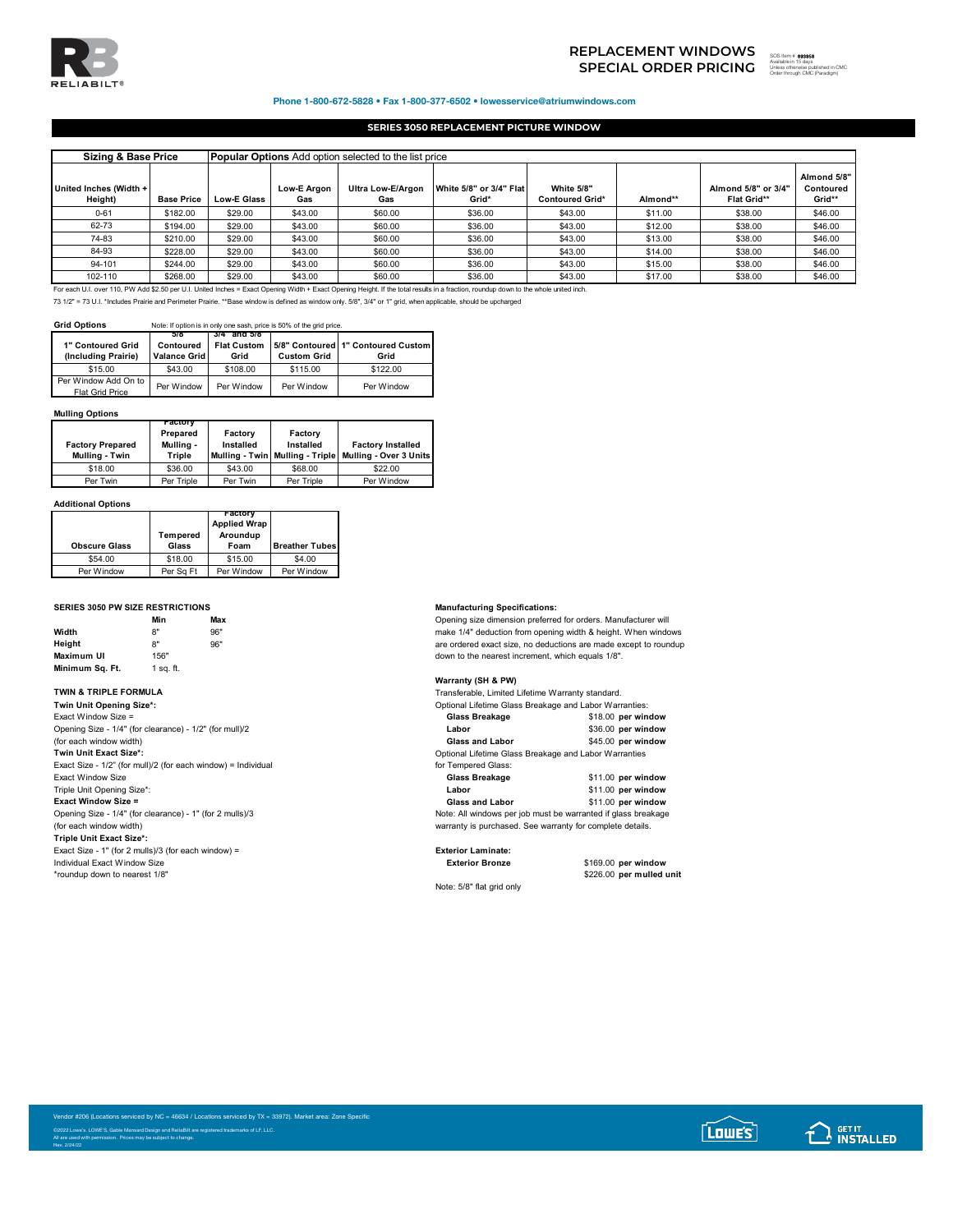

# **SPECIAL ORDER PRICING** <sup>the discussion is days</sup> **REPLACEMENT WINDOWS**

893858

Order through CMC (Paradigm)

ed in CMC

SOS Item #

## Phone 1-800-672-5828 • Fax 1-800-377-6502 • lowesservice@atriumwindows.com

## **SERIES 3050 REPLACEMENT SLIDER WINDOW**

| 2-Lite Slider<br><b>Sizing &amp; Base Price</b> |                   |                    |                           | <b>Popular Options</b> Add option selected to the list price |                                 |                                  |                                      |          |                                       |                                    |
|-------------------------------------------------|-------------------|--------------------|---------------------------|--------------------------------------------------------------|---------------------------------|----------------------------------|--------------------------------------|----------|---------------------------------------|------------------------------------|
| United Inches (Width +<br>Height)               | <b>Base Price</b> | <b>Low-E Glass</b> | <b>Low-E Argon</b><br>Gas | Ultra Low-E/Argon<br>Gas                                     | <b>Double Strenath</b><br>Glass | White 5/8" or 3/4"<br>Flat Grid* | White 5/8"<br><b>Contoured Grid*</b> | Almond** | Almond 5/8"<br>or 3/4" Flat<br>Grid** | Almond 5/8"<br>Contoured<br>Grid** |
| $0 - 61$                                        | \$242.00          | \$29.00            | \$43.00                   | \$60.00                                                      | \$14.00                         | \$36.00                          | \$43.00                              | \$15.00  | \$38.00                               | \$46.00                            |
| 62-73                                           | \$255.00          | \$29.00            | \$43.00                   | \$60.00                                                      | \$14.00                         | \$36.00                          | \$43.00                              | \$16.00  | \$38.00                               | \$46.00                            |
| 74-83                                           | \$263.00          | \$29.00            | \$43.00                   | \$60.00                                                      | \$14.00                         | \$36.00                          | \$43.00                              | \$16.00  | \$38.00                               | \$46.00                            |
| 84-93                                           | \$281.00          | \$29.00            | \$43.00                   | \$60.00                                                      | \$14.00                         | \$36.00                          | \$43.00                              | \$17.00  | \$38.00                               | \$46.00                            |
| 94-101                                          | \$295.00          | \$29.00            | \$43.00                   | \$60.00                                                      | \$14.00                         | \$36.00                          | \$43.00                              | \$18.00  | \$38.00                               | \$46.00                            |
| 102-110                                         | \$324.00          | \$29.00            | \$43.00                   | \$60.00                                                      | \$14.00                         | \$36.00                          | \$43.00                              | \$20.00  | \$38.00                               | \$46.00                            |

## **3-Lite Slider**

| <b>Sizing &amp; Base</b>          |                   |                    |                    | Popular Options Add option selected to the list price |                                 |                                         |                                      |          |                                       |                                    |
|-----------------------------------|-------------------|--------------------|--------------------|-------------------------------------------------------|---------------------------------|-----------------------------------------|--------------------------------------|----------|---------------------------------------|------------------------------------|
| United Inches (Width +<br>Height) | <b>Base Price</b> | <b>Low-E Glass</b> | Low-E Argon<br>Gas | Ultra Low-E/Argon<br>Gas                              | <b>Double Strength</b><br>Glass | White 5/8" or 3/4"<br><b>Flat Grid*</b> | White 5/8"<br><b>Contoured Grid*</b> | Almond** | Almond 5/8"<br>or 3/4" Flat<br>Grid** | Almond 5/8"<br>Contoured<br>Grid** |
| 62-73                             | \$308.00          | \$29.00            | \$43.00            | \$60.00                                               | \$14.00                         | \$36.00                                 | \$43.00                              | \$19.00  | \$38.00                               | \$46.00                            |
| 74-83                             | \$347.00          | \$29.00            | \$43.00            | \$60.00                                               | \$14.00                         | \$36.00                                 | \$43.00                              | \$21.00  | \$38.00                               | \$46.00                            |
| 84-93                             | \$376.00          | \$29.00            | \$43.00            | \$60.00                                               | \$14.00                         | \$36.00                                 | \$43.00                              | \$23.00  | \$38.00                               | \$46.00                            |
| 94-101                            | \$397.00          | \$29.00            | \$43.00            | \$60.00                                               | \$14.00                         | \$36.00                                 | \$43.00                              | \$24.00  | \$38.00                               | \$46.00                            |
| 102-110                           | \$461.00          | \$29.00            | \$43.00            | \$60.00                                               | \$14.00                         | \$36.00                                 | \$43.00                              | \$28.00  | \$38.00                               | \$46.00                            |
| 111 - 120                         | \$484.00          | \$29.00            | \$43.00            | \$60.00                                               | \$14.00                         | \$36.00                                 | \$43.00                              | \$29.00  | \$38.00                               | \$46.00                            |
| 121 - 130                         | \$532.00          | \$29.00            | \$43.00            | \$60.00                                               | \$14.00                         | \$36.00                                 | \$43.00                              | \$32.00  | \$38.00                               | \$46.00                            |
| 131 - 140                         | \$571.00          | \$29.00            | \$43.00            | \$60.00                                               | \$14.00                         | \$36.00                                 | \$43.00                              | \$35.00  | \$38.00                               | \$46.00                            |
| 141 - 150                         | \$614.00          | \$29.00            | \$43.00            | \$60.00                                               | \$14.00                         | \$36.00                                 | \$43.00                              | \$37.00  | \$38.00                               | \$46.00                            |
| 151 - 158                         | \$656.00          | \$29.00            | \$43.00            | \$60.00                                               | \$14.00                         | \$36.00                                 | \$43.00                              | \$40.00  | \$38.00                               | \$46.00                            |

151 - 158 \$656.00 \$29.00 \$43.00 \$60.00 \$14.00 \$36.00 \$43.00 \$40.00 \$38.00 \$46.00 For each U.I. over 110, 2 Lite: Add \$4.00 per U.I.; 3 Lite: Add \$3.00 Per U.I. United Inches = Exact Opening Width + Exact Opening Height. If the total results in a fraction, roundup down

to the whole united inch. 73 1/2" = 73 U.I. \*Includes Prairie and Perimeter Prairie. \*\*Base window is defined as window only. 5/8", 3/4" or 1" grid, when applicable, should be upcharged.

## **Grid Options** Note: If option is in only one sash, price is 50% of the grid price. **Mulling Options Mulling Options**

 $\mathbf{I}$ 

| 1" Contoured Grid<br>(Including Prairie)       | 5/8"<br>Contoured<br><b>Valance Grid</b> | 3/4" and 5/8"<br><b>Flat Custom</b><br>Grid | <b>Custom Grid</b> | 5/8" Contoured 1" Contoured Custom<br>Grid |
|------------------------------------------------|------------------------------------------|---------------------------------------------|--------------------|--------------------------------------------|
| \$15.00                                        | \$43.00                                  | \$108.00                                    | \$115.00           | \$122.00                                   |
| Per Window Add On to<br><b>Flat Grid Price</b> | Per Window                               | Per Window                                  | Per Window         | Per Window                                 |

### **Additional Options**

|                      | Charcoal<br>Alum. Screen | Tempered  | <b>Tractory Applied</b><br><b>Wrap Aroundup</b> |                       |
|----------------------|--------------------------|-----------|-------------------------------------------------|-----------------------|
| <b>Obscure Glass</b> | $(1/2$ Screen)           | Glass     | Foam                                            | <b>Breather Tubes</b> |
| \$54.00              | \$18.00                  | \$18.00   | \$15.00                                         | \$4.00                |
| Per Window           | Per Window               | Per Sa Ft | Per Window                                      | Per Window            |

## **SERIES 3050 2SL SLIDER WINDOW SIZE RESTRICTIONS Manufacturing Specifications:**

|            | Min     | Max |
|------------|---------|-----|
| Width      | 23 1/2" | 72" |
| Height     | 111/2"  | 72" |
| Maximum UI | 132"    |     |

### **SERIES 3050 3SL SLIDER WINDOW SIZE RESTRICTIONS Warranty (Slider)**

|                                       | Min     | Max             |
|---------------------------------------|---------|-----------------|
| Width                                 | 71 3/4" | 96"             |
| Height                                | 111/2"  | 72"             |
| <b>Maximum UI</b>                     | 158"    | (1/3, 1/3, 1/3) |
| <b>Maximum UI</b>                     | 158"    | (1/4, 1/2, 1/4) |
| Minimum C <sub>n</sub> E <sub>t</sub> | $4 - 4$ |                 |

### **Must specify XO or OX:**

• Width Restriction for  $1/3$ ,  $1/3$ ,  $1/3$ , Minimum Width: 53  $1/2$ ", Max Width: 158" Note: Full Screen Not Available.

**Twin Unit Opening Size\*: Exact Window Size =** Exact Window Size = Opening Size -  $1/4$ " (for clearance) -  $1/2$ " (for mull)/2 (for each window width) (for each window width) (for each window width) (for each window width) (for each window width) (for each window width) (for each window width) (for each window width) (for each window width) (for each window width) (for e

**Twin Unit Exact Size\*: Triple Unit Exact Size\*:**

| <b>Contoured Grid</b><br>cluding Prairie)    | 5/8<br>Contoured<br><b>Valance Grid</b> | 3/4" and 5/8"<br>Grid | <b>Custom Grid</b> | Flat Custom 15/8" Contoured 11" Contoured Custom<br>Grid |
|----------------------------------------------|-----------------------------------------|-----------------------|--------------------|----------------------------------------------------------|
|                                              | \$43.00                                 | \$108.00              | \$115.00           | \$122.00                                                 |
| Window Add On to I<br><b>Flat Grid Price</b> | Per Window                              | Per Window            | Per Window         | Per Window                                               |

**Min Max** Opening size dimension preferred for orders. Manufacturer will make 1/4" deduction from opening width & height. When windows are ordered exact size, no deductions are made except to roundup down to the nearest increment, which equals 1/8".

|                                                                              | Min       | Max                                                                   | Transferable, Limited Lifetime Warranty standard.           |                     |  |
|------------------------------------------------------------------------------|-----------|-----------------------------------------------------------------------|-------------------------------------------------------------|---------------------|--|
| Width                                                                        | 71 3/4"   | 96"                                                                   | Optional Lifetime Glass Breakage and Labor Warranties:      |                     |  |
| Height                                                                       | 111/2"    | 72"                                                                   | Glass Breakage                                              | \$18.00 per window  |  |
| Maximum UI                                                                   | 158"      | (1/3, 1/3, 1/3)                                                       | Labor                                                       | \$36.00 per window  |  |
| Maximum UI                                                                   | 158"      | (1/4, 1/2, 1/4)                                                       | <b>Glass and Labor</b>                                      | \$45.00 per window  |  |
| Minimum Sa. Ft.                                                              | l sa. ft. |                                                                       | Optional Lifetime Glass Breakage and Labor Warranties       |                     |  |
|                                                                              |           |                                                                       | for Tempered Glass:                                         |                     |  |
| Must specify XO or OX:                                                       |           |                                                                       | Glass Breakage                                              | \$90.00 per window  |  |
|                                                                              |           | O = fixed panel; x = sliding panel, as viewed from exterior of window | Labor                                                       | \$36.00 per window  |  |
| • Standard Lite Configuration: 1/4, 1/2, 1/4                                 |           |                                                                       | <b>Glass and Labor</b>                                      | \$120.00 per window |  |
| • Optional Lite Configuration: 1/3, 1/3, 1/3 (Please specify when ordering.) |           |                                                                       | Note: All windows per job must be warranted if glass breaka |                     |  |

• Optional Lite Configuration: 1/3, 1/3, 1/3 (Please specify when ordering.)<br>• Width Restriction for 1/3, 1/3, 1/3, Minimum Width: 53 1/2", Max Width: 158" Note: All windows per job must be warranty for complete details.

**TWIN & TRIPLE FORMULA**

Exact Size - 1/2" (for mull)/2 (for each window) = Individual Exact Window Size exact Size - 1" (for 2 mulls)/3 (for each window) = Individual Exact Window Size Friele Unit Opening Size\*:<br>Triple Unit Opening Size\*: \*roundup down to nearest 1/8"

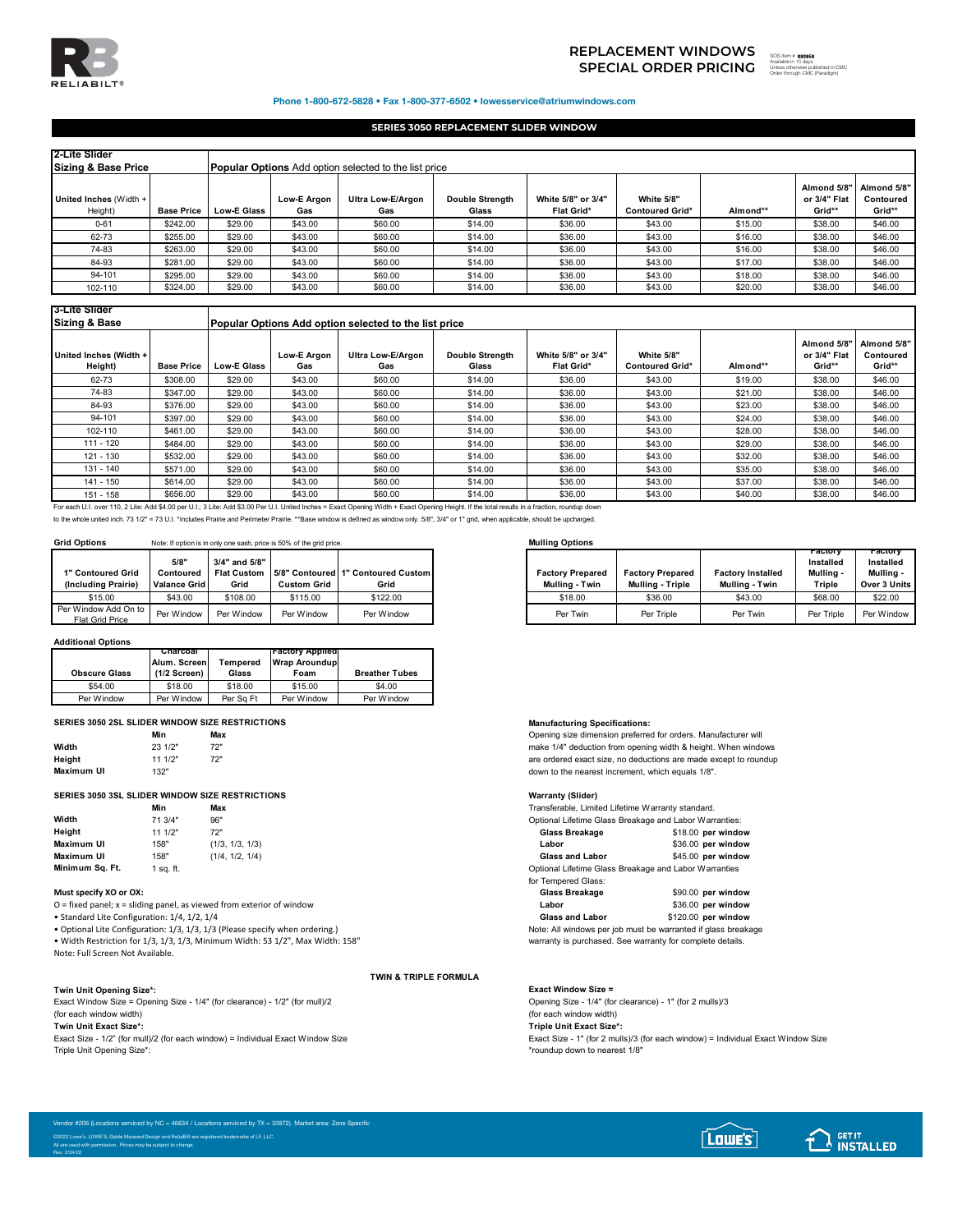

# **SPECIAL ORDER PRICING** SOS **Analde in 15 days**<br>
SPECIAL ORDER PRICING Character begins Character and the **Caracter of the Caracter and Conditional Disc REPLACEMENT WINDOWS**

o uays<br>wise published in CMC<br>h. CMC (Borediam)

Phone 1-800-672-5828 • Fax 1-800-377-6502 • lowesservice@atriumwindows.com

## **SERIES 3100 REPLACEMENT SINGLE HUNG WINDOW**

|                                   | <b>Popular Options</b> Add option selected to the list price<br><b>Sizing &amp; Base Price</b>                                                                        |                    |                           |                          |                                 |                                  |                                      |          |                                       |                                    |
|-----------------------------------|-----------------------------------------------------------------------------------------------------------------------------------------------------------------------|--------------------|---------------------------|--------------------------|---------------------------------|----------------------------------|--------------------------------------|----------|---------------------------------------|------------------------------------|
| United Inches (Width +<br>Height) | <b>Base Price</b>                                                                                                                                                     | <b>Low-E Glass</b> | <b>Low-E Argon</b><br>Gas | Ultra Low-E/Argon<br>Gas | <b>Double Strenath</b><br>Glass | White 5/8" or 3/4"<br>Flat Grid* | White 5/8"<br><b>Contoured Grid*</b> | Almond** | Almond 5/8"<br>or 3/4" Flat<br>Grid** | Almond 5/8"<br>Contoured<br>Grid** |
| $0 - 61$                          | \$243.00                                                                                                                                                              | \$26.00            | \$39.00                   | \$54.00                  | \$13.00                         | \$33.00                          | \$39.00                              | \$15.00  | \$35.00                               | \$41.00                            |
| 62-73                             | \$256.00                                                                                                                                                              | \$26.00            | \$39.00                   | \$54.00                  | \$13.00                         | \$33.00                          | \$39.00                              | \$16.00  | \$35.00                               | \$41.00                            |
| 74-83                             | \$269.00                                                                                                                                                              | \$26.00            | \$39.00                   | \$54.00                  | \$13.00                         | \$33.00                          | \$39.00                              | \$17.00  | \$35.00                               | \$41.00                            |
| 84-93                             | \$283.00                                                                                                                                                              | \$26.00            | \$39.00                   | \$54.00                  | \$13.00                         | \$33.00                          | \$39.00                              | \$17.00  | \$35.00                               | \$41.00                            |
| 94-101                            | \$292.00                                                                                                                                                              | \$26.00            | \$39.00                   | \$54.00                  | \$13.00                         | \$33.00                          | \$39.00                              | \$18.00  | \$35.00                               | \$41.00                            |
| 102-110                           | \$323.00                                                                                                                                                              | \$26.00            | \$39.00                   | \$54.00                  | \$13.00                         | \$33.00                          | \$39.00                              | \$20.00  | \$35.00                               | \$41.00                            |
|                                   | For each U.I. over 110, Add \$2.50 per U.I. United Inches = Exact Opening Width + Exact Opening Height. If the total results in a fraction, roundup down to the whole |                    |                           |                          |                                 |                                  |                                      |          |                                       |                                    |

united inch. 73 1/2" = 73 U.I. \*Includes Prairie and Perimeter Prairie. \*\*Base window is defined as window only. 5/8", 3/4" or 1" grid, when applicable, should be upcharged.

**Grid Options** Note: If option is in only one sash, price is 50% of the grid price.

| 1" Contoured Grid<br>(Including Prairie) | 3/4 OF 5/8<br>Diamond<br>Grid* | 578<br>Contoured<br><b>Valance Grid</b> | 3/4 and 5/8<br><b>Flat Custom</b><br>Grid | 5/8" Contoured<br><b>Custom Grid</b> | 1" Contoured Custom<br>Grid |
|------------------------------------------|--------------------------------|-----------------------------------------|-------------------------------------------|--------------------------------------|-----------------------------|
| \$13.00                                  | \$107.00                       | \$39.00                                 | \$33.00                                   | \$39.00                              | \$46.00                     |
| Per Window Add On to<br>Flat Grid Price  | Per Window                     | Per Window                              | Per Window                                | Per Window                           | Per Window                  |

## **Mulling Options**

| <b>Factory Prepared</b><br>Mulling - Twin | ractory<br>Prepared<br>Mulling -<br>Triple | Factory<br>Installed | Factory<br>Installed | <b>Factory Installed</b><br>Mulling - Twin   Mulling - Triple   Mulling - Over 3 Units |
|-------------------------------------------|--------------------------------------------|----------------------|----------------------|----------------------------------------------------------------------------------------|
| \$17.00                                   | \$33.00                                    | \$38.00              | \$61.00              | \$20.00                                                                                |
| Per Twin                                  | Per Triple                                 | Per Twin             | Per Triple           | Per Window                                                                             |

### **Additional Options**

| <b>Oriel or Cottage</b><br>Window | Moamea<br>Oriel or<br>Cottage<br>Window | <b>Obscure</b><br>Glass | <b>Obscure Glass</b><br><b>Bottom Sash</b><br>Only | <b>Charcoal Alum.</b><br>Screen (1/2 Screen) |  |
|-----------------------------------|-----------------------------------------|-------------------------|----------------------------------------------------|----------------------------------------------|--|
| \$39.00                           | \$39.00                                 | \$49.00                 | \$25.00                                            | \$17.00                                      |  |
| Per Window                        | Per Window                              | Per Window              | Per Window                                         | Per Window                                   |  |

### **SERIES 3100 SH WINDOW SIZE RESTRICTIONS Manufacturing Specifications:**

|            | Min     | Max     |
|------------|---------|---------|
| Width      | 16 7/8" | 51 3/4" |
| Height     | 23 1/2" | 96"     |
| Maximum UI | 132"    |         |
|            |         |         |

**TWIN & TRIPLE FORMULA Warranty (SH)**<br> **Twin Unit Opening Size<sup>+</sup>: Warranty (SH) Transferable, Link Controllering Size Twin Unit Opening Size\*:** Transferable, Limited Lifetime Warranty standard. Exact Window Size = Optional Lifetime Glass Breakage and Labor Warranties: Opening Size - 1/4" (for clearance) - 1/2" (for mull)/2 (for each window width) Exact Size - 1/2" (for mull)/2 (for each window) = Individual Optional Lifetime Glass Breakage and Labor Warranties Exact Window Size **Triple Unit Opening Size\*: Exact Window Size =** Opening Size - 1/4" (for clearance) - 1" (for 2 mulls)/3 (for each window width) (for each window width) Note: All windows per job must be warranted if glass breakage<br>
Triple Unit Exact Size\*:<br>
Warranty is purchased. See warranty for complete details. Exact Size - 1" (for 2 mulls)/3 (for each window) =

Individual Exact Window Size

\*roundup down to nearest 1/8"

Rev. 2/24/22

**Opening size dimension preferred for orders. Manufacturer will** make 1/4" deduction from opening width & height. When windows are ordered exact size, no deductions are made except to roundup down to the nearest increment, which equals 1/8".

| ⊏xact willigow olze –                                   | Optional Lifetime Glass Breakage and Labor Warranges. |                    |
|---------------------------------------------------------|-------------------------------------------------------|--------------------|
| Opening Size - 1/4" (for clearance) - 1/2" (for mull)/2 | Glass Breakage                                        | \$17.00 per window |
| (for each window width)                                 | Labor                                                 | \$33.00 per window |
| Twin Unit Exact Size*:                                  | <b>Glass and Labor</b>                                | \$41.00 per window |
|                                                         |                                                       |                    |

| for Tempered Glass: |  |  |
|---------------------|--|--|

| Glass Breakage                                               | \$81.00 per window  |
|--------------------------------------------------------------|---------------------|
| Labor                                                        | \$33.00 per window  |
| <b>Glass and Labor</b>                                       | \$108.00 per window |
| Note: All windows per job must be warranted if glass breakag |                     |
| warranty is purchased. See warranty for complete details.    |                     |

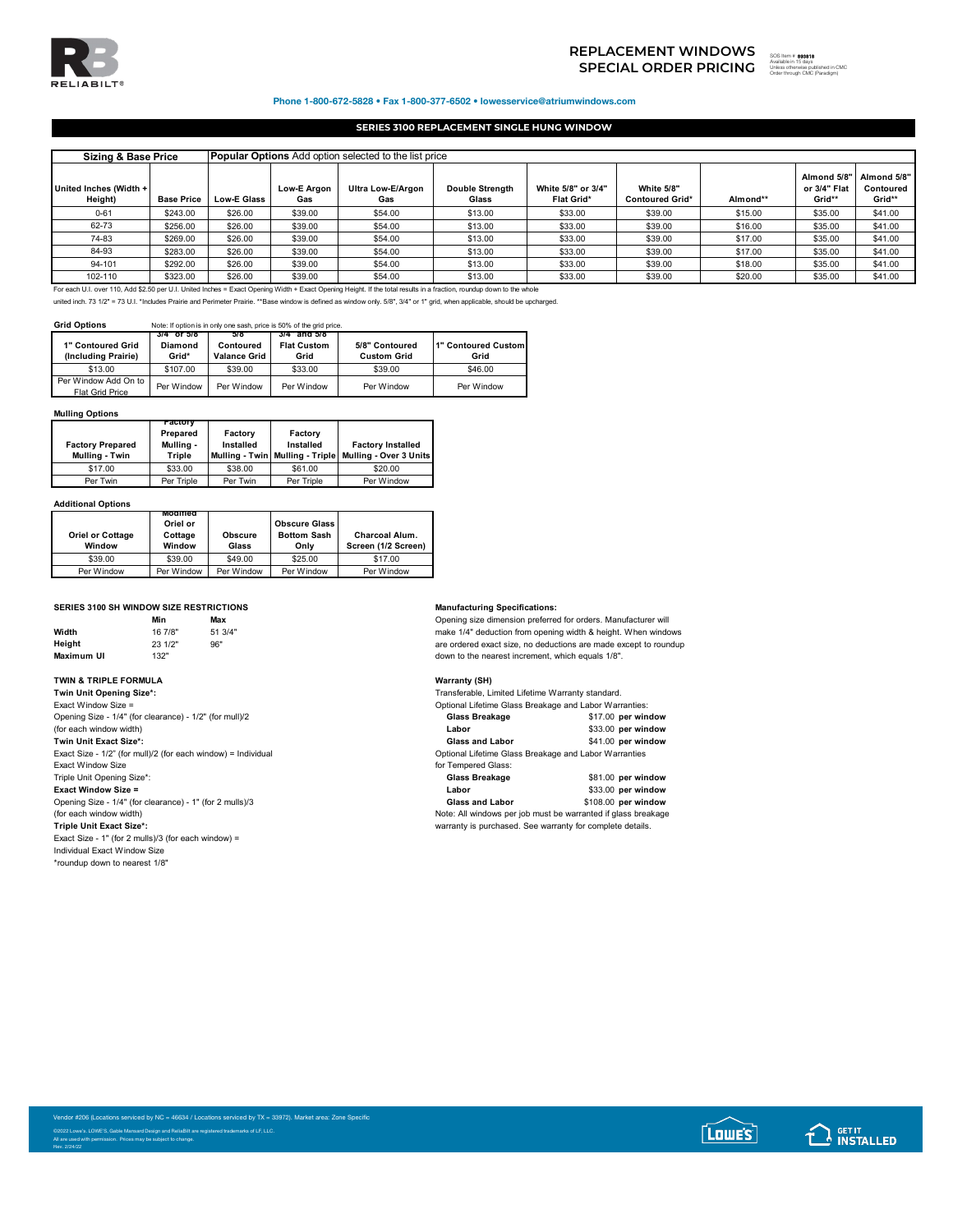

# **SPECIAL ORDER PRICING** <sup>the discussion is days</sup> **REPLACEMENT WINDOWS**

**893818** Unless otherwise published in CMC Order through CMC (Paradigm)

## Phone 1-800-672-5828 • Fax 1-800-377-6502 • lowesservice@atriumwindows.com

## **SERIES 3100 REPLACEMENT PICTURE WINDOW**

| <b>Popular Options</b> Add option selected to the list price<br><b>Sizing &amp; Base Price</b> |                   |                    |                    |                          |                                  |                                             |          |                                    |                                    |
|------------------------------------------------------------------------------------------------|-------------------|--------------------|--------------------|--------------------------|----------------------------------|---------------------------------------------|----------|------------------------------------|------------------------------------|
| United Inches (Width +<br>Height)                                                              | <b>Base Price</b> | <b>Low-E Glass</b> | Low-E Argon<br>Gas | Ultra Low-E/Argon<br>Gas | White 5/8" or 3/4" Flat<br>Grid* | <b>White 5/8"</b><br><b>Contoured Grid*</b> | Almond** | Almond 5/8" or 3/4"<br>Flat Grid** | Almond 5/8"<br>Contoured<br>Grid** |
| $0 - 61$                                                                                       | \$193.00          | \$26.00            | \$39.00            | \$54.00                  | \$33.00                          | \$39.00                                     | \$12.00  | \$35.00                            | \$41.00                            |
| 62-73                                                                                          | \$205.00          | \$26.00            | \$39.00            | \$54.00                  | \$33.00                          | \$39.00                                     | \$13.00  | \$35.00                            | \$41.00                            |
| 74-83                                                                                          | \$222.00          | \$26.00            | \$39.00            | \$54.00                  | \$33.00                          | \$39.00                                     | \$14.00  | \$35.00                            | \$41.00                            |
| 84-93                                                                                          | \$242.00          | \$26.00            | \$39.00            | \$54.00                  | \$33.00                          | \$39.00                                     | \$15.00  | \$35.00                            | \$41.00                            |
| 94-101                                                                                         | \$257.00          | \$26.00            | \$39.00            | \$54.00                  | \$33.00                          | \$39.00                                     | \$16.00  | \$35.00                            | \$41.00                            |
| 102-110                                                                                        | \$283.00          | \$26.00            | \$39.00            | \$54.00                  | \$33.00                          | \$39.00                                     | \$17.00  | \$35.00                            | \$41.00                            |

For each U.I. over 110, PW Add \$2.50 per U.I. United Inches = Exact Opening Width + Exact Opening Height. If the total results in a fraction, roundup down to the whole united inch. 73 1/2" = 73 U.I. \*Includes Prairie and Perimeter Prairie. \*\*Base window is defined as window only. 5/8", 3/4" or 1" grid, when applicable, should be upcharged

**Grid Options** Note: If option is in only one sash, price is 50% of the grid price.

|                        | 3/4 OF 5/8     | 5/8                 | 3/4 and 5/8        |                    |                     |
|------------------------|----------------|---------------------|--------------------|--------------------|---------------------|
| 1" Contoured Grid      | <b>Diamond</b> | <b>Contoured</b>    | <b>Flat Custom</b> | 5/8" Contoured     | 1" Contoured Custom |
| (Including Prairie)    | Grid*          | <b>Valance Grid</b> | Grid               | <b>Custom Grid</b> | Grid                |
|                        | \$107.00       | \$39.00             | \$33.00            | \$39.00            | \$46.00             |
| Per Window Add On to   | Per Window     | Per Window          | Per Window         | Per Window         | Per Window          |
| <b>Flat Grid Price</b> |                |                     |                    |                    |                     |

### **Mulling Options**

| <b>Factory Prepared</b><br>Mulling - Twin | ractory<br>Prepared<br>Mulling -<br>Triple | Factory<br>Installed | Factory<br>Installed | <b>Factory Installed</b><br>Mulling - Twin Mulling - Triple Mulling - Over 3 Units |
|-------------------------------------------|--------------------------------------------|----------------------|----------------------|------------------------------------------------------------------------------------|
| \$10.00                                   | \$33.00                                    | \$38.00              | \$61.00              | \$20.00                                                                            |
| Per Twin                                  | Per Triple                                 | Per Twin             | Per Triple           | Per Window                                                                         |

### **Additional Options**

| <b>Obscure Glass</b> |  |
|----------------------|--|
| \$30.00              |  |
| Per Window           |  |
|                      |  |

## **SERIES 3100 PW SIZE RESTRICTIONS Manufacturing Specifications:**

|                   | Min       | Max |
|-------------------|-----------|-----|
| Width             | 8"        | 87" |
| Height            | 8"        | 87" |
| <b>Maximum UI</b> | 156"      |     |
| Minimum Sq. Ft.   | 1 sq. ft. |     |
|                   |           |     |

Note: If over 136 U.I., or one dimension is over 84", glass MUST be **Warranty (PW & SL)**<br> **Note that the above the property of the above** requires bars in all seath stiles **Warranty COW & SC Transferable.** Limited Limite

## **TWIN & TRIPLE FORMULA**

| Twin Unit Opening Size*:                                      | Labor                     | \$17.00 per window |
|---------------------------------------------------------------|---------------------------|--------------------|
| Exact Window Size $=$                                         | <b>Glass and Labor</b>    | \$33.00 per window |
| Opening Size - 1/4" (for clearance) - 1/2" (for mull)/2       | Optional Lifetime Glass I | \$41.00 per window |
| (for each window width)                                       | for Tempered Glass:       |                    |
| Twin Unit Exact Size*:                                        | Glass Breakage            |                    |
| Exact Size - 1/2" (for mull)/2 (for each window) = Individual | Labor                     | \$81.00 per window |
| Exact Window Size                                             | <b>Glass and Labor</b>    | \$33.00 per window |

Triple Unit Opening Size\*:<br>Exact Window Size =

Opening Size - 1/4" (for clearance) - 1" (for 2 mulls)/3 (for each window width) **Triple Unit Exact Size\*:**

Exact Size - 1" (for 2 mulls)/3 (for each window) = Individual Exact Window Size

\*roundup down to nearest 1/8"

**Min Max** Opening size dimension preferred for orders. Manufacturer will make 1/4" deduction from opening width & height. When windows are ordered exact size, no deductions are made except to roundup down to the nearest increment, which equals 1/8".

vuntumy (FIV & CL)<br>Transferable, Limited Lifetime Warranty standard. Optional Lifetime Glass Breakage and Labor Warranties:<br>
Glass Breakage

| Labor |                        |  |
|-------|------------------------|--|
|       | <b>Glass and Labor</b> |  |

| Optional Liletime Glass |
|-------------------------|
| for Tempered Glass:     |

Exabor - 1/2 (For mulle)<br>Class and Labor - 1/2 (1990) same state of the San Mulle of the San Mulle of the San Mulle of the San Mulle o<br>Page 381.00 **per window** Glass and Labor **\$33.00 per window**<br>Note: All windows per jo **\$108.00 per window** warranty is purchased. See warranty for complete details.

**Twin Unit Opening Size\*: Labor** \$17.00 **per window**

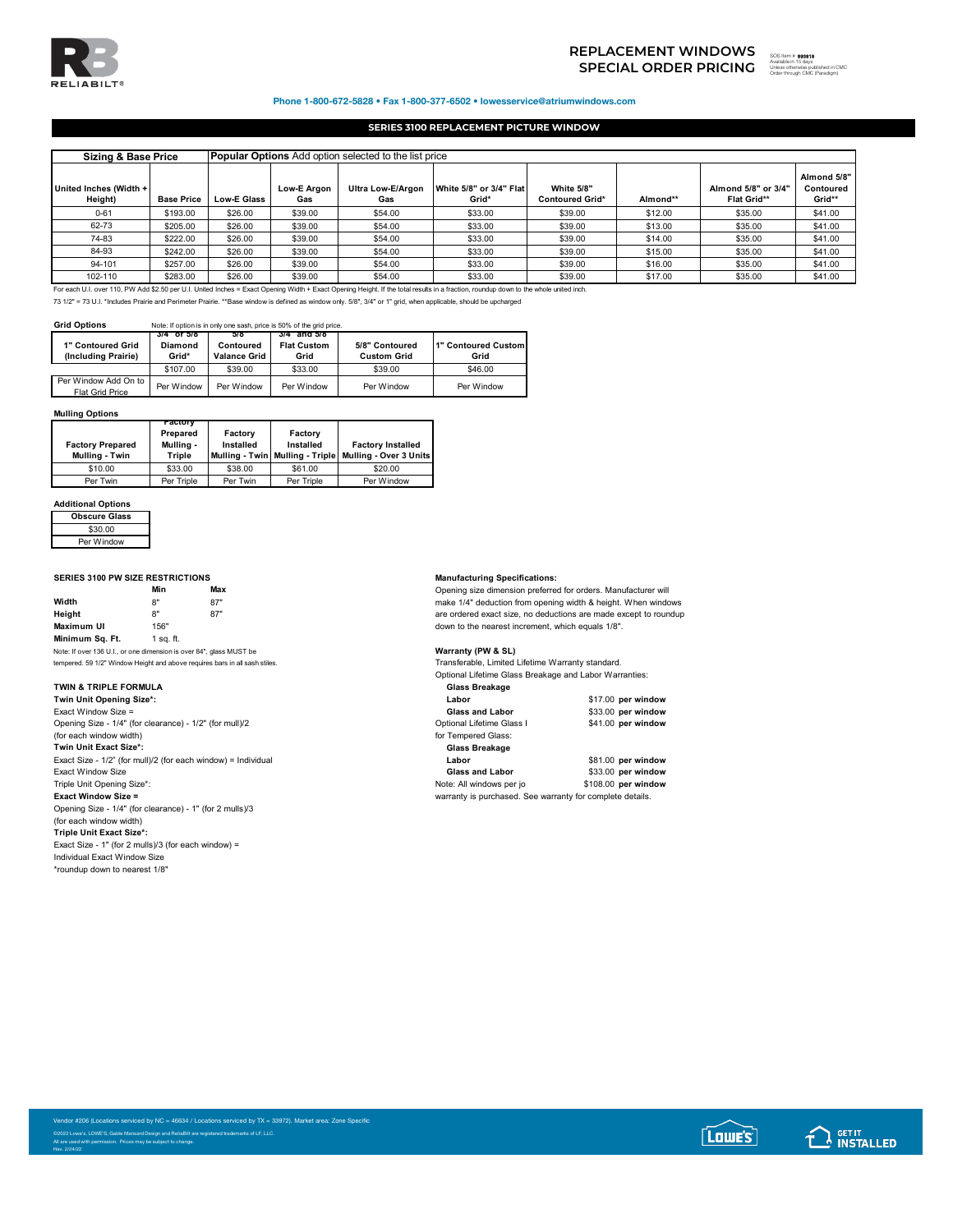

# **SPECIAL ORDER PRICING** <sup>the discussion is days</sup> **REPLACEMENT WINDOWS**

893818 SOS Item # ed in CMC Order through CMC (Paradigm)

### Phone 1-800-672-5828 • Fax 1-800-377-6502 • lowesservice@atriumwindows.com

## **SERIES 3100 REPLACEMENT SLIDING WINDOW**

| 2-Lite Slider<br><b>Sizing &amp; Base Price</b> |                   | <b>Popular Options</b> Add option selected to the list price |                           |                          |                                 |                                         |                                      |          |                                       |                                    |
|-------------------------------------------------|-------------------|--------------------------------------------------------------|---------------------------|--------------------------|---------------------------------|-----------------------------------------|--------------------------------------|----------|---------------------------------------|------------------------------------|
| United Inches (Width +<br>Height)               | <b>Base Price</b> | <b>Low-E Glass</b>                                           | <b>Low-E Araon</b><br>Gas | Ultra Low-E/Argon<br>Gas | <b>Double Strength</b><br>Glass | White 5/8" or 3/4"<br><b>Flat Grid*</b> | White 5/8"<br><b>Contoured Grid*</b> | Almond** | Almond 5/8"<br>or 3/4" Flat<br>Grid** | Almond 5/8"<br>Contoured<br>Grid** |
| $0 - 61$                                        | \$216.00          | \$26.00                                                      | \$39.00                   | \$54.00                  | \$13.00                         | \$33.00                                 | \$39.00                              | \$13.00  | \$35.00                               | \$41.00                            |
| 62-73                                           | \$256.00          | \$26.00                                                      | \$39.00                   | \$54.00                  | \$13.00                         | \$33.00                                 | \$39.00                              | \$16.00  | \$35.00                               | \$41.00                            |
| 74-83                                           | \$282.00          | \$26.00                                                      | \$39.00                   | \$54.00                  | \$13.00                         | \$33.00                                 | \$39.00                              | \$17.00  | \$35.00                               | \$41.00                            |
| 84-93                                           | \$280.00          | \$26.00                                                      | \$39.00                   | \$54.00                  | \$13.00                         | \$33.00                                 | \$39.00                              | \$19.00  | \$35.00                               | \$41.00                            |
| 94-101                                          | \$295.00          | \$26.00                                                      | \$39.00                   | \$54.00                  | \$13.00                         | \$33.00                                 | \$39.00                              | \$21.00  | \$35.00                               | \$41.00                            |
| 102-110                                         | \$378.00          | \$26.00                                                      | \$39.00                   | \$54.00                  | \$13.00                         | \$33.00                                 | \$39.00                              | \$23.00  | \$35.00                               | \$41.00                            |

## **3-Lite Slider**

| <b>Sizing &amp; Base</b>          |                   |                    | <b>Popular Options Add option selected to the list price</b> |                          |                                 |                                         |                                      |          |                                       |                                    |  |  |
|-----------------------------------|-------------------|--------------------|--------------------------------------------------------------|--------------------------|---------------------------------|-----------------------------------------|--------------------------------------|----------|---------------------------------------|------------------------------------|--|--|
| United Inches (Width +<br>Height) | <b>Base Price</b> | <b>Low-E Glass</b> | Low-E Argon<br>Gas                                           | Ultra Low-E/Argon<br>Gas | <b>Double Strength</b><br>Glass | White 5/8" or 3/4"<br><b>Flat Grid*</b> | White 5/8"<br><b>Contoured Grid*</b> | Almond** | Almond 5/8"<br>or 3/4" Flat<br>Grid** | Almond 5/8"<br>Contoured<br>Grid** |  |  |
| 62-73                             | \$274.00          | \$26.00            | \$39.00                                                      | \$54.00                  | \$13.00                         | \$33.00                                 | \$39.00                              | \$17.00  | \$35.00                               | \$41.00                            |  |  |
| 74-83                             | \$309.00          | \$26.00            | \$39.00                                                      | \$54.00                  | \$14.00                         | \$33.00                                 | \$39.00                              | \$19.00  | \$35.00                               | \$41.00                            |  |  |
| 84-93                             | \$346.00          | \$26.00            | \$39.00                                                      | \$54.00                  | \$16.00                         | \$33.00                                 | \$39.00                              | \$21.00  | \$35.00                               | \$41.00                            |  |  |
| 94-101                            | \$373.00          | \$26.00            | \$39.00                                                      | \$54.00                  | \$17.00                         | \$33.00                                 | \$39.00                              | \$23.00  | \$35.00                               | \$41.00                            |  |  |
| 102-110                           | \$406.00          | \$26.00            | \$39.00                                                      | \$54.00                  | \$19.00                         | \$33.00                                 | \$39.00                              | \$25.00  | \$35.00                               | \$41.00                            |  |  |
| $111 - 120$                       | \$434.00          | \$26.00            | \$39.00                                                      | \$54.00                  | \$21.00                         | \$33.00                                 | \$39.00                              | \$27.00  | \$35.00                               | \$41.00                            |  |  |
| 121 - 130                         | \$467.00          | \$26.00            | \$39.00                                                      | \$54.00                  | \$22.00                         | \$33.00                                 | \$39.00                              | \$28.00  | \$35.00                               | \$41.00                            |  |  |
| 131 - 140                         | \$504.00          | \$26.00            | \$39.00                                                      | \$54.00                  | \$24.00                         | \$33.00                                 | \$39.00                              | \$31.00  | \$35.00                               | \$41.00                            |  |  |
| 141 - 150                         | \$542.00          | \$26.00            | \$39.00                                                      | \$54.00                  | \$25.00                         | \$33.00                                 | \$39.00                              | \$33.00  | \$35.00                               | \$41.00                            |  |  |
| $151 - 158$                       | \$623.00          | \$26.00            | \$39.00                                                      | \$54.00                  | \$27.00                         | \$33.00                                 | \$39.00                              | \$38.00  | \$35.00                               | \$41.00                            |  |  |

151 - 158 \$623.00 \$26.00 \$39.00 \$54.00 \$27.00 \$33.00 \$39.00 \$38.00 \$35.00 \$41.00 For each U.I. over 110, 2 Lite: Add \$4.00 per U.I.; 3 Lite: Add \$4.00 Per U.I. United Inches = Exact Opening Width + Exact Opening Height. If the total results in a fraction, roundup down

to the whole united inch. 73 1/2" = 73 U.I. \*Includes Prairie and Perimeter Prairie. \*\*Base window is defined as window only. 5/8", 3/4" or 1" grid, when applicable, should be upcharged

### **Grid Options** Note: If option is in only one sash, price is 50% of the grid price.

| 1" Contoured Grid<br>(Including Prairie) | $3/4$ or 5/8<br>Diamond<br>Grid* | 518.<br>Contoured<br><b>Valance Grid</b> | 3/4" and 5/8"<br><b>Flat Custom</b><br>Grid | 5/8" Contoured<br><b>Custom Grid</b> | 1" Contoured Custom<br>Grid |
|------------------------------------------|----------------------------------|------------------------------------------|---------------------------------------------|--------------------------------------|-----------------------------|
| \$13.00                                  | \$107.00                         | \$39.00                                  | \$33.00                                     | \$39.00                              | \$46.00                     |
| Per Window Add On to<br>Flat Grid Price  | Per Window                       | Per Window                               | Per Window                                  | Per Window                           | Per Window                  |

### **Mulling Options Additional Options**

|                         | гастогу<br>Prepared | Factorv   | Factory    |                                                            |  |                                         |
|-------------------------|---------------------|-----------|------------|------------------------------------------------------------|--|-----------------------------------------|
| <b>Factory Prepared</b> | Mullina -           | Installed | Installed  | <b>Factory Installed</b>                                   |  |                                         |
| Mulling - Twin          | Triple              |           |            | Mullina - Twin   Mullina - Triple   Mullina - Over 3 Units |  | Screen (1/2 Scr<br><b>Obscure Glass</b> |
| \$17.00                 | \$33.00             | \$38.00   | \$61.00    | \$20.00                                                    |  | \$49.00                                 |
| Per Twin                | Per Triple          | Per Twin  | Per Triple | Per Window                                                 |  | Per Window                              |

## **SERIES 3100 2SL SLIDER WINDOW SIZE RESTRICTIONS Manufacturing Specifications:**

|                   | MIN     | max    |
|-------------------|---------|--------|
| Width             | 23 3/4" | 79 3/4 |
| Heiaht            | 16 3/4" | 73 3/4 |
| <b>Maximum UI</b> | 132"    |        |

### **SERIES 3100 3SL SLIDER WINDOW SIZE RESTRICTIONS**

|                 | Min       | Max             | Optional Lifetime Gla  |
|-----------------|-----------|-----------------|------------------------|
| Width           | 71 3/4"   | 141 1/2"        | Glass Breakage         |
| Height          | 16 3/4"   | 73 3/4"         | Labor                  |
| Maximum UI      | 158"      | (1/3, 1/3, 1/3) | <b>Glass and Labor</b> |
| Maximum UI      | 180"      | (1/4, 1/2, 1/4) | Optional Lifetime Gla  |
| Minimum Sa. Ft. | 1 sa. ft. |                 | for Tempered Glass:    |

### **Must specify XO or OX:**

O = fixed panel; x = sliding panel, as viewed from exterior of window **Glass and Labor** \$108.00 **per window**

• Optional Lite Configuration:  $1/3$ ,  $1/3$ ,  $1/3$  (Please specify when ordering.)

• Width Restriction for 1/3, 1/3, 1/3, Minimum Width: 54", Max Width: 108" Note: Full Screen Not Available.

**Twin Unit Opening Size\*: Exact Window Size =** Exact Window Size = Opening Size - 1/4" (for clearance) - 1/2" (for mull)/2 (for each window width) (for each window width) (for each window width) (for each window width) (for each window width) (for each window width) (for each window width) (for each window width) (for each window width) (for each window width) (for e

**Twin Unit Exact Size\*: Triple Unit Exact Size\*:** Triple Unit Opening Size\*:  $\blacksquare$ 

| <b>Obscure Glass</b> | Charcoal Alum.<br>Screen (1/2 Screen) |
|----------------------|---------------------------------------|
| \$49.00              | \$17.00                               |
| Per Window           | Per Window                            |

**Min Max** Opening size dimension preferred for orders. Manufacturer will make 1/4" deduction from opening width & height. When windows are ordered exact size, no deductions are made except to roundup down to the nearest increment, which equals 1/8".

## **Warranty (PW & SL)**

|                        |         | <b>SERIES 3100 3SL SLIDER WINDOW SIZE RESTRICTIONS</b> | Transferable, Limited Lifetime Warranty standard.     |                    |  |  |
|------------------------|---------|--------------------------------------------------------|-------------------------------------------------------|--------------------|--|--|
|                        | Min     | Max                                                    | <b>Optional Lifetime Glass</b>                        | \$17.00 per window |  |  |
| Width                  | 71 3/4" | 141 1/2"                                               | Glass Breakage                                        | \$33.00 per window |  |  |
| Height                 | 16 3/4" | 73 3/4"                                                | Labor                                                 | \$41.00 per window |  |  |
| Maximum UI             | 158"    | (1/3, 1/3, 1/3)                                        | <b>Glass and Labor</b>                                |                    |  |  |
| Maximum UI             | 180"    | (1/4, 1/2, 1/4)                                        | Optional Lifetime Glass Breakage and Labor Warranties |                    |  |  |
| Minimum Sa. Ft.        | sa. ft. |                                                        | for Tempered Glass:                                   |                    |  |  |
|                        |         |                                                        | Glass Breakage                                        | \$81.00 per window |  |  |
| Must specify XO or OX: |         |                                                        | Labor                                                 | \$33.00 per window |  |  |
|                        |         |                                                        |                                                       |                    |  |  |

• Standard Lite Configuration: 1/4, 1/2, 1/4 Note: All windows per job must be warranted if glass breakage

**TWIN & TRIPLE FORMULA**

Exact Size - 1" (for 2 mulls)/3 (for each window) = Individual Exact Window Size



 $[$  Lowe's $]$ **GET IT**<br>**INSTALLED**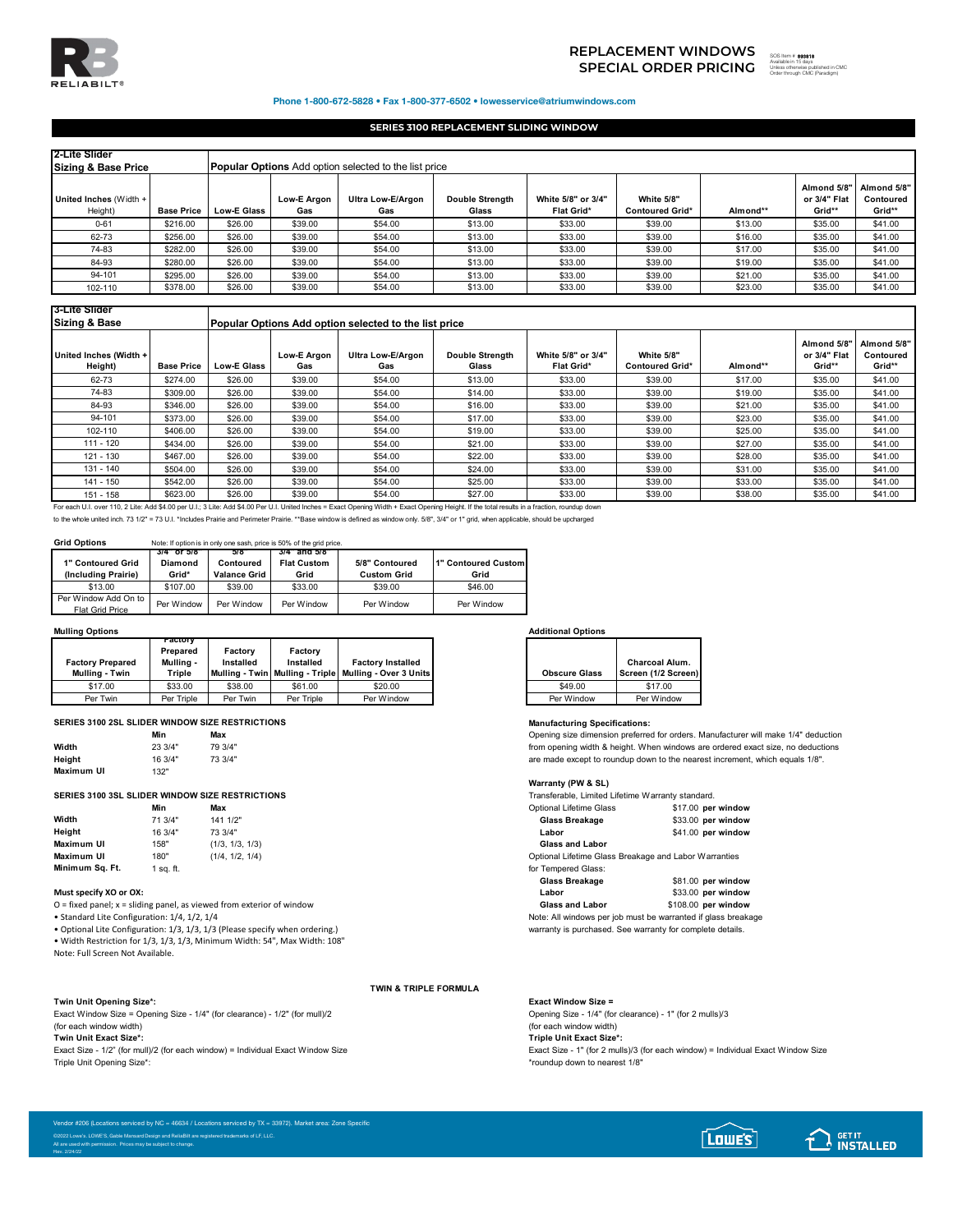

## **SPECIAL ORDER PRICING REPLACEMENT WINDOWS**

**893819** Available in 15 days Unless otherwise published in CMC Order through CMC (Paradigm)

Phone 1-800-672-5828 • Fax 1-800-377-6502 • lowesservice@atriumwindows.com

## **SERIES 3201 REPLACEMENT DOUBLE HUNG WINDOW**

| <b>Popular Options</b> Add option selected to the list price<br><b>Sizing &amp; Base Price</b>                                                                                         |                   |                    |                    |                          |                                 |                                  |                                      |          |                                       |                                    |
|----------------------------------------------------------------------------------------------------------------------------------------------------------------------------------------|-------------------|--------------------|--------------------|--------------------------|---------------------------------|----------------------------------|--------------------------------------|----------|---------------------------------------|------------------------------------|
| United Inches (Width +<br>Height)                                                                                                                                                      | <b>Base Price</b> | <b>Low-E Glass</b> | Low-E Argon<br>Gas | Ultra Low-E/Argon<br>Gas | <b>Double Strenath</b><br>Glass | White 5/8" or 3/4"<br>Flat Grid* | White 5/8"<br><b>Contoured Grid*</b> | Almond** | Almond 5/8"<br>or 3/4" Flat<br>Grid** | Almond 5/8"<br>Contoured<br>Grid** |
| $0 - 61$                                                                                                                                                                               | \$263.00          | \$26.00            | \$39.00            | \$54.00                  | \$13.00                         | \$33.00                          | \$39.00                              | \$18.00  | \$35.00                               | \$41.00                            |
| 62-73                                                                                                                                                                                  | \$275.00          | \$26.00            | \$39.00            | \$54.00                  | \$13.00                         | \$33.00                          | \$39.00                              | \$19.00  | \$35.00                               | \$41.00                            |
| 74-83                                                                                                                                                                                  | \$288.00          | \$26.00            | \$39.00            | \$54.00                  | \$13.00                         | \$33.00                          | \$39.00                              | \$20.00  | \$35.00                               | \$41.00                            |
| 84-93                                                                                                                                                                                  | \$304.00          | \$26.00            | \$39.00            | \$54.00                  | \$13.00                         | \$33.00                          | \$39.00                              | \$21.00  | \$35.00                               | \$41.00                            |
| 94-101                                                                                                                                                                                 | \$314.00          | \$26.00            | \$39.00            | \$54.00                  | \$13.00                         | \$33.00                          | \$39.00                              | \$21.00  | \$35.00                               | \$41.00                            |
| 102-110                                                                                                                                                                                | \$346.00          | \$26.00            | \$39.00            | \$54.00                  | \$13.00                         | \$33.00                          | \$39.00                              | \$23.00  | \$35.00                               | \$41.00                            |
| For each U.I. over 110, DH; Add \$3.00 per U.I. United Inches = Exact Opening Width + Exact Opening Height. If the total results in a fraction, roundup down to the whole united inch. |                   |                    |                    |                          |                                 |                                  |                                      |          |                                       |                                    |

73 1/2" = 73 U.I. \*Includes Prairie and Perimeter Prairie. \*\*Base window is defined as window only. 5/8", 3/4" or 1" grid, when applicable, should also be upcharged.

**Northern Energy<br>Star Glass Option** 

| <b>Color Options</b>                                           | White Interior Only.  |  |  |  |  |  |  |  |
|----------------------------------------------------------------|-----------------------|--|--|--|--|--|--|--|
| Only Available with 5/8" Contoured Grid. Please Specify Color. |                       |  |  |  |  |  |  |  |
| <b>Exterior Paint Options: Black,</b>                          |                       |  |  |  |  |  |  |  |
| Terratone, Clay, Gray,                                         |                       |  |  |  |  |  |  |  |
| Brick Red, Bronze, Tan, Hunter                                 |                       |  |  |  |  |  |  |  |
|                                                                | Green. Dark Chocolate |  |  |  |  |  |  |  |
| \$213.00                                                       | \$258.00              |  |  |  |  |  |  |  |
| Per Window                                                     | Per Mulled            |  |  |  |  |  |  |  |
|                                                                | Unit                  |  |  |  |  |  |  |  |

## Grid Options **Start Gride. In Star Grid. Contoured Grid** Options Note: If option is in only one sash, price is 50% of the grid price.

| rior Paint Options: Black. |            |                    |                        |                                        |                     |                    |            |                                |
|----------------------------|------------|--------------------|------------------------|----------------------------------------|---------------------|--------------------|------------|--------------------------------|
| Terratone, Clay, Gray,     |            | Northern           |                        |                                        |                     |                    | 5/8"       |                                |
| Red. Bronze. Tan. Hunter   |            | <b>Energy Star</b> |                        | 1" Contoured Grid 3/4" or 5/8" Diamond | 5/8" Contoured      | 3/4" and 5/8" Flat | Contoured  | 1" Contoured                   |
| Green. Dark Chocolate      |            | Package            | (Including Prairie)    | Grid*                                  | <b>Valance Grid</b> | <b>Custom Grid</b> |            | <b>Custom Grid Custom Grid</b> |
| \$213.00                   | \$258.00   | \$54.00            | \$13.00                | \$107.00                               | \$39.00             | \$33.00            | \$97.00    | \$103.00                       |
| er Window                  | Per Mulled | Per Window         | Per Window Add On to   | Per Window                             | Per Window          | Per Window         | Per Window | Per Window I                   |
|                            | Unit       |                    | <b>Flat Grid Price</b> |                                        |                     |                    |            |                                |

| <b>Mulling Options</b>  |                     |           |            |                                                            |                                             |          | <b>Additional Options</b>                 |            |                |
|-------------------------|---------------------|-----------|------------|------------------------------------------------------------|---------------------------------------------|----------|-------------------------------------------|------------|----------------|
|                         | гастогу<br>Prepared | Factorv   | Factory    |                                                            |                                             |          |                                           | InsulKorTM |                |
| <b>Factory Prepared</b> | Mulling -           | Installed | Installed  | <b>Factory Installed</b>                                   | Reinforced Mull (For   Reinforced Mull (For |          | <b>Factory Applied Wrap   Foam Filled</b> |            | <b>Obscure</b> |
| Mulling - Twin          | Triple              |           |            | Mulling - Twin   Mulling - Triple   Mulling - Over 3 Units | 2 Units)                                    | 3 Units) | <b>Aroundup Foam</b>                      | Frame      | Glass          |
| \$17.00                 | \$33.00             | \$38.00   | \$61.00    | \$20.00                                                    | \$81.00                                     | \$129.00 | \$13.00                                   | \$39.00    | \$49.00        |
| Per Twin                | Per Triple          | Per Twin  | Per Triple | Per Window                                                 |                                             |          | Per Window                                | Per Window | Per Window     |

## **SERIES 3201 DH WINDOW SIZE RESTRICTIONS Manufacturing Specifications:**

|                   | Min     | Max |
|-------------------|---------|-----|
| Width             | 14 1/2" | 54" |
| Height            | 23 1/8" | 91" |
| <b>Maximum UI</b> | 126"    |     |

# **TWIN & TRIPLE FORMULA Warranty**

**Twin Unit Opening Size\*:**<br>Exact Window Size =  $\overline{\mathsf{T}}$ win Unit Exact Size\*: Exact Size -  $1/2$ " (for mull)/2 (for each window) = Individual Exact Window Size **for Tempered Glass:**<br>
Triple Unit Opening Size<sup>\*</sup>:<br>
Glass Breakage Triple Unit Opening Size\*: **Glass Breakage** \$81.00 **per window Exact Window Size = S33.00 per window**<br> **Exact Window Size = 1/4" (for clearance) - 1" (for 2 mulls)/3 <b>beindow**<br> **Class and Labor** \$108.00 **per window**<br> **Class and Labor** \$108.00 **per window** Opening Size - 1/4" (for clearance) - 1" (for 2 mulls)/3 (for each window width)

Exact Size - 1" (for 2 mulls)/3 (for each window) = Individual Exact Window Size \*roundup down to nearest 1/8"

**Min Max** Opening size dimension preferred for orders. Manufacturer will make 1/4" deduction from opening width & height. When windows are ordered exact size, no deductions are made except to roundup down to the nearest increment, which equals 1/8".

| Twin Unit Opening Size*:                                      | Transferable, Limited Lifetime Warranty standard.      |                    |  |  |
|---------------------------------------------------------------|--------------------------------------------------------|--------------------|--|--|
| Exact Window Size =                                           | Optional Lifetime Glass Breakage and Labor Warranties: |                    |  |  |
| Opening Size - 1/4" (for clearance) - 1/2" (for mull)/2       | Glass Breakage                                         | \$17.00 per window |  |  |
| (for each window width)                                       | Labor                                                  | \$33.00 per window |  |  |
| Twin Unit Exact Size*:                                        | <b>Glass and Labor</b>                                 | \$41.00 per window |  |  |
| Exact Size - 1/2" (for mull)/2 (for each window) = Individual | Optional Lifetime Glass Breakage and Labor Warranties  |                    |  |  |
| Friend Mindow Cine                                            | for Tomporod Close:                                    |                    |  |  |

(for each window width) (for each window width) (for each window width) (for each window width) (for each windows per job must be warranted if glass breakage Triple Unit Exact Size\*: warranty is purchased. See warranty for complete details.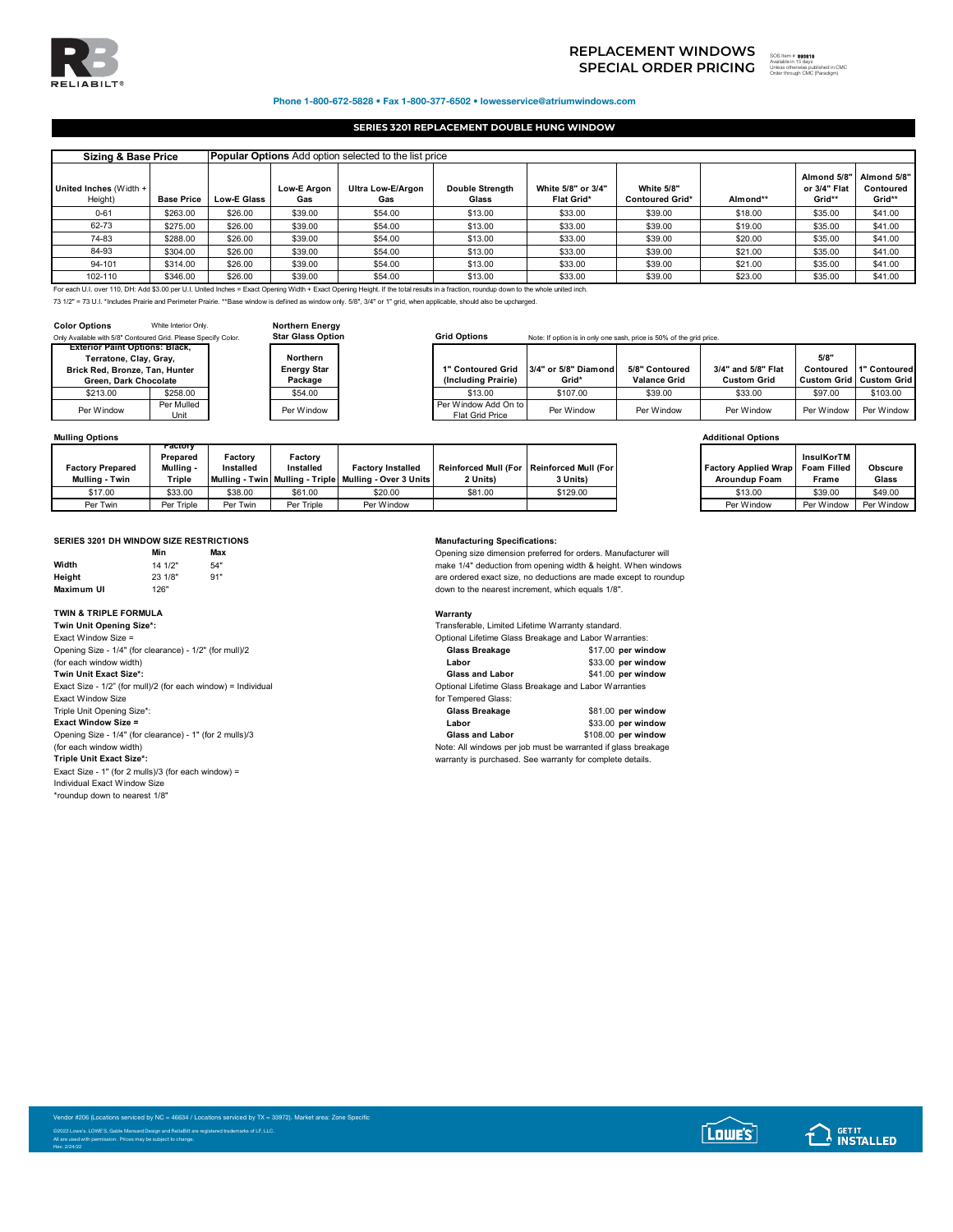

# **SPECIAL ORDER PRICING** <sup>the discussion is days</sup> **REPLACEMENT WINDOWS**

## Phone 1-800-672-5828 • Fax 1-800-377-6502 • lowesservice@atriumwindows.com

## **SERIES 3201 REPLACEMENT PICTURE WINDOW**

| <b>Sizing &amp; Base Price</b>                                                                                                                                                        |                   |             | <b>Popular Options</b> Add option selected to the list price |                          |                                  |                                      |          |                                           |                                    |  |  |  |
|---------------------------------------------------------------------------------------------------------------------------------------------------------------------------------------|-------------------|-------------|--------------------------------------------------------------|--------------------------|----------------------------------|--------------------------------------|----------|-------------------------------------------|------------------------------------|--|--|--|
| United Inches (Width +<br>Height)                                                                                                                                                     | <b>Base Price</b> | Low-E Glass | Low-E Argon<br>Gas                                           | Ultra Low-E/Argon<br>Gas | White 5/8" or 3/4" Flat<br>Grid* | White 5/8"<br><b>Contoured Grid*</b> | Almond** | Almond 5/8" or 3/4"<br><b>Flat Grid**</b> | Almond 5/8"<br>Contoured<br>Grid** |  |  |  |
| $0 - 61$                                                                                                                                                                              | \$208.00          | \$26.00     | \$39.00                                                      | \$54.00                  | \$33.00                          | \$39.00                              | \$13.00  | \$35.00                                   | \$41.00                            |  |  |  |
| 62-73                                                                                                                                                                                 | \$221.00          | \$26.00     | \$39.00                                                      | \$54.00                  | \$33.00                          | \$39.00                              | \$14.00  | \$35.00                                   | \$41.00                            |  |  |  |
| 74-83                                                                                                                                                                                 | \$238.00          | \$26.00     | \$39.00                                                      | \$54.00                  | \$33.00                          | \$39.00                              | \$15.00  | \$35.00                                   | \$41.00                            |  |  |  |
| 84-93                                                                                                                                                                                 | \$259.00          | \$26.00     | \$39.00                                                      | \$54.00                  | \$33.00                          | \$39.00                              | \$16.00  | \$35.00                                   | \$41.00                            |  |  |  |
| 94-101                                                                                                                                                                                | \$277.00          | \$26.00     | \$39.00                                                      | \$54.00                  | \$33.00                          | \$39.00                              | \$17.00  | \$35.00                                   | \$41.00                            |  |  |  |
| 102-110                                                                                                                                                                               | \$306.00          | \$26.00     | \$39.00                                                      | \$54.00                  | \$33.00                          | \$39.00                              | \$19.00  | \$35.00                                   | \$41.00                            |  |  |  |
| For each U.I. over 110, PW Add \$2.50 per U.I. United Inches = Exact Opening Width + Exact Opening Height. If the total results in a fraction, roundup down to the whole united inch. |                   |             |                                                              |                          |                                  |                                      |          |                                           |                                    |  |  |  |

73 1/2" = 73 U.I. \*Includes Prairie and Perimeter Prairie. \*\*Base window is defined as window only. 5/8", 3/4" or 1" grid, when applicable, should also be upcharged.

| <b>Color Options</b>                                           | White Interior Only. | <b>Northern Energy</b>   |  |  |
|----------------------------------------------------------------|----------------------|--------------------------|--|--|
| Only Available with 5/8" Contoured Grid. Please Specify Color. |                      | <b>Star Glass Option</b> |  |  |
| <b>Exterior Paint Options: Black,</b>                          |                      |                          |  |  |
| Terratone, Clay, Gray,                                         |                      | Northern                 |  |  |
| Brick Red, Bronze, Tan, Hunter                                 |                      | <b>Energy Star</b>       |  |  |
| Green, Dark Chocolate                                          |                      | Package                  |  |  |
| \$213.00                                                       | \$258.00             | \$54.00                  |  |  |
| Per Window                                                     | Per Mulled           | Per Window               |  |  |
|                                                                | Unit                 |                          |  |  |

## Grid Options **Start Gride** Note: If option is in only one sash, price is 50% of the grid price.

| rior Paint Options: Black. |                    |                    |                                         |                                        |                     |                    |                                |              |
|----------------------------|--------------------|--------------------|-----------------------------------------|----------------------------------------|---------------------|--------------------|--------------------------------|--------------|
| Terratone, Clay, Gray,     |                    | Northern           |                                         |                                        |                     |                    | 5/8"                           |              |
| ، Red. Bronze. Tan. Hunter |                    | <b>Energy Star</b> |                                         | 1" Contoured Grid 3/4" or 5/8" Diamond | 5/8" Contoured      | 3/4" and 5/8" Flat | Contoured                      | 1" Contoured |
| Green. Dark Chocolate      |                    | Package            | (Including Prairie)                     | Grid*                                  | <b>Valance Grid</b> | <b>Custom Grid</b> | <b>Custom Grid Custom Grid</b> |              |
| \$213.00                   | \$258.00           | \$54.00            | \$13.00                                 | \$107.00                               | \$39.00             | \$33.00            | \$97.00                        | \$103.00     |
| er Window                  | Per Mulled<br>Unit | Per Window         | Per Window Add On to<br>Flat Grid Price | Per Window                             | Per Window          | Per Window         | Per Window                     | Per Window   |

| <b>Mulling Options</b>  |                                  |                      |                      |                                                            |                                           |          | <b>Additional Options</b>               |            |                |
|-------------------------|----------------------------------|----------------------|----------------------|------------------------------------------------------------|-------------------------------------------|----------|-----------------------------------------|------------|----------------|
| <b>Factory Prepared</b> | гастогу<br>Prepared<br>Mullina - | Factory<br>Installed | Factory<br>Installed | <b>Factory Installed</b>                                   | Reinforced Mull (For Reinforced Mull (For |          | <b>Factory Applied Wrap</b> Foam Filled | InsulKorTM | <b>Obscure</b> |
| Mulling - Twin          | Triple                           |                      |                      | Mulling - Twin   Mulling - Triple   Mulling - Over 3 Units | 2 Units)                                  | 3 Units) | <b>Aroundup Foam</b>                    | Frame      | Glass          |
| \$17.00                 | \$33.00                          | \$38.00              | \$61.00              | \$20.00                                                    | \$81.00                                   | \$129.00 | \$13.00                                 | \$39.00    | \$49.00        |
| Per Twin                | Per Triple                       | Per Twin             | Per Triple           | Per Window                                                 |                                           |          | Per Window                              | Per Window | Per Window     |

## **SERIES 3201 PW SIZE RESTRICTIONS Manufacturing Specifications:**

|                                                                               | Min       | Max |  |  |  |  |  |
|-------------------------------------------------------------------------------|-----------|-----|--|--|--|--|--|
| Width                                                                         | 8"        | 86" |  |  |  |  |  |
| Heiaht                                                                        | 8"        | 86" |  |  |  |  |  |
| <b>Maximum UI</b>                                                             | 136"      |     |  |  |  |  |  |
| Minimum Sq. Ft.                                                               | 1 sa. ft. |     |  |  |  |  |  |
| Note: If over 136 U.I., or one dimension is over 84", glass MUST be tempered. |           |     |  |  |  |  |  |
| Picture Window sashes are to be ordered as replacement, and installed in      |           |     |  |  |  |  |  |
| original frame. Do not install Picture Window Sashes without frames           |           |     |  |  |  |  |  |

**Twin Unit Opening Size\*:** Exact Window Size = Opening Size - 1/4" (for clearance) - 1/2" (for mull)/2 (for each window width) **Glass Breakage** \$81.00 **per window Twin Unit Exact Size\*: Labor** \$33.00 **per window** Exact Size - 1/2" (for mull)/2 (for each window) = Individual **Exact Window Size** Exact Window Size Control of the Note: All windows per job must be warranted if glass breakage<br>
Triple Unit Opening Size\*: The Note of the Warranty is purchased. See warranty for complete details. **Exact Window Size =** Opening Size - 1/4" (for clearance) - 1" (for 2 mulls)/3 (for each window width) **Triple Unit Exact Size\*:** Exact Size - 1" (for 2 mulls)/3 (for each window) = Individual Exact Window Size

\*roundup down to nearest 1/8"

**Min Max** Opening size dimension preferred for orders. Manufacturer will make 1/4" deduction from opening width & height. When windows are ordered exact size, no deductions are made except to roundup down to the nearest increment, which equals 1/8".

Warranty (Slider & PW)

Transferable, Limited Lifetime Warranty standard.

| original frame. Do not install Picture Window Sashes without frames. | Optional Lifetime Glass Breakage and Labor Warranties: |                    |  |
|----------------------------------------------------------------------|--------------------------------------------------------|--------------------|--|
|                                                                      | Glass Breakage                                         | \$17.00 per window |  |
| <b>TWIN &amp; TRIPLE FORMULA</b>                                     | Labor                                                  | \$33.00 per window |  |
| Twin Unit Opening Size*:                                             | <b>Glass and Labor</b>                                 | \$41.00 per window |  |
| Exact Window Size $=$                                                | Optional Lifetime Glass Breakage and Labor Warranties  |                    |  |
| Opening Size - 1/4" (for clearance) - 1/2" (for mull)/2              | for Tempered Glass:                                    |                    |  |
| (for each window width)                                              | Glass Breakage                                         | \$81.00 per window |  |
|                                                                      |                                                        |                    |  |

warranty is purchased. See warranty for complete details.

Vendor #206 (Locations serviced by NC = 46634 / Locations serviced by TX = 33972). Market area: Zone Specific ©2022 Lowe's. LOWE'S, Gable Mansard Design and ReliaBilt are registered trademarks of LF, LLC. All are used with permission. Prices may be subject to change. Rev. 2/24/22

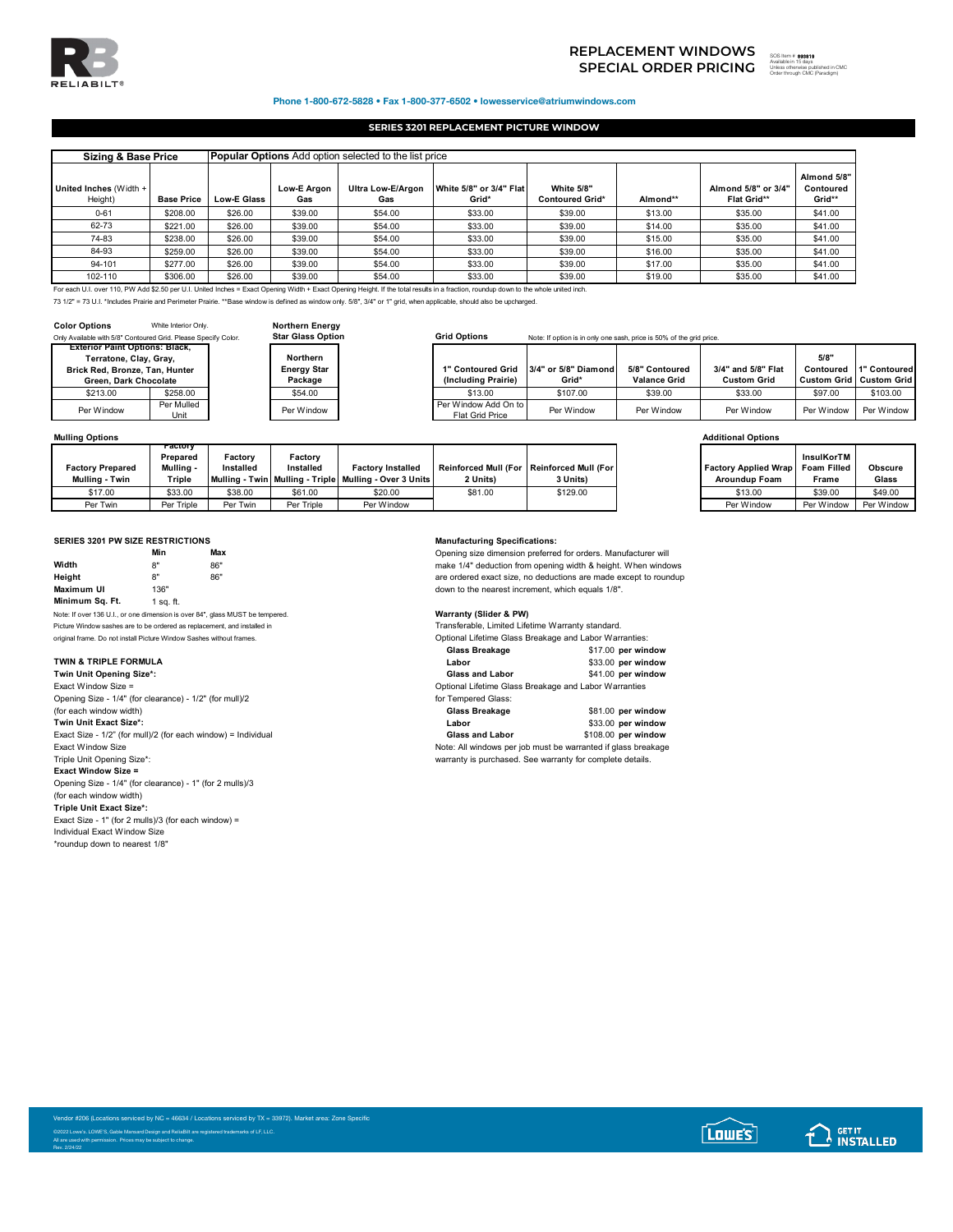

**3-Lite Slider**

# 893819 **SPECIAL ORDER PRICING**  SOS Item # Available in 15 days Unless otherwise published in CMC Order through CMC (Paradigm)**REPLACEMENT WINDOWS**

┓

\*Heights less than 27 1/4"

Т

**Almond 5/8" Contoured**  Grid\*\*<br>\$41.00

### Phone 1-800-672-5828 • Fax 1-800-377-6502 • lowesservice@atriumwindows.com

## **SERIES 3201 REPLACEMENT SLIDING WINDOW**

| 2-Lite Slider<br><b>Sizing &amp; Base</b> |                   |                    | <b>Popular Options</b> Add option selected to the list price |                          |                                 |                                         |                                      |          |                                       |                                    |  |  |
|-------------------------------------------|-------------------|--------------------|--------------------------------------------------------------|--------------------------|---------------------------------|-----------------------------------------|--------------------------------------|----------|---------------------------------------|------------------------------------|--|--|
| United Inches (Width +<br>Height)         | <b>Base Price</b> | <b>Low-E Glass</b> | Low-E Argon<br>Gas                                           | Ultra Low-E/Argon<br>Gas | <b>Double Strenath</b><br>Glass | White 5/8" or 3/4"<br><b>Flat Grid*</b> | White 5/8"<br><b>Contoured Grid*</b> | Almond** | Almond 5/8"<br>or 3/4" Flat<br>Grid** | Almond 5/8"<br>Contoured<br>Grid** |  |  |
| $0 - 61$                                  | \$295.00          | \$26.00            | \$39.00                                                      | \$54.00                  | \$13.00                         | \$33.00                                 | \$39.00                              | \$18.00  | \$35.00                               | \$41.00                            |  |  |
| 62-73                                     | \$311.00          | \$26.00            | \$39.00                                                      | \$54.00                  | \$13.00                         | \$33.00                                 | \$39.00                              | \$19.00  | \$35.00                               | \$41.00                            |  |  |
| 74-83                                     | \$325.00          | \$26.00            | \$39.00                                                      | \$54.00                  | \$13.00                         | \$33.00                                 | \$39.00                              | \$20.00  | \$35.00                               | \$41.00                            |  |  |
| 84-93                                     | \$344.00          | \$26.00            | \$39.00                                                      | \$54.00                  | \$13.00                         | \$33.00                                 | \$39.00                              | \$21.00  | \$35.00                               | \$41.00                            |  |  |
| 94-101                                    | \$362.00          | \$26.00            | \$39.00                                                      | \$54.00                  | \$13.00                         | \$33.00                                 | \$39.00                              | \$22.00  | \$35.00                               | \$41.00                            |  |  |
| 102-110                                   | \$399.00          | \$26.00            | \$39.00                                                      | \$54.00                  | \$13.00                         | \$33.00                                 | \$39.00                              | \$24.00  | \$35.00                               | \$41.00                            |  |  |

| ---- -----                        |                   |                    |                                                       |                          |                                 |                                         |                                      |          |                                       |                               |  |  |
|-----------------------------------|-------------------|--------------------|-------------------------------------------------------|--------------------------|---------------------------------|-----------------------------------------|--------------------------------------|----------|---------------------------------------|-------------------------------|--|--|
| <b>Sizing &amp; Base</b>          |                   |                    | Popular Options Add option selected to the list price |                          |                                 |                                         |                                      |          |                                       |                               |  |  |
| United Inches (Width +<br>Height) | <b>Base Price</b> | <b>Low-E Glass</b> | Low-E Araon<br>Gas                                    | Ultra Low-E/Argon<br>Gas | <b>Double Strength</b><br>Glass | White 5/8" or 3/4"<br><b>Flat Grid*</b> | White 5/8"<br><b>Contoured Grid*</b> | Almond** | Almond 5/8"<br>or 3/4" Flat<br>Grid** | Almond 5<br>Contour<br>Grid** |  |  |
| 62-73                             | \$356.00          | \$26.00            | \$39.00                                               | \$54.00                  | \$13.00                         | \$33.00                                 | \$39.00                              | \$22.00  | \$35.00                               | \$41.00                       |  |  |
| 74-83                             | \$438.00          | \$26.00            | \$39.00                                               | \$54.00                  | \$13.00                         | \$33.00                                 | \$39.00                              | \$27.00  | \$35.00                               | \$41.00                       |  |  |
| 84-93                             | \$488.00          | \$26.00            | \$39.00                                               | \$54.00                  | \$13.00                         | \$33.00                                 | \$39.00                              | \$30.00  | \$35.00                               | \$41.00                       |  |  |
| 94-101                            | \$520.00          | \$26.00            | \$39.00                                               | \$54.00                  | \$13.00                         | \$33.00                                 | \$39.00                              | \$32.00  | \$35.00                               | \$41.00                       |  |  |
| 102-110                           | \$560.00          | \$26.00            | \$39.00                                               | \$54.00                  | \$13.00                         | \$33.00                                 | \$39.00                              | \$34.00  | \$35.00                               | \$41.00                       |  |  |
| $111 - 120$                       | \$589.00          | \$26.00            | \$39.00                                               | \$54.00                  | \$13.00                         | \$33.00                                 | \$39.00                              | \$36.00  | \$35.00                               | \$41.00                       |  |  |
| 121 - 130                         | \$642.00          | \$26.00            | \$39.00                                               | \$54.00                  | \$13.00                         | \$33.00                                 | \$39.00                              | \$39.00  | \$35.00                               | \$41.00                       |  |  |
| 131 - 140                         | \$688.00          | \$26.00            | \$39.00                                               | \$54.00                  | \$13.00                         | \$33.00                                 | \$39.00                              | \$42.00  | \$35.00                               | \$41.00                       |  |  |
| 141 - 150                         | \$738.00          | \$26.00            | \$39.00                                               | \$54.00                  | \$13.00                         | \$33.00                                 | \$39.00                              | \$45.00  | \$35.00                               | \$41.00                       |  |  |
| 151 - 158                         | \$785.00          | \$26.00            | \$39.00                                               | \$54.00                  | \$13.00                         | \$33.00                                 | \$39.00                              | \$48.00  | \$35.00                               | \$41.00                       |  |  |

For each U.I. over 110, 2 Lite: Add \$3.00 per U.I. United Inches = Exact Opening Width + Exact Opening Height. If the total results in a fraction, roundup down to the whole united inch.

73 1/2" = 73 U.I. \*Includes Prairie and Perimeter Prairie. \*\*Base window is defined as window only. 5/8", 3/4" or 1" grid, when applicable, should be upcharged.

| <b>Color Options</b><br>Only Available with 5/8" Contoured Grid. Please Specify Color.                                     | White Interior Only.   | <b>Northern Energy</b><br><b>Star Glass Option</b> |  |
|----------------------------------------------------------------------------------------------------------------------------|------------------------|----------------------------------------------------|--|
| <b>Exterior Paint Options: Black,</b><br>Terratone, Clay, Gray,<br>Brick Red, Bronze, Tan, Hunter<br>Green. Dark Chocolate |                        | Northern<br><b>Energy Star</b><br>Package          |  |
| \$213.00                                                                                                                   | \$258.00               | \$54.00                                            |  |
| Per Window                                                                                                                 | Per Mulled<br>$11$ nit | Per Window                                         |  |

## **Northern Energy Star**

# Grid Options Note: If option is in only one sash, price is 50% of the grid price. т

| Terratone, Clay, Gray,     |                    | Northern           |                                                |                                        |                     |                    | 5/8"       |                                |
|----------------------------|--------------------|--------------------|------------------------------------------------|----------------------------------------|---------------------|--------------------|------------|--------------------------------|
| ، Red. Bronze. Tan. Hunter |                    | <b>Energy Star</b> |                                                | 1" Contoured Grid 3/4" or 5/8" Diamond | 5/8" Contoured      | 3/4" and 5/8" Flat | Contoured  | 1" Contoured                   |
| Green. Dark Chocolate      |                    | Package            | (Including Prairie)                            | Grid*                                  | <b>Valance Grid</b> | <b>Custom Grid</b> |            | <b>Custom Grid Custom Grid</b> |
| \$213.00                   | \$258.00           | \$54.00            | \$13.00                                        | \$107.00                               | \$39.00             | \$33.00            | \$97.00    | \$103.00                       |
| er Window                  | Per Mulled<br>Unit | Per Window         | Per Window Add On to<br><b>Flat Grid Price</b> | Per Window                             | Per Window          | Per Window         | Per Window | Per Window I                   |

## **Mulling Options Additional Options**

|                                           | ractorv<br>Prepared | Factorv                | Factory    |                                                                         |                      | <b>Factory Applied</b>       |                                        |                                 |
|-------------------------------------------|---------------------|------------------------|------------|-------------------------------------------------------------------------|----------------------|------------------------------|----------------------------------------|---------------------------------|
| <b>Factory Prepared</b><br>Mulling - Twin | Mullina -<br>Triple | Installed<br>Mullina - | Installed  | Factorv Installed<br>- Twin   Mullina - Triple   Mullina - Over 3 Units | <b>Obscure Glass</b> | <b>Wrap Aroundup</b><br>Foam | InsulKorTM Foam<br><b>Filled Frame</b> | <b>Additional</b><br>Sash Lock* |
| \$17.00                                   | \$33.00             | \$38.00                | \$61.00    | \$20.00                                                                 | \$13.00              | \$39.00                      | \$49.00                                |                                 |
| Per Twin                                  | Per Triple          | Per Twin               | Per Triple | Per Window                                                              | Per Window           | Per Window                   | Per Window                             | Per Window                      |

### **Screen Options**

| FlexScreen (1/2<br>Screen) | Unarcoal<br><b>Aluminum</b><br>Screen (1/2<br>Screen) | <b>Clear View</b><br><b>Screen Mesh</b><br>$(1/2$ Screen) | <b>Heavy Duty</b><br><b>Screen Mesh</b><br>$(1/2$ Screen) |
|----------------------------|-------------------------------------------------------|-----------------------------------------------------------|-----------------------------------------------------------|
| \$25.00                    | \$18.00                                               | \$12.00                                                   | \$12.00                                                   |
| Per Window                 | Per Window                                            | Per Window                                                | Per Window                                                |

|            | Min     | Max        |            | Min     | Max  |
|------------|---------|------------|------------|---------|------|
| Width      | 23 1/8" | 84"        | Width      | 60"     | 120" |
| Height     | 17 3/4" | 72'<br>1 L | Height     | 17 3/4" | 72"  |
| Maximum UI | 132"    |            | Maximum UI | 158"    |      |

## **Must specify XO or OX:**

Rev. 2/24/22

O = fixed panel; x = sliding panel, as viewed from exterior of window

• Standard Lite Configuration: 1/4, 1/2, 1/4

• Optional Lite Configuration: 1/3, 1/3, 1/3 (Please specify when ordering.)

• Width Restriction for 1/3, 1/3, 1/3, Minimum Width: 54", Max Width: 90" **SEE PREVIOUS PAGE FOR TEMPERED GLASS AND WARRANTY** 

|            | SERIES 3201 2SL SLIDER WINDOW SIZE RESTRICTIONS |     |                 | <b>SERIES 3201 3SL SLIDER WINDOW SIZE RESTRICTIONS</b> |      |  |  |  |
|------------|-------------------------------------------------|-----|-----------------|--------------------------------------------------------|------|--|--|--|
|            | Min                                             | Max |                 | Min                                                    | Max  |  |  |  |
| Width      | 23 1/8"                                         | 84" | Width           | 60"                                                    | 120" |  |  |  |
| Height     | 17 3/4"                                         | 72' | Heiaht          | 17 3/4"                                                | 72"  |  |  |  |
| Maximum UI | 132"                                            |     | Maximum UI      | 158"                                                   |      |  |  |  |
|            |                                                 |     | Minimum Sq. Ft. | ∣sa. ft.                                               |      |  |  |  |

| Vendor #206 (Locations serviced by NC = 46634 / Locations serviced by TX = 33972). Market area: Zone Specific |  |
|---------------------------------------------------------------------------------------------------------------|--|
| 22022 Lowe's, LOWE'S, Gable Mansard Design and ReliaBilt are registered trademarks of LF, LLC.                |  |
| All are used with permission. Prices may be subject to change.                                                |  |
| DALL ORAPS                                                                                                    |  |



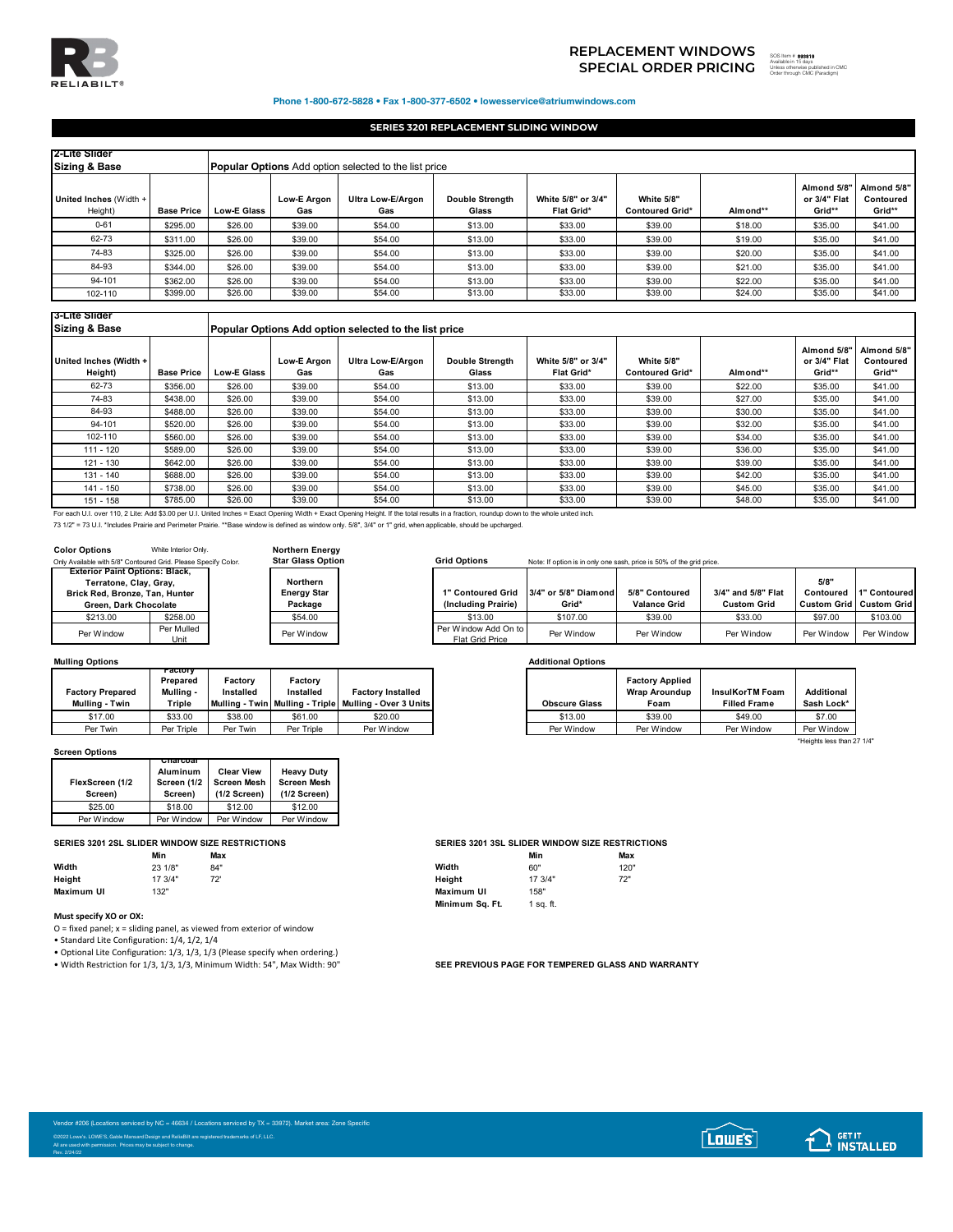

# **SPECIAL ORDER PRICING** SOS ITEM TO THE SUBSTITUTION OF THE SUBSTITUTION OF THE SUBSTITUTION OF THE SUBSTITUTION OF THE SUBSTITUTION OF THE SUBSTITUTION OF THE SUBSTITUTION OF THE SUBSTITUTION OF THE SUBSTITUTION OF THE SU **REPLACEMENT WINDOWS**

893820

Unless otherwise published in CMC Order through CMC (Paradigm)

Phone 1-800-672-5828 • Fax 1-800-377-6502 • lowesservice@atriumwindows.com

## **SERIES 3500 REPLACEMENT DOUBLE HUNG WINDOW**

| <b>Sizing &amp; Base Price</b>                                                                                                                                                        | <b>Popular Options</b> Add option selected to the list price |                    |                           |                          |                                 |                                  |                                      |          |                                       |                                    |
|---------------------------------------------------------------------------------------------------------------------------------------------------------------------------------------|--------------------------------------------------------------|--------------------|---------------------------|--------------------------|---------------------------------|----------------------------------|--------------------------------------|----------|---------------------------------------|------------------------------------|
| United Inches (Width +<br>Height)                                                                                                                                                     | <b>Base Price</b>                                            | <b>Low-E Glass</b> | <b>Low-E Argon</b><br>Gas | Ultra Low-E/Argon<br>Gas | <b>Double Strenath</b><br>Glass | White 5/8" or 3/4"<br>Flat Grid* | White 5/8"<br><b>Contoured Grid*</b> | Almond** | Almond 5/8"<br>or 3/4" Flat<br>Grid** | Almond 5/8"<br>Contoured<br>Grid** |
| $0 - 61$                                                                                                                                                                              | \$318.00                                                     | \$25.00            | \$38.00                   | \$52.00                  | \$12.00                         | \$32.00                          | \$38.00                              | \$20.00  | \$34.00                               | \$40.00                            |
| 62-73                                                                                                                                                                                 | \$337.00                                                     | \$25.00            | \$38.00                   | \$52.00                  | \$12.00                         | \$32.00                          | \$38.00                              | \$21.00  | \$34.00                               | \$40.00                            |
| 74-83                                                                                                                                                                                 | \$351.00                                                     | \$25.00            | \$38.00                   | \$52.00                  | \$12.00                         | \$32.00                          | \$38.00                              | \$22.00  | \$34.00                               | \$40.00                            |
| 84-93                                                                                                                                                                                 | \$373.00                                                     | \$25.00            | \$38.00                   | \$52.00                  | \$12.00                         | \$32.00                          | \$38.00                              | \$23.00  | \$34.00                               | \$40.00                            |
| 94-101                                                                                                                                                                                | \$392.00                                                     | \$25.00            | \$38.00                   | \$52.00                  | \$12.00                         | \$32.00                          | \$38.00                              | \$24.00  | \$34.00                               | \$40.00                            |
| 102-110                                                                                                                                                                               | \$434.00                                                     | \$25.00            | \$38.00                   | \$52.00                  | \$12.00                         | \$32.00                          | \$38.00                              | \$27.00  | \$34.00                               | \$40.00                            |
| For each U.I. over 110, DH Add \$3.50 per U.I. United Inches = Exact Opening Width + Exact Opening Height. If the total results in a fraction, roundup down to the whole united inch. |                                                              |                    |                           |                          |                                 |                                  |                                      |          |                                       |                                    |

73 1/2" = 73 U.I. \*Includes Prairie and Perimeter Prairie. \*\*Base window is defined as window only. 5/8", 3/4" or 1" grid, when applicable, should also be upcharged. Note: Almond color not available with interior or exteri

| <b>Exterior Laminate</b> |  |  |  |
|--------------------------|--|--|--|
|--------------------------|--|--|--|

**Grid Options** Note: If option is in only one sash, price is 50% of the grid price.

| <b>Exterior: Bronze</b><br>White interior only,<br>Grid matches exterior<br><b>color</b> | 1" Contoured<br>Grid<br>(Includina<br>Prairie)    | 1/8"<br>Simulated<br><b>Divided Lite</b><br>(SDL) | 3/4" or 5/8" Diamond<br>Grid*<br>(Extended Lead Time) | 5/8" Contoured<br><b>Valance Grid</b> | 3/4" and 5/8" Flat<br><b>Custom Grid</b> | 5/8" Contoured<br><b>Custom Grid</b> | 1" Contoured Custom<br>Grid |
|------------------------------------------------------------------------------------------|---------------------------------------------------|---------------------------------------------------|-------------------------------------------------------|---------------------------------------|------------------------------------------|--------------------------------------|-----------------------------|
| 30%                                                                                      | \$13.00                                           | \$29.00                                           | \$103.00                                              | \$100.00                              | \$94.00                                  | \$100.00                             | \$106.00                    |
| Add on to base price                                                                     | Per Window<br>Add On to Flat<br><b>Grid Price</b> | Per Lite                                          | Per Window                                            | Per Window                            | Per Window                               | Per Window                           | Per Window                  |

## **Mulling Options**

| <b>Factory Prepared</b><br>Mulling - Twin | <b>Factory</b><br>Prepared<br>Mullina -<br>Triple | Factorv<br>Installed | Factory<br>Installed | <b>Factory Installed</b><br>Mulling - Twin   Mulling - Triple   Mulling - Over 3 Units | Reinforced Mull (For   Reinforced Mull (For<br>2 Units) | 3 Units) |
|-------------------------------------------|---------------------------------------------------|----------------------|----------------------|----------------------------------------------------------------------------------------|---------------------------------------------------------|----------|
| \$16.00                                   | \$32.00                                           | \$37.00              | \$59.00              | \$19.00                                                                                | \$78.00                                                 | \$125.00 |
| Per Twin                                  | Per Triple                                        | Per Twin             | Per Triple           | Per Window                                                                             |                                                         |          |

### **Screen Options**

|                   |                   | <b>Fibergiass</b> | <b>TURRICOAL AIUM.</b> |                          |                          |                          |                          |                          |
|-------------------|-------------------|-------------------|------------------------|--------------------------|--------------------------|--------------------------|--------------------------|--------------------------|
| <b>FlexScreen</b> | <b>FlexScreen</b> | Screen            | Screen (1/2            | <b>Charcoal Aluminum</b> | <b>Clear View Screen</b> | <b>Clear View Screen</b> | <b>Heavy Duty Screen</b> | <b>Heavy Duty Screen</b> |
| (Full Screen)     | $(1/2$ Screen)    | (Full Screen)     | Screen)                | Screen (Full Screen)     | Mesh (1/2 Screen)        | Mesh (Full Screen)       | Mesh (1/2 Screen)        | Mesh (Full Screen)       |
| \$41.00           | \$24.00           | \$24.00           | \$18.00                | \$55.00                  | \$11.00                  | \$39.00                  | \$11.00                  | \$39.00                  |
| Per Window        | Per Window        | Per Window        | Per Window             | Per Window               | Per Window               | Per Window               | Per Window               | Per Window               |

### **Additional Options**

|                      | <b>Opscure</b>     |            | <b>Factory Applied</b> |                                    |                          |                                           |
|----------------------|--------------------|------------|------------------------|------------------------------------|--------------------------|-------------------------------------------|
|                      | Glass              | Additional |                        | Wrap Aroundup Oriel (2/5 @ bottom) | <b>Modified Oriel or</b> |                                           |
| <b>Obscure Glass</b> | <b>Bottom Sash</b> | Sash Lock* | Foam                   | or Cottage $(2/5)$ ( $\omega$ top) | Cottage**                |                                           |
| \$47.00              | \$24.00            | \$11.00    | \$13.00                | \$38.00                            | \$75.00                  | *Widths less than 27 1/4"                 |
| Per Window           | Per Window         | Per Window | Per Window             | Per Window                         | Per Window               | **Meeting rail specified other 2/5 or 3/5 |

## **SERIES 3500 DH WINDOW SIZE RESTRICTIONS Manufacturing Specifications:**

| <b>OLINED JJUV DII WINDOW JILL INLUTING HONO</b> |         |     | manulacturing opechncations.                      |
|--------------------------------------------------|---------|-----|---------------------------------------------------|
|                                                  | Min     | Max | Opening size dimension preferred for orders. Man  |
| Width                                            | 17 3/4" | 54" | from opening width & height. When windows are of  |
| Height                                           | 26"     | 91" | are made except to roundup down to the nearest    |
| Maximum UI                                       | 126"    |     |                                                   |
|                                                  |         |     | Warranty                                          |
| TWIN & TRIPLE FORMULA                            |         |     | Transferable, Limited Lifetime Warranty standard. |
|                                                  |         |     |                                                   |

**Twin Unit Opening Size\*:** Exact Window Size = Opening Size - 1/4" (for clearance) - 1/2" (for mull)/2 (for each window width) **Twin Unit Exact Size\*:** Exact Size -  $1/2$ " (for mull)/2 (for each window) = Individual Opening Size - 1/4" (for clearance) - 1" (for 2 mulls)/3 Note: All windows per job must be warranted if glass breakage<br>
(for each window width)<br>
warranty is purchased. See warranty for complete details. **Triple Unit Exact Size\*:** Exact Size - 1" (for 2 mulls)/3 (for each window) = Individual Exact Window Size \*roundup down to nearest 1/8"

rred for orders. Manufacturer will make 1/4" deduction .<br>Vhen windows are ordered exact size, no deductions **bun** to the nearest increment, which equals 1/8".

| Twin Unit Opening Size*:                                      | Optional Lifetime Glass Breakage and Labor Warranties: |                    |
|---------------------------------------------------------------|--------------------------------------------------------|--------------------|
| Exact Window Size =                                           | Glass Breakage                                         | \$16.00 per window |
| Opening Size - 1/4" (for clearance) - 1/2" (for mull)/2       | Labor                                                  | \$32.00 per window |
| (for each window width)                                       | <b>Glass and Labor</b>                                 | \$39.00 per window |
| Twin Unit Exact Size*:                                        | Optional Lifetime Glass Breakage and Labor Warranties  |                    |
| Exact Size - 1/2" (for mull)/2 (for each window) = Individual | for Tempered Glass:                                    |                    |
| Exact Window Size                                             | Glass Breakage                                         | \$78.00 per window |
|                                                               |                                                        |                    |

| Triple Unit Opening Size*:                               | Labor                                                         | \$32.00 per window  |
|----------------------------------------------------------|---------------------------------------------------------------|---------------------|
| <b>Exact Window Size =</b>                               | <b>Glass and Labor</b>                                        | \$105.00 per window |
| Opening Size - 1/4" (for clearance) - 1" (for 2 mulls)/3 | Note: All windows per job must be warranted if glass breakage |                     |
| (for each window width)                                  | warranty is purchased. See warranty for complete details.     |                     |

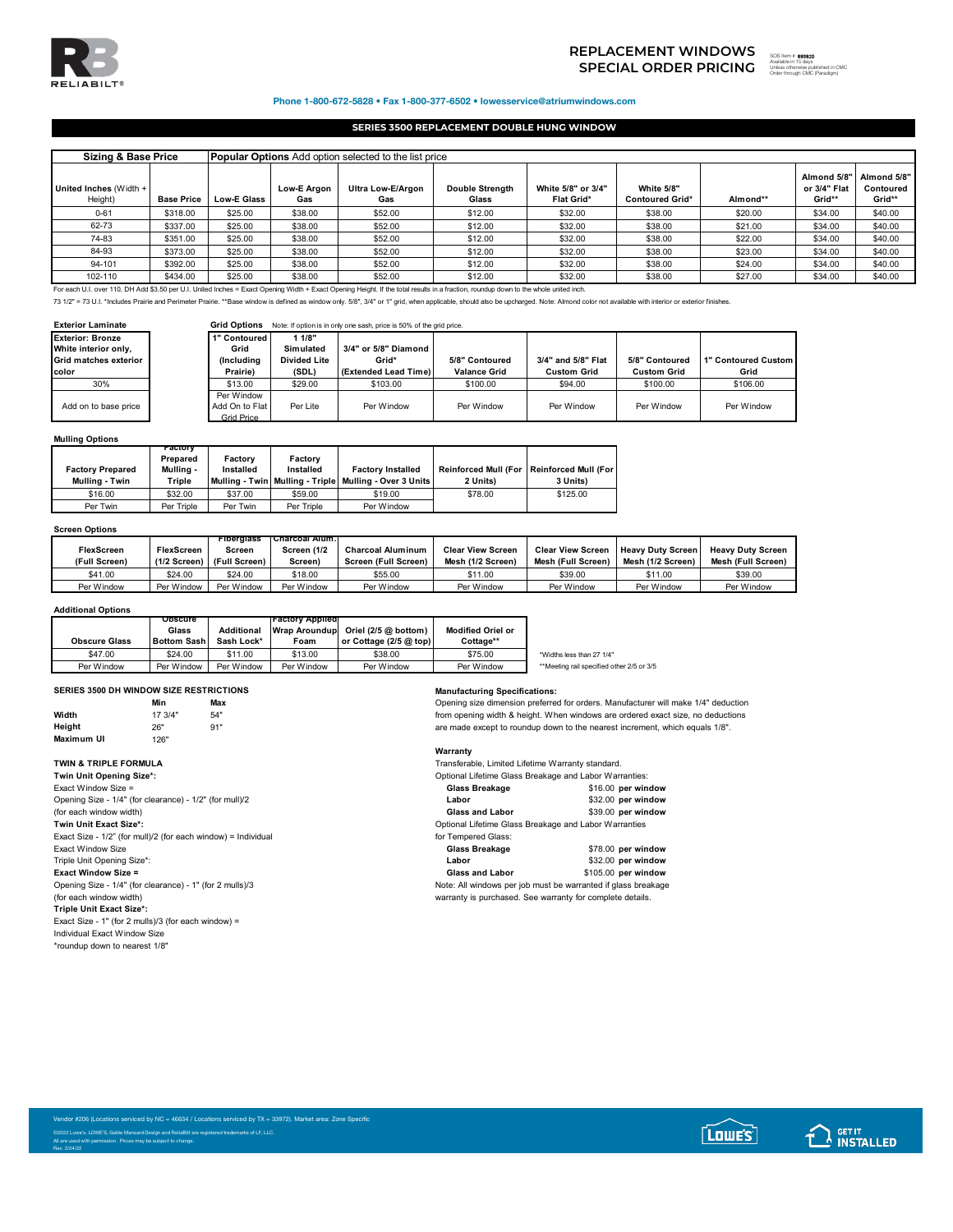

## Phone 1-800-672-5828 • Fax 1-800-377-6502 • lowesservice@atriumwindows.com

## **SERIES 3500 REPLACEMENT PICTURE WINDOW**

| <b>Sizing &amp; Base Price</b>    |                   |                    | <b>Popular Options</b> Add option selected to the list price |                          |                                  |                                      |          |                                           |                                    |  |  |  |  |  |
|-----------------------------------|-------------------|--------------------|--------------------------------------------------------------|--------------------------|----------------------------------|--------------------------------------|----------|-------------------------------------------|------------------------------------|--|--|--|--|--|
| United Inches (Width +<br>Height) | <b>Base Price</b> | <b>Low-E Glass</b> | Low-E Araon<br>Gas                                           | Ultra Low-E/Argon<br>Gas | White 5/8" or 3/4" Flat<br>Grid* | White 5/8"<br><b>Contoured Grid*</b> | Almond** | Almond 5/8" or 3/4"<br><b>Flat Grid**</b> | Almond 5/8"<br>Contoured<br>Grid** |  |  |  |  |  |
| $0 - 61$                          | \$228.00          | \$25.00            | \$38.00                                                      | \$52.00                  | \$32.00                          | \$38.00                              | \$14.00  | \$34.00                                   | \$40.00                            |  |  |  |  |  |
| 62-73                             | \$261.00          | \$25.00            | \$38.00                                                      | \$52.00                  | \$32.00                          | \$38.00                              | \$16.00  | \$34.00                                   | \$40.00                            |  |  |  |  |  |
| 74-83                             | \$278.00          | \$25.00            | \$38.00                                                      | \$52.00                  | \$32.00                          | \$38.00                              | \$17.00  | \$34.00                                   | \$40.00                            |  |  |  |  |  |
| 84-93                             | \$311.00          | \$25.00            | \$38.00                                                      | \$52.00                  | \$32.00                          | \$38.00                              | \$19.00  | \$34.00                                   | \$40.00                            |  |  |  |  |  |
| 94-101                            | \$333.00          | \$25.00            | \$38.00                                                      | \$52.00                  | \$32.00                          | \$38.00                              | \$20.00  | \$34.00                                   | \$40.00                            |  |  |  |  |  |
| 102-110                           | \$361.00          | \$25.00            | \$38.00                                                      | \$52.00                  | \$32.00                          | \$38.00                              | \$22.00  | \$34.00                                   | \$40.00                            |  |  |  |  |  |

73 1/2" = 73 U.I. \*Includes Prairie and Perimeter Prairie. \*\*Base window is defined as window only. 5/8", 3/4" or 1" grid, when applicable, should also be upcharged. Note: Almond color not available with interior or exteri

| <b>Exterior Laminate</b> | <b>Grid Options</b><br>Note: If option is in only one sash, price is 50% of the grid price. |                     |                      |                |                    |                    |                     |  |  |
|--------------------------|---------------------------------------------------------------------------------------------|---------------------|----------------------|----------------|--------------------|--------------------|---------------------|--|--|
| <b>Exterior: Bronze</b>  | Contoured                                                                                   | - 118               |                      |                |                    |                    |                     |  |  |
| White interior only,     | Grid                                                                                        | <b>Simulated</b>    | 3/4" or 5/8" Diamond |                |                    |                    |                     |  |  |
| Grid matches exterior    | (Including                                                                                  | <b>Divided Lite</b> | Grid*                | 5/8" Contoured | 3/4" and 5/8" Flat | 5/8" Contoured     | 1" Contoured Custom |  |  |
| color                    | Prairie)                                                                                    | (SDL)               | (Extended Lead Time) | Valance Grid   | <b>Custom Grid</b> | <b>Custom Grid</b> | Grid                |  |  |
| 30%                      | \$13.00                                                                                     | \$29.00             | \$103.00             | \$100.00       | \$94.00            | \$100.00           | \$106.00            |  |  |
|                          | Per Window                                                                                  |                     |                      |                |                    |                    |                     |  |  |
| Add on to base price     | Add On to Flat                                                                              | Per Lite            | Per Window           | Per Window     | Per Window         | Per Window         | Per Window          |  |  |
|                          | Grid Price                                                                                  |                     |                      |                |                    |                    |                     |  |  |

| <b>Mulling Options</b>  |                                  |                      |                      |                                                            |                                             |          | <b>Additional Options</b> |                                            |
|-------------------------|----------------------------------|----------------------|----------------------|------------------------------------------------------------|---------------------------------------------|----------|---------------------------|--------------------------------------------|
| <b>Factory Prepared</b> | гасиогу<br>Prepared<br>Mullina - | Factory<br>Installed | Factorv<br>Installed | <b>Factory Installed</b>                                   | Reinforced Mull (For   Reinforced Mull (For |          |                           | гастогу<br><b>Applied Wrap</b><br>Aroundup |
| Mulling - Twin          | Triple                           |                      |                      | Mulling - Twin   Mulling - Triple   Mulling - Over 3 Units | 2 Units)                                    | 3 Units) | <b>Obscure Glass</b>      | Foam                                       |
| \$16.00                 | \$32.00                          | \$37.00              | \$59.00              | \$19.00                                                    | \$78.00                                     | \$125.00 | \$47.00                   | \$13.00                                    |
| Per Twin                | Per Triple                       | Per Twin             | Per Triple           | Per Window                                                 |                                             |          | Per Window                | Per Window                                 |

## **SERIES 3500 DH WINDOW SIZE RESTRICTIONS Manufacturing Specifications:**

|                                                                        | Min       | Max |  |  |  |
|------------------------------------------------------------------------|-----------|-----|--|--|--|
| Width                                                                  | 8"        | 86" |  |  |  |
| Heiaht                                                                 | 8"        | 86" |  |  |  |
| Maximum UI                                                             | 136"      |     |  |  |  |
| Minimum Sa. Ft.                                                        | 1 sa. ft. |     |  |  |  |
| Note: If over 136 U.I., or if one dimension is over 84", glass must be |           |     |  |  |  |
| tempered. Picture Window sashes are to be ordered as replacement,      |           |     |  |  |  |
| and installed in original frame. Do not install Picture Window Sashes  |           |     |  |  |  |
| contabilities of the company of the                                    |           |     |  |  |  |

| Twin Unit Opening Size*:                                      | for Tempered Glass:    |
|---------------------------------------------------------------|------------------------|
| Exact Window Size =                                           | <b>Glass Breakage</b>  |
| Opening Size - 1/4" (for clearance) - 1/2" (for mull)/2       | Labor                  |
| (for each window width)                                       | <b>Glass and Labor</b> |
| Twin Unit Exact Size*:                                        | Note: All windows pe   |
| Exact Size - 1/2" (for mull)/2 (for each window) = Individual | warranty is purchase   |
| <b>Exact Window Size</b>                                      |                        |
| Triple Unit Opening Size*:                                    |                        |
| <b>Exact Window Size =</b>                                    |                        |
| Opening Size - 1/4" (for clearance) - 1" (for 2 mulls)/3      |                        |
| (for each window width)                                       |                        |
| Triple Unit Exact Size*:                                      |                        |
| Exact Size - 1" (for 2 mulls)/3 (for each window) =           |                        |

Exact Size - 1" (for 2 mulls)/3 (for each window) = Individual Exact Window Size \*roundup down to nearest 1/8"

**Min Max** Opening size dimension preferred for orders. Manufacturer will make 1/4" deduction from opening width & height. When windows are ordered exact size, no deductions are made except to roundup down to the nearest increment, which equals 1/8".

**Warranty (SL & PW)** 

Transferable, Limited Lifetime Warranty standard.

| tempered. Picture Window sashes are to be ordered as replacement.     | Optional Lifetime Glass Breakage and Labor Warranties: |                    |
|-----------------------------------------------------------------------|--------------------------------------------------------|--------------------|
| and installed in original frame. Do not install Picture Window Sashes | Glass Breakage                                         | \$16.00 per window |
| without frames.                                                       | Labor                                                  | \$32.00 per window |
|                                                                       | <b>Glass and Labor</b>                                 | \$39.00 per window |

**TWIN & TRIPLE FORMULA CONSERVERTIES** Optional Lifetime Glass Breakage and Labor Warranties

| Twin Unit Opening Size*:                                      | for Tempered Glass:                                           |                     |
|---------------------------------------------------------------|---------------------------------------------------------------|---------------------|
| Exact Window Size =                                           | Glass Breakage                                                | \$78.00 per window  |
| Opening Size - 1/4" (for clearance) - 1/2" (for mull)/2       | Labor                                                         | \$32.00 per window  |
| (for each window width)                                       | <b>Glass and Labor</b>                                        | \$105.00 per window |
| Twin Unit Exact Size*:                                        | Note: All windows per job must be warranted if glass breakage |                     |
| Exact Size - 1/2" (for mull)/2 (for each window) = Individual | warranty is purchased. See warranty for complete details.     |                     |

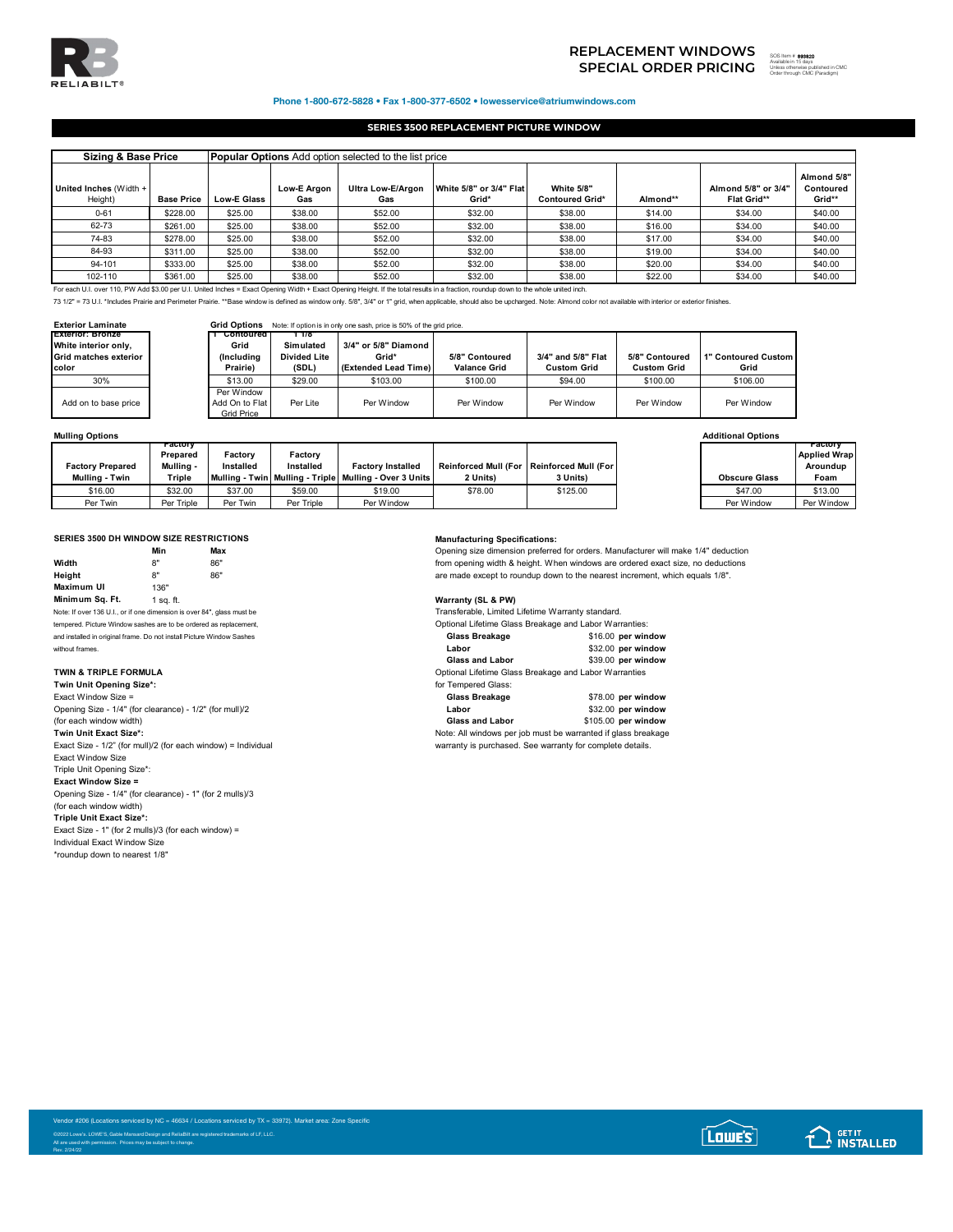

# **SPECIAL ORDER PRICING** SOS ITEM TO THE SUBSTITUTION OF THE SUBSTITUTION OF THE SUBSTITUTION OF THE SUBSTITUTION OF THE SUBSTITUTION OF THE SUBSTITUTION OF THE SUBSTITUTION OF THE SUBSTITUTION OF THE SUBSTITUTION OF THE SU **REPLACEMENT WINDOWS**

893820 ed in CMC Order through CMC (Paradigm)

### Phone 1-800-672-5828 • Fax 1-800-377-6502 • lowesservice@atriumwindows.com

## **SERIES 3500 REPLACEMENT SLIDING WINDOW**

| 2-Lite Slider<br><b>Sizing &amp; Base Price</b> |                   |                    |                           | <b>Popular Options</b> Add option selected to the list price |                                 |                                         |                                      |          |                                       |                                    |
|-------------------------------------------------|-------------------|--------------------|---------------------------|--------------------------------------------------------------|---------------------------------|-----------------------------------------|--------------------------------------|----------|---------------------------------------|------------------------------------|
| United Inches (Width +<br>Height)               | <b>Base Price</b> | <b>Low-E Glass</b> | <b>Low-E Argon</b><br>Gas | Ultra Low-E/Argon<br>Gas                                     | <b>Double Strenath</b><br>Glass | White 5/8" or 3/4"<br><b>Flat Grid*</b> | White 5/8"<br><b>Contoured Grid*</b> | Almond** | Almond 5/8"<br>or 3/4" Flat<br>Grid** | Almond 5/8"<br>Contoured<br>Grid** |
| $0 - 61$                                        | \$345.00          | \$25.00            | \$38.00                   | \$52.00                                                      | \$12.00                         | \$32.00                                 | \$38.00                              | \$21.00  | \$34.00                               | \$40.00                            |
| 62-73                                           | \$362.00          | \$25.00            | \$38.00                   | \$52.00                                                      | \$12.00                         | \$32.00                                 | \$38.00                              | \$22.00  | \$34.00                               | \$40.00                            |
| 74-83                                           | \$379.00          | \$25.00            | \$38.00                   | \$52.00                                                      | \$12.00                         | \$32.00                                 | \$38.00                              | \$23.00  | \$34.00                               | \$40.00                            |
| 84-93                                           | \$404.00          | \$25.00            | \$38.00                   | \$52.00                                                      | \$12.00                         | \$32.00                                 | \$38.00                              | \$25.00  | \$34.00                               | \$40.00                            |
| 94-101                                          | \$424.00          | \$25.00            | \$38.00                   | \$52.00                                                      | \$12.00                         | \$32.00                                 | \$38.00                              | \$26.00  | \$34.00                               | \$40.00                            |
| 102-110                                         | \$467.00          | \$25.00            | \$38.00                   | \$52.00                                                      | \$12.00                         | \$32.00                                 | \$38.00                              | \$28.00  | \$34.00                               | \$40.00                            |

| l3-Lite Slider<br>Sizing & Base                         |                   |                    | Popular Options Add option selected to the list price |                          |                                 |                                         |                                                          |          |                                       |                               |  |  |  |
|---------------------------------------------------------|-------------------|--------------------|-------------------------------------------------------|--------------------------|---------------------------------|-----------------------------------------|----------------------------------------------------------|----------|---------------------------------------|-------------------------------|--|--|--|
| United Inches (Width +<br>Height)                       | <b>Base Price</b> | <b>Low-E Glass</b> | Low-E Argon<br>Gas                                    | Ultra Low-E/Argon<br>Gas | <b>Double Strength</b><br>Glass | White 5/8" or 3/4"<br><b>Flat Grid*</b> | White 5/8"<br><b>Contoured Grid*</b>                     | Almond** | Almond 5/8"<br>or 3/4" Flat<br>Grid** | Almond 5<br>Contour<br>Grid** |  |  |  |
| 62-73                                                   | \$454.00          | \$25.00            | \$38.00                                               | \$52.00                  | \$12.00                         | \$32.00                                 | \$38.00                                                  | \$28.00  | \$34.00                               | \$40.00                       |  |  |  |
| 74-83                                                   | \$560.00          | \$25.00            | \$38.00                                               | \$52.00                  | \$12.00                         | \$32.00                                 | \$38.00                                                  | \$34.00  | \$34.00                               | \$40.00                       |  |  |  |
| 84-93                                                   | \$622.00          | \$25.00            | \$38.00                                               | \$52.00                  | \$12.00                         | \$32.00                                 | \$38.00                                                  | \$38.00  | \$34.00                               | \$40.00                       |  |  |  |
| 94-101                                                  | \$663.00          | \$25.00            | \$38.00                                               | \$52.00                  | \$12.00                         | \$32.00                                 | \$38.00                                                  | \$40.00  | \$34.00                               | \$40.00                       |  |  |  |
| 102-110                                                 | \$716.00          | \$25.00            | \$38.00                                               | \$52.00                  | \$12.00                         | \$32.00                                 | \$38.00                                                  | \$43.00  | \$34.00                               | \$40.00                       |  |  |  |
| 111 - 120                                               | \$752.00          | \$25.00            | \$38.00                                               | \$52.00                  | \$12.00                         | \$32.00                                 | \$38.00                                                  | \$46.00  | \$34.00                               | \$40.00                       |  |  |  |
| 121 - 130                                               | \$819.00          | \$25.00            | \$38.00                                               | \$52.00                  | \$12.00                         | \$32.00                                 | \$38.00                                                  | \$50.00  | \$34.00                               | \$40.00                       |  |  |  |
| 131 - 140                                               | \$880.00          | \$25.00            | \$38.00                                               | \$52.00                  | \$12.00                         | \$32.00                                 | \$38.00                                                  | \$53.00  | \$34.00                               | \$40.00                       |  |  |  |
| 141 - 150                                               | \$944.00          | \$25.00            | \$38.00                                               | \$52.00                  | \$12.00                         | \$32.00                                 | \$38.00                                                  | \$57.00  | \$34.00                               | \$40.00                       |  |  |  |
| $\cdot$ $\cdot$ $\cdot$ $\cdot$ $\cdot$ $\cdot$ $\cdot$ | $A + A A A A A$   | $20 - 20$          | $\cdots$                                              |                          | $\sim$ $\sim$                   | $\cdots$                                | $\mathbf{a} \mathbf{a} \mathbf{a} \mathbf{a} \mathbf{a}$ | 0.0100   | $\sim$ $\sim$                         | 0.1000                        |  |  |  |

151 - 158 | \$1,003.00 | \$25.00 | \$38.00 | \$52.00 | \$12.00 | \$32.00 | \$38.00 | \$61.00 | \$61.00 | \$34.00 | \$40.00<br>For each U.I. over 110, 2-Lite: Add \$3.50 per U.I. United Inches = Exact Opening Width + Exact Opening Height.

73 1/2" = 73 U.I. \*Includes Prairie and Perimeter Prairie. \*\*Base window is defined as window only. 5/8", 3/4" or 1" grid, when applicable, should be upcharged. Note: Almond color not available with interior or exterior fi

# **Exterior Laminate Grid Options** Note: If option is in only one sash, price is 50% of the grid price.

| <b>Exterior: Bronze</b><br>White interior only,<br>Grid matches exterior<br>color | Contoured<br>Grid<br>(Including<br>Prairie) | -118<br>Simulated<br><b>Divided Lite</b><br>(SDL) | 3/4" or 5/8" Diamond<br>Grid*<br>(Extended Lead Time) | 5/8" Contoured<br>Valance Grid | 3/4" and 5/8" Flat<br><b>Custom Grid</b> | 5/8" Contoured<br><b>Custom Grid</b> | 1" Contoured Custom<br>Grid |
|-----------------------------------------------------------------------------------|---------------------------------------------|---------------------------------------------------|-------------------------------------------------------|--------------------------------|------------------------------------------|--------------------------------------|-----------------------------|
| 30%                                                                               | \$13.00                                     | \$29.00                                           | \$103.00                                              | \$100.00                       | \$94.00                                  | \$100.00                             | \$106.00                    |
| Add on to base price                                                              | Per Window<br>Add On to Flat<br>Grid Price  | Per Lite                                          | Per Window                                            | Per Window                     | Per Window                               | Per Window                           | Per Window                  |

## **Mulling Options Additional Options**

| <b>Factory Prepared</b> | ractorv<br>Prepared<br>Mulling - | Factorv<br>Installed | Factorv<br>Installed | <b>Factory Installed</b>                                   |                      | <b>Factory Applied</b><br><b>Wrap Aroundup</b> |            |
|-------------------------|----------------------------------|----------------------|----------------------|------------------------------------------------------------|----------------------|------------------------------------------------|------------|
| Mulling - Twin          | Triple                           |                      |                      | Mullina - Twin   Mullina - Triple   Mullina - Over 3 Units | <b>Obscure Glass</b> | Foam                                           | Add Sash L |
| \$16.00                 | \$32.00                          | \$37.00              | \$59.00              | \$19.00                                                    | \$47.00              | \$13.00                                        |            |
| Per Twin                | Triple<br>Per                    | Per Twin             | Triple<br>Per        | Per Window                                                 | Per Window           | Per Window                                     | Per Wind   |

### **Screen Options**

|                   |                        | <b>Fibergiass</b> | Charcoal Alum. |                          |                          |                          |                          |                          |
|-------------------|------------------------|-------------------|----------------|--------------------------|--------------------------|--------------------------|--------------------------|--------------------------|
| <b>FlexScreen</b> | <b>FlexScreen</b>      | Screen            | Screen (1/2    | <b>Charcoal Aluminum</b> | <b>Clear View Screen</b> | <b>Clear View Screen</b> | <b>Heavy Duty Screen</b> | <b>Heavy Duty Screen</b> |
| (Full Screen)     | $(1/2$ Screen) $\vert$ | (Full Screen)     | Screen)        | Screen (Full Screen)     | Mesh (1/2 Screen)        | Mesh (Full Screen)       | Mesh (1/2 Screen)        | Mesh (Full Screen)       |
| \$41.00           | \$24.00                | \$24.00           | \$18.00        | \$55.00                  | 11.00                    | \$39.00                  | \$11.00                  | \$39.00                  |
| Per Window        | Per Window             | Per Window        | Per Window     | Per Window               | Per Window               | Per Window               | Per Window               | Per Window               |

|            | Min     | Max               |            | Mir     | Max           |
|------------|---------|-------------------|------------|---------|---------------|
| Width      | 23 1/8" | 84"               | Width      | 60"     | 120"          |
| Height     | 17 3/4" | 72'<br>$\epsilon$ | Height     | 17 3/4" | 72"<br>$\sim$ |
| Maximum UI | 132"    |                   | Maximum UI | 158"    |               |

### **Must specify XO or OX:**

Rev. 2/24/22

 $O =$  fixed panel;  $x =$  sliding panel, as viewed from exterior of window

• Standard Lite Configuration: 1/4, 1/2, 1/4

• Optional Lite Configuration: 1/3, 1/3, 1/3 (Please specify when ordering.)

• Width Restriction for 1/3, 1/3, 1/3, Minimum Width: 54", Max Width: 90" **SEE PREVIOUS PAGE FOR TEMPERED GLASS AND WARRANTY** 

|            |         | SERIES 3500 2SL SLIDER WINDOW SIZE RESTRICTIONS |                 |           | SERIES 3500 3SL SLIDER WINDOW SIZE RESTRICTIONS |
|------------|---------|-------------------------------------------------|-----------------|-----------|-------------------------------------------------|
|            | Min     | Max                                             |                 | Min       | Max                                             |
| Width      | 23 1/8" | 84"                                             | Width           | 60"       | 120"                                            |
| Height     | 17 3/4" | 72'                                             | Heiaht          | 17 3/4"   | 72"                                             |
| Maximum UI | 132"    |                                                 | Maximum UI      | 158"      |                                                 |
|            |         |                                                 | Minimum Sq. Ft. | l sa. ft. |                                                 |





|              | .<br>Prepared  | Factory   | Factory    |                                                            |                      | <b>Factory Applied</b> |                |                            |
|--------------|----------------|-----------|------------|------------------------------------------------------------|----------------------|------------------------|----------------|----------------------------|
| prv Prepared | <b>Mullina</b> | Installed | Installed  | <b>Factory Installed</b>                                   |                      | <b>Wrap Aroundup</b>   |                |                            |
| llina - Twin | Triple         |           |            | Mullina - Twin   Mullina - Triple   Mullina - Over 3 Units | <b>Obscure Glass</b> | Foam                   | Add Sash Lock* |                            |
| \$16.00      | \$32.00        | \$37.00   | \$59.00    | \$19.00                                                    | \$47.00              | \$13.00                | \$11.00        |                            |
| Per Twin     | Per Triple     | Per Twin  | Per Triple | Per Window                                                 | Per Window           | Per Window             | Per Window     | *Heights less than 27 1/4" |

**Almond 5/8" Contoured Grid\*\***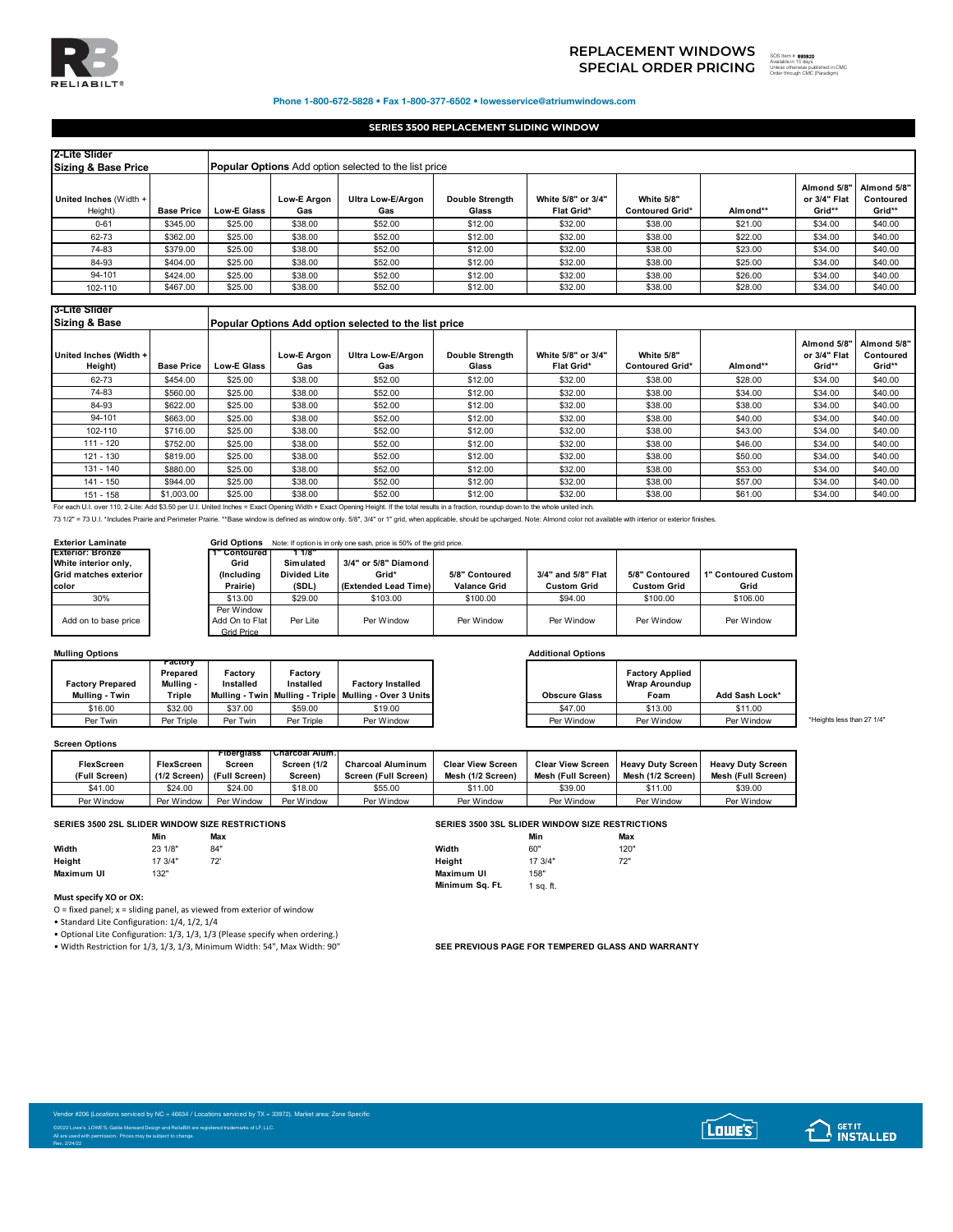

# 893829 **SPECIAL ORDER PRICING**  SOS Item # Available in 15 days Unless otherwise published in CMC Order through CMC (Paradigm)**REPLACEMENT WINDOWS**

## Phone 1-800-672-5828 • Fax 1-800-377-6502 • lowesservice@atriumwindows.com

## **SERIES 3900 REPLACEMENT DOUBLE HUNG WINDOW**

| Sizing & Base Price               |                   |                    | <b>Popular Options</b> Add option selected to the list price |                          |                                 |                                  |                                             |          |                                       |                                    |  |
|-----------------------------------|-------------------|--------------------|--------------------------------------------------------------|--------------------------|---------------------------------|----------------------------------|---------------------------------------------|----------|---------------------------------------|------------------------------------|--|
| United Inches (Width +<br>Height) | <b>Base Price</b> | <b>Low-E Glass</b> | Low-E Argon<br>Gas                                           | Ultra Low-E/Argon<br>Gas | <b>Double Strength</b><br>Glass | White 5/8" or 3/4"<br>Flat Grid* | <b>White 5/8"</b><br><b>Contoured Grid*</b> | Almond** | Almond 5/8"<br>or 3/4" Flat<br>Grid** | Almond 5/8"<br>Contoured<br>Grid** |  |
| $0 - 61$                          | \$390.00          | \$27.00            | \$40.00                                                      | \$55.00                  | \$13.00                         | \$34.00                          | \$40.00                                     | \$24.00  | \$36.00                               | \$43.00                            |  |
| 62-73                             | \$413.00          | \$27.00            | \$40.00                                                      | \$55.00                  | \$13.00                         | \$34.00                          | \$40.00                                     | \$25.00  | \$36.00                               | \$43.00                            |  |
| 74-83                             | \$432.00          | \$27.00            | \$40.00                                                      | \$55.00                  | \$13.00                         | \$34.00                          | \$40.00                                     | \$26.00  | \$36.00                               | \$43.00                            |  |
| 84-93                             | \$458.00          | \$27.00            | \$40.00                                                      | \$55.00                  | \$13.00                         | \$34.00                          | \$40.00                                     | \$28.00  | \$36.00                               | \$43.00                            |  |
| 94-101                            | \$480.00          | \$27.00            | \$40.00                                                      | \$55.00                  | \$13.00                         | \$34.00                          | \$40.00                                     | \$29.00  | \$36.00                               | \$43.00                            |  |
| 102-110                           | \$531.00          | \$27.00            | \$40.00                                                      | \$55.00                  | \$13.00                         | \$34.00                          | \$40.00                                     | \$32.00  | \$36.00                               | \$43.00                            |  |

For each U.I. over 110, DH Add \$4.50 per U.I. United Inches = Exact Opening Width + Exact Opening Height. If the total results in a fraction, roundup down to the whole united inch.

73 1/2" = 73 U.I. \*Includes Prairie and Perimeter Prairie. \*\*Note: Base window is defined as window only. 5/8", 3/4" or 1" grid, when applicable, should also be upcharged. Note: Almond color not available with interior or

### **Northern Energy**

| <b>Star Glass Option</b>        | Grid Options                               |                                           | Note: If option is in only one sash, price is 50% of the grid price. |                                                       |                                       |                                          |                                      |                                    |
|---------------------------------|--------------------------------------------|-------------------------------------------|----------------------------------------------------------------------|-------------------------------------------------------|---------------------------------------|------------------------------------------|--------------------------------------|------------------------------------|
|                                 | contoured                                  | - 178                                     |                                                                      |                                                       |                                       |                                          |                                      |                                    |
| Northern Energy Star<br>Package | Grid<br>(Including<br>Prairie)             | Simulated<br><b>Divided Lite</b><br>(SDL) | 1 1/8" Simulated<br>Divided Lite (SDL)<br><b>Painted</b>             | 3/4" or 5/8" Diamond<br>Grid*<br>(Extended Lead Time) | 5/8" Contoured<br><b>Valance Grid</b> | 3/4" and 5/8" Flat<br><b>Custom Grid</b> | 5/8" Contoured<br><b>Custom Grid</b> | 1" Contoured<br><b>Custom Grid</b> |
| \$55.00                         | \$14.00                                    | \$30.00                                   | \$42.00                                                              | \$110.00                                              | \$107.00                              | \$100.00                                 | \$107.00                             | \$113.00                           |
| Per Window                      | Per Window<br>Add On to Flat<br>Grid Price | Per Lite                                  | Per Lite                                                             | Per Window                                            | Per Window                            | Per Window                               | Per Window                           | Per Window                         |

## **Mulling Options**

| <b>Factory Prepared</b><br>Mulling - Twin | гастогу<br>Prepared<br>Mullina -<br>Triple | Factory<br>Installed | Factory<br>Installed | <b>Factory Installed</b><br>Mulling - Twin   Mulling - Triple   Mulling - Over 3 Units | Reinforced Mull (For   Reinforced Mull (For  <br>2 Units) | 3 Units) |
|-------------------------------------------|--------------------------------------------|----------------------|----------------------|----------------------------------------------------------------------------------------|-----------------------------------------------------------|----------|
| \$17.00                                   | \$34.00                                    | \$39.00              | \$63.00              | \$20.00                                                                                | \$83.00                                                   | \$133.00 |
| Per Twin                                  | Per Triple                                 | Per Twin             | Per Triple           | Per Window                                                                             |                                                           |          |

### **Screen Options**

|                   |                   | <b>Fibergiass</b> | TCharcoal Alum. |                          |                          |                          |                          |                          |
|-------------------|-------------------|-------------------|-----------------|--------------------------|--------------------------|--------------------------|--------------------------|--------------------------|
| <b>FlexScreen</b> | <b>FlexScreen</b> | Screen            | Screen (1/2     | <b>Charcoal Aluminum</b> | <b>Clear View Screen</b> | <b>Clear View Screen</b> | <b>Heavy Duty Screen</b> | <b>Heavy Duty Screen</b> |
| (Full Screen)     | $(1/2$ Screen)    | (Full Screen)     | Screen)         | Screen (Full Screen)     | Mesh (1/2 Screen)        | Mesh (Full Screen)       | Mesh (1/2 Screen)        | Mesh (Full Screen)       |
| \$44.00           | \$25.00           | \$25.00           | \$19.00         | \$59.00                  | \$12.00                  | \$42.00                  | \$12.00                  | \$42.00                  |
| Per Window        | Per Window        | Per Window        | Per Window      | Per Window               | Per Window               | Per Window               | Per Window               | Per Window               |

# **Additional Options See even more upgrade options on the following pages Factory Oriel (2/5 @**

|                              | <b>Applied Wrap</b> | bottom) or   |                       |                      |                         |                      |                                           |
|------------------------------|---------------------|--------------|-----------------------|----------------------|-------------------------|----------------------|-------------------------------------------|
|                              | Aroundup            | Cottage (2/5 | <b>Modified Oriel</b> |                      | <b>Obscure Glass</b>    | <b>WOCD (Factory</b> |                                           |
| <b>Additional Sash Lock*</b> | Foam                | @ top)       | or Cottage**          | <b>Obscure Glass</b> | <b>Bottom Sash Only</b> | Applied)             |                                           |
| \$12.00                      | \$14.00             | \$40.00      | \$80.00               | \$50.00              | \$25.00                 | \$15.00              | *Widths less than 27 1/4"                 |
| Per Window                   | Per Window          | Per Window   | Per Window            | Per Window           | Per Window              | Per Window           | **Meeting rail specified other 2/5 or 3/5 |

## **SERIES 3900 DH WINDOW SIZE RESTRICTIONS Manufacturing Specifications:**

| Min     | Max |
|---------|-----|
| 17 3/4" | 54" |
| 26"     | 96" |
| 126"    |     |
|         |     |

# **TWIN & TRIPLE FORMULA**<br> **Transferably Clerk:** Warranty **Warranty**<br> **Transferably**

| $1$ will only opening only .                                  | <u>Hanoloiavio. Liihitot</u> |
|---------------------------------------------------------------|------------------------------|
| Exact Window Size =                                           | Optional Lifetime Gla        |
| Opening Size - 1/4" (for clearance) - 1/2" (for mull)/2       | <b>Glass Breakage</b>        |
| (for each window width)                                       | Labor                        |
| Twin Unit Exact Size*:                                        | <b>Glass and Labor</b>       |
| Exact Size - 1/2" (for mull)/2 (for each window) = Individual | Optional Lifetime Gla        |
| <b>Exact Window Size</b>                                      | for Tempered Glass:          |
| Triple Unit Opening Size*:                                    | Glass Breakage               |
| <b>Exact Window Size =</b>                                    | Labor                        |
| Opening Size - 1/4" (for clearance) - 1" (for 2 mulls)/3      | <b>Glass and Labor</b>       |
| (for each window width)                                       | Note: All windows pe         |
| <b>Triple Unit Exact Size*:</b>                               | warranty is purchase         |
| Exact Size - 1" (for 2 mulls)/3 (for each window) =           |                              |
| Individual Exact Window Size                                  |                              |
| *roundup down to nearest 1/8"                                 |                              |
|                                                               |                              |
|                                                               |                              |

**Min Max** Opening size dimension preferred for orders. Manufacturer will make 1/4" deduction from opening width & height. When windows are ordered exact size, no deductions are made except to roundup down to the nearest increment, which equals 1/8".

Transferable, Limited Lifetime Warranty standard. Optional Lifetime Glass Breakage and Labor Warranties:

| Opening Size - 1/4" (for clearance) - 1/2" (for mull)/2       | Glass Breakage                                        | \$17.00 per window  |
|---------------------------------------------------------------|-------------------------------------------------------|---------------------|
| (for each window width)                                       | Labor                                                 | \$34.00 per window  |
| Twin Unit Exact Size*:                                        | <b>Glass and Labor</b>                                | \$42.00 per window  |
| Exact Size - 1/2" (for mull)/2 (for each window) = Individual | Optional Lifetime Glass Breakage and Labor Warranties |                     |
| <b>Exact Window Size</b>                                      | for Tempered Glass:                                   |                     |
| Triple Unit Opening Size*:                                    | Glass Breakage                                        | \$83.00 per window  |
| <b>Exact Window Size =</b>                                    | Labor                                                 | \$34.00 per window  |
| Opening Size - 1/4" (for clearance) - 1" (for 2 mulls)/3      | <b>Glass and Labor</b>                                | \$112.00 per window |

Note: All windows per job must be warranted if glass breakage warranty is purchased. See warranty for complete details.

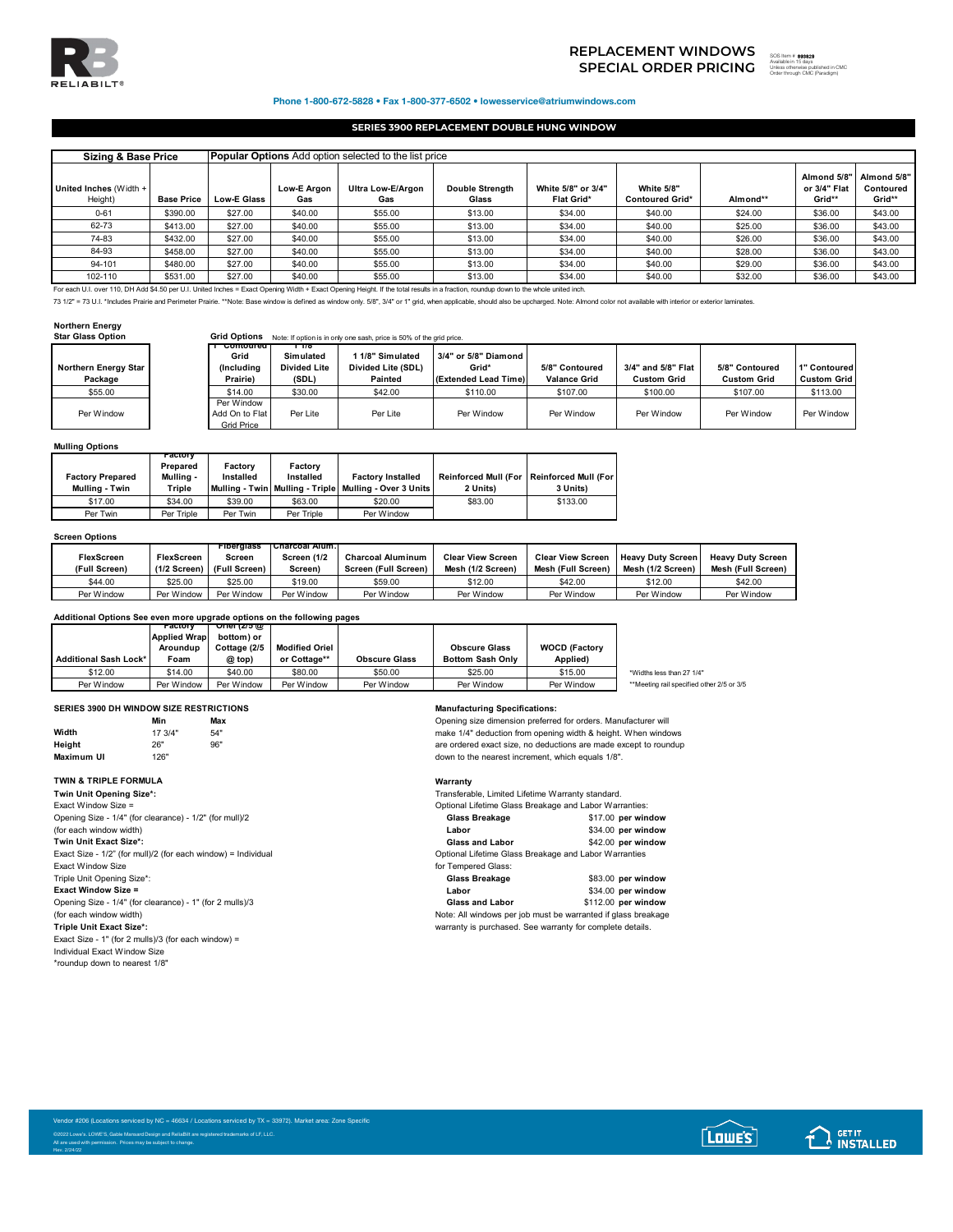

## Phone 1-800-672-5828 • Fax 1-800-377-6502 • lowesservice@atriumwindows.com

## **SERIES 3900 REPLACEMENT DOUBLE HUNG WINDOW UPGRADE OPTIONS**

| <b>Premium Lock</b>     |                           | <b>Grid Options</b><br>Note: If option is in only one sash, price is 50% of the grid price. |                             |                           |                     |                    |                    |                     |  |  |
|-------------------------|---------------------------|---------------------------------------------------------------------------------------------|-----------------------------|---------------------------|---------------------|--------------------|--------------------|---------------------|--|--|
| <b>Brass or Brushed</b> | Triple Pane<br>Low-E with | Trible Pane<br><b>Ultra Low-E</b>                                                           | <b>Standard Triple Pane</b> | <b>Ultra Low-E Triple</b> | InsulKor™ Foam      | Applied Nail Fin - | Applied Nail Fin - | <b>Applied Nail</b> |  |  |
| Nickel Lock for DH      | Argon                     | with Araon                                                                                  | Glass Package*              | Pane Glass Package*       | <b>Filled Frame</b> | Single             | Twin               | Fin - Triple        |  |  |
| \$50.00                 | \$86.00                   | \$116.00                                                                                    | \$165.00                    | \$195.00                  | \$40.00             | \$27.00            | \$42.00            | \$54.00             |  |  |
| Per Window              | Per Window                | Per Lite                                                                                    | Per Lite                    | Per Window                | Per Window          |                    |                    |                     |  |  |

\*Includes: Foam Filled Frame, Foam Wrap, Double Strength Glass, 'Labor and Glass Breakage Warranty.

**Color Options** Only Available with 5/8" Contoured Grid. Please Specify Color.

| Exterior Paint Options: Black, Terratone, Clay, Gray, | Interior Wood Laminates: Light Oak, Dark |                      |  |  |
|-------------------------------------------------------|------------------------------------------|----------------------|--|--|
| Brick Red. Bronze. Tan. Hunter Green. Dark Chocolate  | Oak. Cherry                              |                      |  |  |
|                                                       | White Interior Only.                     |                      |  |  |
| \$229.00                                              | \$266.00                                 | 30%                  |  |  |
| Per Window                                            | Per Mulled Unit                          | Add on to base price |  |  |

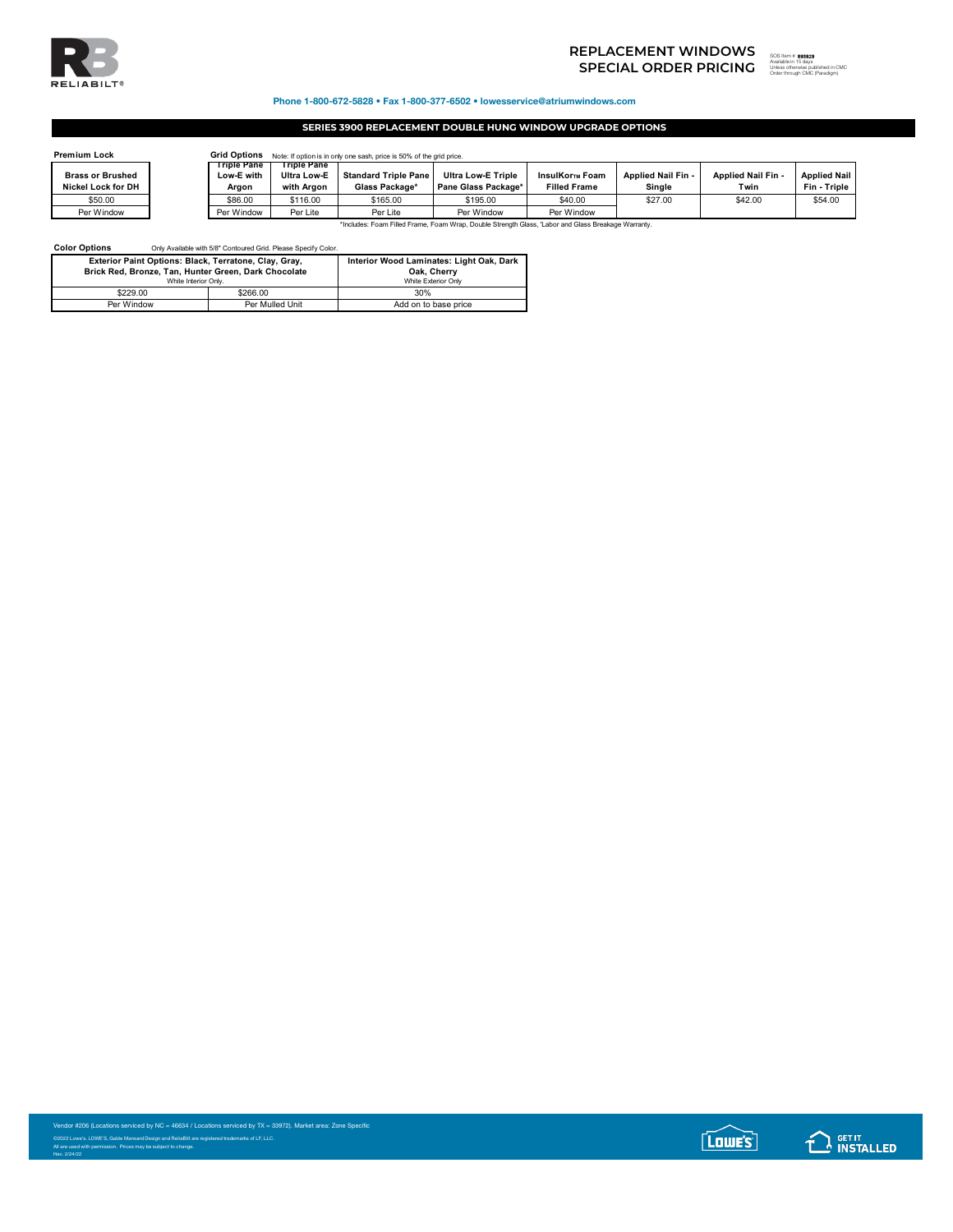

## Phone 1-800-672-5828 • Fax 1-800-377-6502 • lowesservice@atriumwindows.com

## **SERIES 3900 REPLACEMENT PICTURE WINDOW**

| <b>Sizing &amp; Base Price</b>                                                                                                                                           |                   | <b>Popular Options</b> Add option selected to the list price |                    |                          |                                  |                                      |          |                                           |                                    |
|--------------------------------------------------------------------------------------------------------------------------------------------------------------------------|-------------------|--------------------------------------------------------------|--------------------|--------------------------|----------------------------------|--------------------------------------|----------|-------------------------------------------|------------------------------------|
| United Inches (Width +<br>Height)                                                                                                                                        | <b>Base Price</b> | <b>Low-E Glass</b>                                           | Low-E Argon<br>Gas | Ultra Low-E/Argon<br>Gas | White 5/8" or 3/4" Flat<br>Grid* | White 5/8"<br><b>Contoured Grid*</b> | Almond** | Almond 5/8" or 3/4"<br><b>Flat Grid**</b> | Almond 5/8"<br>Contoured<br>Grid** |
| $0 - 61$                                                                                                                                                                 | \$281.00          | \$27.00                                                      | \$40.00            | \$55.00                  | \$34.00                          | \$40.00                              | \$17.00  | \$36.00                                   | \$43.00                            |
| 62-73                                                                                                                                                                    | \$321.00          | \$27.00                                                      | \$40.00            | \$55.00                  | \$34.00                          | \$40.00                              | \$20.00  | \$36.00                                   | \$43.00                            |
| 74-83                                                                                                                                                                    | \$342.00          | \$27.00                                                      | \$40.00            | \$55.00                  | \$34.00                          | \$40.00                              | \$21.00  | \$36.00                                   | \$43.00                            |
| 84-93                                                                                                                                                                    | \$380.00          | \$27.00                                                      | \$40.00            | \$55.00                  | \$34.00                          | \$40.00                              | \$23.00  | \$36.00                                   | \$43.00                            |
| 94-101                                                                                                                                                                   | \$409.00          | \$27.00                                                      | \$40.00            | \$55.00                  | \$34.00                          | \$40.00                              | \$25.00  | \$36.00                                   | \$43.00                            |
| 102-110                                                                                                                                                                  | \$442.00          | \$27.00                                                      | \$40.00            | \$55.00                  | \$34.00                          | \$40.00                              | \$27.00  | \$36.00                                   | \$43.00                            |
| For each U.I. over 110, PW Add \$4.00 per U.I. United Inches = Exact Opening Width + Exact Opening Height. If the total results in a fraction, roundup down to the whole |                   |                                                              |                    |                          |                                  |                                      |          |                                           |                                    |

united inch. 73 1/2" = 73 U.I. \*Includes Prairie and Perimeter Prairie. \*\* Base window is defined as window only. 5/8", 3/4" or 1" grid, when applicable, should also be upcharged. Note: Almond color not available with inte

### **Northern Energy**

| <b>Star Glass Option</b>        | <b>Grid Options</b>                                      |                                                    | Note: If option is in only one sash, price is 50% of the grid price. |                                                       |                                       |                                          |                                      |                                    |
|---------------------------------|----------------------------------------------------------|----------------------------------------------------|----------------------------------------------------------------------|-------------------------------------------------------|---------------------------------------|------------------------------------------|--------------------------------------|------------------------------------|
| Northern Energy Star<br>Package | <del>⊤ Contourea</del><br>Grid<br>(Including<br>Prairie) | г 178<br>Simulated<br><b>Divided Lite</b><br>(SDL) | 1 1/8" Simulated<br>Divided Lite (SDL)<br>Painted                    | 3/4" or 5/8" Diamond<br>Grid*<br>(Extended Lead Time) | 5/8" Contoured<br><b>Valance Grid</b> | 3/4" and 5/8" Flat<br><b>Custom Grid</b> | 5/8" Contoured<br><b>Custom Grid</b> | 1" Contoured<br><b>Custom Grid</b> |
| \$55.00                         | \$14.00                                                  | \$30.00                                            | \$42.00                                                              | \$110.00                                              | \$107.00                              | \$100.00                                 | \$107.00                             | \$113.00                           |
| Per Window                      | Per Window<br>Add On to Flat<br>Grid Price               | Per Lite                                           | Per Lite                                                             | Per Window                                            | Per Window                            | Per Window                               | Per Window                           | Per Window                         |

## **Mulling Options**

| <b>Factory Prepared</b><br>Mulling - Twin | -астогу<br>Prepared<br>Mullina -<br>Triple | Factory<br>Installed | Factory<br>Installed | <b>Factory Installed</b><br>Mulling - Twin   Mulling - Triple   Mulling - Over 3 Units | Reinforced Mull (For   Reinforced Mull (For<br>2 Units) | 3 Units) |
|-------------------------------------------|--------------------------------------------|----------------------|----------------------|----------------------------------------------------------------------------------------|---------------------------------------------------------|----------|
| \$17.00                                   | \$34.00                                    | \$39.00              | \$63.00              | \$20.00                                                                                | \$83.00                                                 | \$133.00 |
| Per Twin                                  | Per Triple                                 | Per Twin             | Per Triple           | Per Window                                                                             |                                                         |          |

### **Additional Options See even more upgrade options on the following pages**

| <b>Factory</b><br><b>Applied Wrap</b><br>Aroundup<br>Foam |
|-----------------------------------------------------------|
| \$14.00                                                   |
| Per Window                                                |
|                                                           |

## **SERIES 3900 PW SIZE RESTRICTIONS Manufacturing Specifications:**

|                   | Min       | Max |
|-------------------|-----------|-----|
| Width             | R"        | 86" |
| Heiaht            | 8"        | 86" |
| <b>Maximum UI</b> | 136"      |     |
| Minimum Sq. Ft.   | 1 sa. ft. |     |

Note: If over 136 U.I., or if one dimension is over 84", glass must be tempered. **Warranty** Picture Window sashes are to be ordered as replacement, and installed in original frame. Do not install Picture Window Sashes without frames.

### **TWIN & TRIPLE FORMULA**

**Twin Unit Opening Size\*:**<br>**Exact Window Size =** (for each window width) **Glass Breakage** \$83.00 **per window Twin Unit Exact Size\*:** Exact Size - 1/2" (for mull)/2 (for each window) = Individual Exact Window Size Control of the Changes of the Note: All windows per job must be warranted if glass breakage<br>Triple Unit Opening Size\*: Control of the Warranty is purchased. See warranty for complete details. **Exact Window Size =** Opening Size - 1/4" (for clearance) - 1" (for 2 mulls)/3 (for each window width) **Triple Unit Exact Size\*:** Exact Size - 1" (for 2 mulls)/3 (for each window) = Individual Exact Window Size \*roundup down to nearest 1/8"

**Min Max** Opening size dimension preferred for orders. Manufacturer will make 1/4" deduction from opening width & height. When windows are ordered exact size, no deductions are made except to roundup down to the nearest increment, which equals 1/8".

| Picture Window sashes are to be ordered as replacement, and installed in | Transferable, Limited Lifetime Warranty standard.      |                    |
|--------------------------------------------------------------------------|--------------------------------------------------------|--------------------|
| original frame. Do not install Picture Window Sashes without frames.     | Optional Lifetime Glass Breakage and Labor Warranties: |                    |
|                                                                          | Glass Breakage                                         | \$17.00 per window |
| TWIN & TRIPLE FORMULA                                                    | Labor                                                  | \$34.00 per window |
| Twin Unit Opening Size*:                                                 | <b>Glass and Labor</b>                                 | \$42.00 per window |
| Exact Window Size =                                                      | Optional Lifetime Glass Breakage and Labor Warranties  |                    |
| Opening Size - 1/4" (for clearance) - 1/2" (for mull)/2                  | for Tempered Glass:                                    |                    |
|                                                                          |                                                        |                    |

| Giass Dreakage                                                | <b>303.UU DEF WINDOW</b> |
|---------------------------------------------------------------|--------------------------|
| Labor                                                         | \$34.00 per window       |
| <b>Glass and Labor</b>                                        | \$112.00 per window      |
| Note: All windows per job must be warranted if glass breakage |                          |
| warranty is purchased. See warranty for complete details.     |                          |





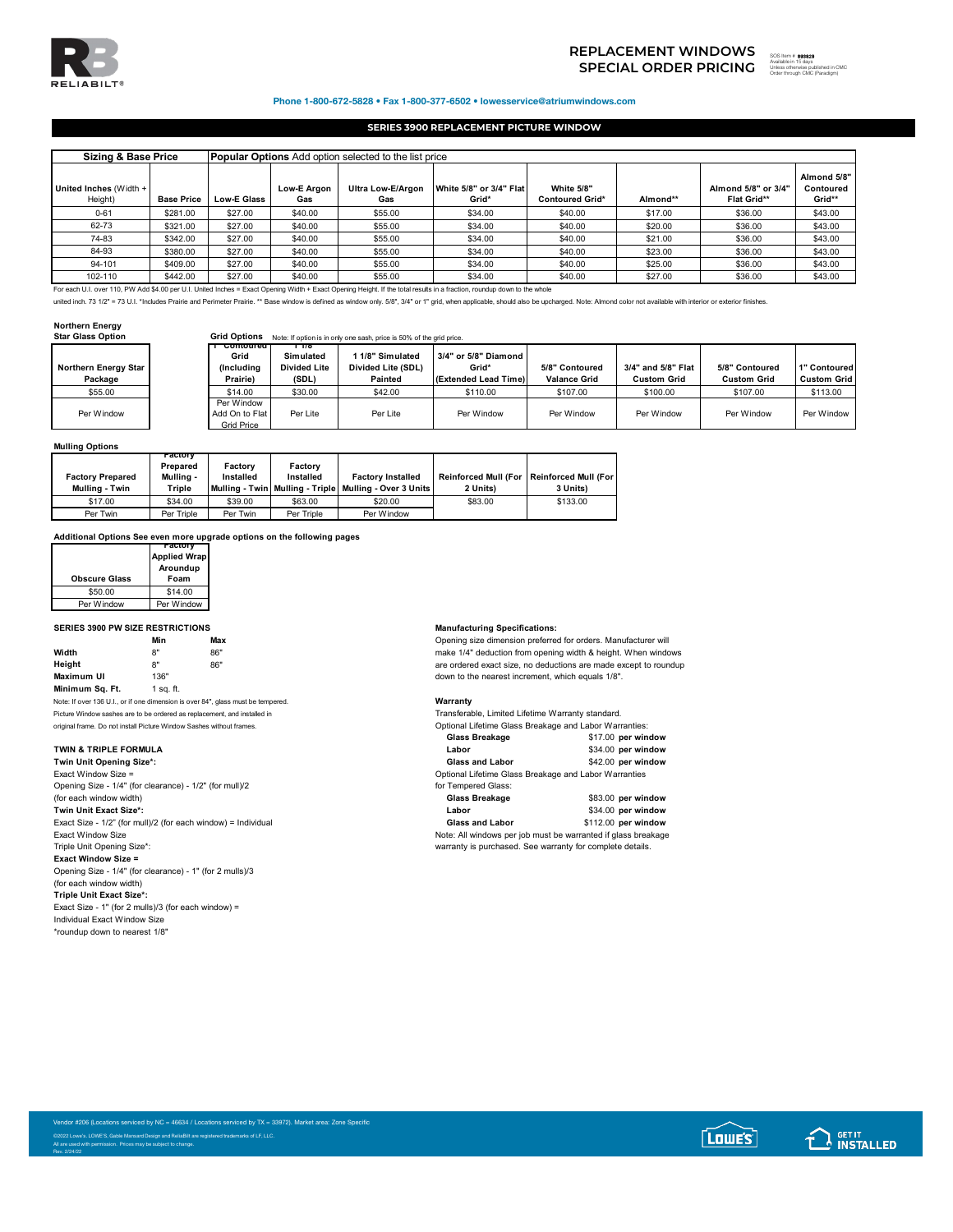

# **SPECIAL ORDER PRICING** SOS ITEM TO THE SUBSTITUTION OF THE SUBSTITUTION OF THE SUBSTITUTION OF THE SUBSTITUTION OF THE SUBSTITUTION OF THE SUBSTITUTION OF THE SUBSTITUTION OF THE SUBSTITUTION OF THE SUBSTITUTION OF THE SU **REPLACEMENT WINDOWS**

893829 Unless otherwise published in CMC Order through CMC (Paradigm)

Phone 1-800-672-5828 • Fax 1-800-377-6502 • lowesservice@atriumwindows.com

## **SERIES 3900 REPLACEMENT SLIDING WINDOW**

| 2-Lite Slider<br><b>Sizing &amp; Base Price</b> |                   |                    |                           | <b>Popular Options</b> Add option selected to the list price |                                 |                                         |                                      |          |                                       |                                    |
|-------------------------------------------------|-------------------|--------------------|---------------------------|--------------------------------------------------------------|---------------------------------|-----------------------------------------|--------------------------------------|----------|---------------------------------------|------------------------------------|
| United Inches (Width +<br>Height)               | <b>Base Price</b> | <b>Low-E Glass</b> | <b>Low-E Argon</b><br>Gas | Ultra Low-E/Argon<br>Gas                                     | <b>Double Strenath</b><br>Glass | White 5/8" or 3/4"<br><b>Flat Grid*</b> | White 5/8"<br><b>Contoured Grid*</b> | Almond** | Almond 5/8"<br>or 3/4" Flat<br>Grid** | Almond 5/8"<br>Contoured<br>Grid** |
| $0 - 61$                                        | \$400.00          | \$27.00            | \$40.00                   | \$55.00                                                      | \$21.00                         | \$34.00                                 | \$40.00                              | \$24.00  | \$36.00                               | \$43.00                            |
| 62-73                                           | \$420.00          | \$27.00            | \$40.00                   | \$55.00                                                      | \$21.00                         | \$34.00                                 | \$40.00                              | \$26.00  | \$36.00                               | \$43.00                            |
| 74-83                                           | \$440.00          | \$27.00            | \$40.00                   | \$55.00                                                      | \$21.00                         | \$34.00                                 | \$40.00                              | \$27.00  | \$36.00                               | \$43.00                            |
| 84-93                                           | \$468.00          | \$27.00            | \$40.00                   | \$55.00                                                      | \$21.00                         | \$34.00                                 | \$40.00                              | \$29.00  | \$36.00                               | \$43.00                            |
| 94-101                                          | \$491.00          | \$27.00            | \$40.00                   | \$55.00                                                      | \$21.00                         | \$34.00                                 | \$40.00                              | \$30.00  | \$36.00                               | \$43.00                            |
| 102-110                                         | \$541.00          | \$27.00            | \$40.00                   | \$55.00                                                      | \$21.00                         | \$34.00                                 | \$40.00                              | \$33.00  | \$36.00                               | \$43.00                            |

## **3-Lite Slider**

| <b>Sizing &amp; Base</b>                                                                                                                                                      |                   |                    | Popular Options Add option selected to the list price |                          |                                 |                                  |                                      |          |                                       |                                    |  |
|-------------------------------------------------------------------------------------------------------------------------------------------------------------------------------|-------------------|--------------------|-------------------------------------------------------|--------------------------|---------------------------------|----------------------------------|--------------------------------------|----------|---------------------------------------|------------------------------------|--|
| United Inches (Width +<br>Height)                                                                                                                                             | <b>Base Price</b> | <b>Low-E Glass</b> | <b>Low-E Araon</b><br>Gas                             | Ultra Low-E/Argon<br>Gas | <b>Double Strength</b><br>Glass | White 5/8" or 3/4"<br>Flat Grid* | White 5/8"<br><b>Contoured Grid*</b> | Almond** | Almond 5/8"<br>or 3/4" Flat<br>Grid** | Almond 5/8"<br>Contoured<br>Grid** |  |
| 62-73                                                                                                                                                                         | \$483.00          | \$27.00            | \$40.00                                               | \$55.00                  | \$21.00                         | \$34.00                          | \$40.00                              | \$29.00  | \$36.00                               | \$43.00                            |  |
| 74-83                                                                                                                                                                         | \$596.00          | \$27.00            | \$40.00                                               | \$55.00                  | \$21.00                         | \$34.00                          | \$40.00                              | \$36.00  | \$36.00                               | \$43.00                            |  |
| 84-93                                                                                                                                                                         | \$662.00          | \$27.00            | \$40.00                                               | \$55.00                  | \$21.00                         | \$34.00                          | \$40.00                              | \$40.00  | \$36.00                               | \$43.00                            |  |
| 94-101                                                                                                                                                                        | \$705.00          | \$27.00            | \$40.00                                               | \$55.00                  | \$21.00                         | \$34.00                          | \$40.00                              | \$43.00  | \$36.00                               | \$43.00                            |  |
| 102-110                                                                                                                                                                       | \$762.00          | \$27.00            | \$40.00                                               | \$55.00                  | \$21.00                         | \$34.00                          | \$40.00                              | \$46.00  | \$36.00                               | \$43.00                            |  |
| $111 - 120$                                                                                                                                                                   | \$800.00          | \$27.00            | \$40.00                                               | \$55.00                  | \$21.00                         | \$34.00                          | \$40.00                              | \$48.00  | \$36.00                               | \$43.00                            |  |
| 121 - 130                                                                                                                                                                     | \$871.00          | \$27.00            | \$40.00                                               | \$55.00                  | \$21.00                         | \$34.00                          | \$40.00                              | \$53.00  | \$36.00                               | \$43.00                            |  |
| 131 - 140                                                                                                                                                                     | \$936.00          | \$27.00            | \$40.00                                               | \$55.00                  | \$21.00                         | \$34.00                          | \$40.00                              | \$57.00  | \$36.00                               | \$43.00                            |  |
| 141 - 150                                                                                                                                                                     | \$1,004.00        | \$27.00            | \$40.00                                               | \$55.00                  | \$21.00                         | \$34.00                          | \$40.00                              | \$61.00  | \$36.00                               | \$43.00                            |  |
| 151 - 158                                                                                                                                                                     | \$1,067.00        | \$27.00            | \$40.00                                               | \$55.00                  | \$21.00                         | \$34.00                          | \$40.00                              | \$64.00  | \$36.00                               | \$43.00                            |  |
| For each U.I. over 110, 2-Lite: Add \$5.00 per U.I. United Inches = Exact Opening Width + Exact Opening Height. If the total results in a fraction, roundup down to the whole |                   |                    |                                                       |                          |                                 |                                  |                                      |          |                                       |                                    |  |

united inch. 73 1/2" = 73 U.I. "Includes Prairie and Perimeter Prairie. \*\*Base window is defined as window only. 5/8", 3/4" or 1" grid, when applicable, should be upcharged. Note: Almond color not available with interior o

## **Grid Options** Note: If option is in only one sash, price is 50% of the grid price.

|                                                | ПΤΟ                 | 110                 | 374 OT 376     |                     |                    |                    |                    |
|------------------------------------------------|---------------------|---------------------|----------------|---------------------|--------------------|--------------------|--------------------|
|                                                | Simulated           | Simulated           | Diamond Grid*  |                     |                    |                    |                    |
| 1" Contoured Grid                              | <b>Divided Lite</b> | <b>Divided Lite</b> | (Extended Lead | 5/8" Contoured      | 3/4" and 5/8" Flat | 5/8" Contoured     | 1" Contoured       |
| (Including Prairie)                            | (SDL)               | (SDL) Painted       | Time)          | <b>Valance Grid</b> | <b>Custom Grid</b> | <b>Custom Grid</b> | <b>Custom Grid</b> |
| \$14.00                                        | \$30.00             | \$42.00             | \$110.00       | \$107.00            | \$100.00           | \$107.00           | \$113.00           |
| Per Window Add On to<br><b>Flat Grid Price</b> | Per Lite            | Per Lite            | Per Window     | Per Window          | Per Window         | Per Window         | Per Window         |

| <b>Factory Prepared</b><br>Mulling - Twin | ractory<br>Prepared<br>Mullina -<br>Triple | Factory<br>Installed | Factory<br>Installed | <b>Factory Installed</b><br>  Mullina - Twin   Mullina - Triple   Mullina - Over 3 Units | <b>Additional Sash</b><br>Lock* | <b>Factory Applied</b><br><b>Wrap Aroundup</b><br>Foam | <b>Obscure Glas</b> |
|-------------------------------------------|--------------------------------------------|----------------------|----------------------|------------------------------------------------------------------------------------------|---------------------------------|--------------------------------------------------------|---------------------|
| \$17.00                                   | \$34.00                                    | \$39.00              | \$63.00              | \$20.00                                                                                  | \$12.00                         | \$14.00                                                | \$50.00             |
| Per Twin                                  | Per Triple                                 | Per Twin             | Per Triple           | Per Window                                                                               | Per Window                      | Per Window                                             | Per Window          |

| <b>Screen Options</b> |                |                   |                       |                          |                          |                          |                          |                          |  |  |
|-----------------------|----------------|-------------------|-----------------------|--------------------------|--------------------------|--------------------------|--------------------------|--------------------------|--|--|
|                       |                | <b>Fibergiass</b> | <b>Charcoal Alum.</b> |                          |                          |                          |                          |                          |  |  |
| <b>FlexScreen</b>     | FlexScreen     | Screen            | Screen (1/2           | <b>Charcoal Aluminum</b> | <b>Clear View Screen</b> | <b>Clear View Screen</b> | <b>Heavy Duty Screen</b> | <b>Heavy Duty Screen</b> |  |  |
| (Full Screen)         | $(1/2$ Screen) | (Full Screen)     | Screen)               | Screen (Full Screen)     | Mesh (1/2 Screen)        | Mesh (Full Screen)       | Mesh (1/2 Screen)        | Mesh (Full Screen)       |  |  |
| \$44.00               | \$25.00        | \$25.00           | \$19.00               | \$59.00                  | \$12.00                  | \$42.00                  | \$12.00                  | \$42.00                  |  |  |
| Per Window            | Per Window     | Per Window        | Per Window            | Per Window               | Per Window               | Per Window               | Per Window               | Per Window               |  |  |

|            | Min     | Max        |            | Min     | Max        |
|------------|---------|------------|------------|---------|------------|
| Width      | 23 1/8" | 84"        | Width      | 60"     | 120"       |
| Height     | 17 3/4" | 72'<br>ے ، | Height     | 17 3/4" | 72"<br>1 Z |
| Maximum UI | 132"    |            | Maximum UI | 158"    |            |

## **Must specify XO or OX:**

Rev. 2/24/22

O = fixed panel; x = sliding panel, as viewed from exterior of window

• Standard Lite Configuration: 1/4, 1/2, 1/4

• Optional Lite Configuration: 1/3, 1/3, 1/3 (Please specify when ordering.)

• Width Restriction for 1/3, 1/3, 1/3, Minimum Width: 54", Max Width: 90" **SEE PREVIOUS PAGE FOR TEMPERED GLASS AND WARRANTY** 

|            |         | SERIES 3900 2SL SLIDER WINDOW SIZE RESTRICTIONS |                 |           | SERIES 3900 3SL SLIDER WINDOW SIZE RESTRICTIONS |
|------------|---------|-------------------------------------------------|-----------------|-----------|-------------------------------------------------|
|            | Min     | Max                                             |                 | Min       | Max                                             |
| Width      | 23 1/8" | 84"                                             | Width           | 60'       | 120"                                            |
| Height     | 17 3/4" | 72'                                             | Height          | 17 3/4"   | 72"                                             |
| Maximum UI | 132"    |                                                 | Maximum UI      | 158"      |                                                 |
|            |         |                                                 | Minimum Sa. Ft. | 1 sa. ft. |                                                 |
|            |         |                                                 |                 |           |                                                 |





**Mulling Options Additional Options See even more upgrade options on the following pages**

| <b>Additional Sash</b><br>Lock* | <b>Factory Applied</b><br><b>Wrap Aroundup</b><br>Foam | <b>Obscure Glass</b> |
|---------------------------------|--------------------------------------------------------|----------------------|
| \$12.00                         | \$14.00                                                | \$50.00              |
| Per Window                      | Per Window                                             | Per Window           |
| *Widths less than 27 1/4"       |                                                        |                      |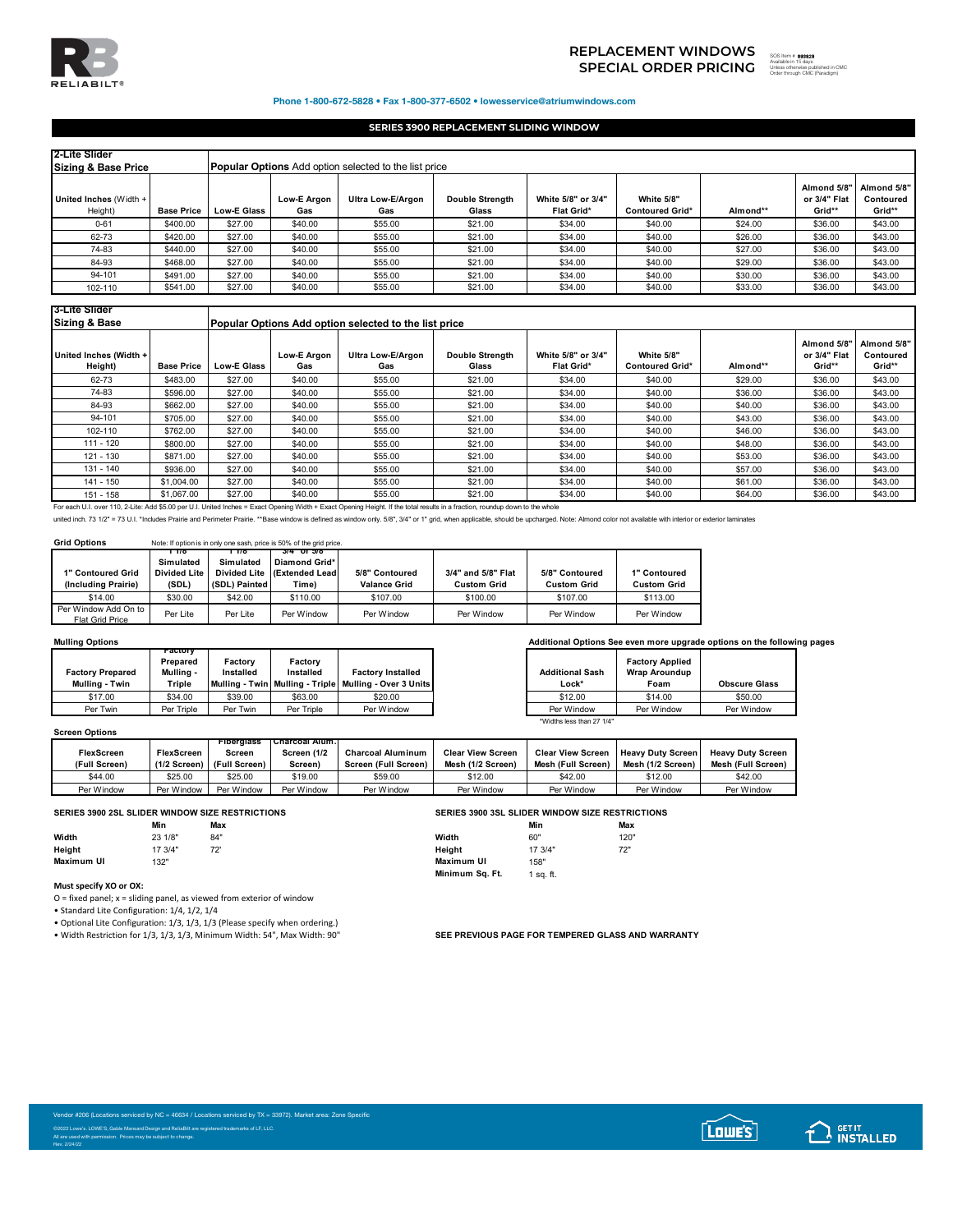

# **SPECIAL ORDER PRICING** SOS ITEM TO THE SUBSTITUTION OF THE SUBSTITUTION OF THE SUBSTITUTION OF THE SUBSTITUTION OF THE SUBSTITUTION OF THE SUBSTITUTION OF THE SUBSTITUTION OF THE SUBSTITUTION OF THE SUBSTITUTION OF THE SU **REPLACEMENT WINDOWS**

893829 ed in CMC Order through CMC (Paradigm)

### Phone 1-800-672-5828 • Fax 1-800-377-6502 • lowesservice@atriumwindows.com

## **SERSERIES 3900 REPLACEMENT SLIDING & PICTURE WINDOW UPGRADE OPTIONS**

| <b>Premium Lock</b>       | <b>Grid Options</b>       |                                   | Note: If option is in only one sash, price is 50% of the grid price. |                           |                     |                    |                    |                     |
|---------------------------|---------------------------|-----------------------------------|----------------------------------------------------------------------|---------------------------|---------------------|--------------------|--------------------|---------------------|
| <b>Brass or Brushed</b>   | Triple Pane<br>Low-E with | Trible Pane<br><b>Ultra Low-E</b> | <b>Standard Triple Pane</b>                                          | <b>Ultra Low-E Triple</b> | InsulKor™ Foam      | Applied Nail Fin - | Applied Nail Fin - | <b>Applied Nail</b> |
| <b>Nickel Lock for DH</b> | Argon                     | with Araon                        | Glass Package*                                                       | Pane Glass Package*       | <b>Filled Frame</b> | Sinale             | Twin               | Fin - Triple        |
| \$50.00                   | \$86.00                   | \$116.00                          | \$165.00                                                             | \$195.00                  | \$40.00             | \$27.00            | \$42.00            | \$54.00             |
| Per Window                | Per Window                | Per Lite                          | Per Lite                                                             | Per Window                | Per Window          |                    |                    |                     |

\*Includes: Foam Filled Frame, Foam Wrap, Double Strength Glass, 'Labor and Glass Breakage Warranty.

| <b>Color Options</b> |                                                                              | Only Available with 5/8" Contoured Grid, Please Specify Color, |                      |  |
|----------------------|------------------------------------------------------------------------------|----------------------------------------------------------------|----------------------|--|
|                      | Exterior Paint Options: Black, Terratone, Clay, Gray,                        | Interior Wood Laminates: Light Oak, Dark                       |                      |  |
|                      | Brick Red, Bronze, Tan, Hunter Green, Dark Chocolate<br>White Interior Only. | Oak. Cherry<br>White Exterior Only                             |                      |  |
|                      | \$229.00                                                                     | \$266.00                                                       | 30%                  |  |
|                      | Per Window                                                                   | Per Mulled Unit                                                | Add on to base price |  |

## **Wood Jamb Extender Options**

4 9/16" Pre-Primed / Stainable Pine:

| Upcharge for Single Units with Jamb Extender |                   |                  |                   |                  |                   |                  |                   |                  |  |
|----------------------------------------------|-------------------|------------------|-------------------|------------------|-------------------|------------------|-------------------|------------------|--|
|                                              | 3900 DH           |                  | 3900 PW           |                  | 3900 2SL          |                  | 3900 3SL          |                  |  |
|                                              | <b>Pre-Primed</b> | <b>Stainable</b> | <b>Pre-Primed</b> | <b>Stainable</b> | <b>Pre-Primed</b> | <b>Stainable</b> | <b>Pre-Primed</b> | <b>Stainable</b> |  |
| Custom                                       | \$92.00           | \$108.00         | \$92.00           | \$108.00         | \$92.00           | \$108.00         | \$125.00          | \$141.00         |  |
|                                              | Per Window        | Per Window       | Per Window        | Per Window       | Per Window        | Per Window       | Per Window        | Per Window       |  |

## **Upcharge for Multiple Units with Mull and Jamb Extender**

|                  | 2 Units           |           |            | ่ 3 Units        |                   | 1 Units   |                   | 5 Units          |            | 6 Units          |  |
|------------------|-------------------|-----------|------------|------------------|-------------------|-----------|-------------------|------------------|------------|------------------|--|
|                  | <b>Pre-Primed</b> | Stainable | Pre-Primed | <b>Stainable</b> | <b>Pre-Primed</b> | Stainable | <b>Pre-Primed</b> | <b>Stainable</b> | Pre-Primed | <b>Stainable</b> |  |
| <b>DH Custom</b> | \$197.00          | \$214.00  | \$287.00   | \$303.00         | \$373.00          | \$389.00  | \$459.00          | \$476.00         | \$545.00   | \$562.00         |  |
| PW & SL Custom   | \$197.00          | \$214.00  | \$287.00   | \$303.00         | \$373.00          | \$389.00  | \$459.00          | \$476.00         | \$545.00   | \$562.00         |  |

### 6 9/16" Pre-Primed Stainable Pine:

**Upcharge for Single Units with Jamb Extender**

| 3900 DH           |            | 3900 PW           |                  | 3900 2SL          |                  | 3900 3SL          |                  |  |
|-------------------|------------|-------------------|------------------|-------------------|------------------|-------------------|------------------|--|
| <b>Pre-Primed</b> | Stainable  | <b>Pre-Primed</b> | <b>Stainable</b> | <b>Pre-Primed</b> | <b>Stainable</b> | <b>Pre-Primed</b> | <b>Stainable</b> |  |
| \$108.00          | \$125.00   | \$108.00          | \$125.00         | \$108.00          | \$125.00         | \$141.00          | \$158.00         |  |
| Per Window        | Per Window | Per Window        | Per Window       | Per Window        | Per Window       | Per Window        | Per Window       |  |
|                   |            |                   |                  |                   |                  |                   |                  |  |

### **Upcharge for Multiple Units with Mull and Jamb Extender**

|                  | 2 Units           |                  | <b>፡ Units</b>    |           | <b>Units</b>      |                  | 5 Units           |                  | 6 Units           |                  |
|------------------|-------------------|------------------|-------------------|-----------|-------------------|------------------|-------------------|------------------|-------------------|------------------|
|                  | <b>Pre-Primed</b> | <b>Stainable</b> | <b>Pre-Primed</b> | Stainable | <b>Pre-Primed</b> | <b>Stainable</b> | <b>Pre-Primed</b> | <b>Stainable</b> | <b>Pre-Primed</b> | <b>Stainable</b> |
| <b>DH Custom</b> | \$214.00          | \$230.00         | \$303.00          | \$320.00  | \$389.00          | \$406.00         | \$476.00          | \$492.00         | \$562.00          | \$579.00         |
| PW & SL Custom   | \$214.00          | \$230.00         | \$303.00          | \$320.00  | \$389.00          | \$406.00         | \$476.00          | \$492.00         | \$562.00          | \$579.00         |

If combination of standard and custom size factory mull units require wood jamb, price as if all units are custom.

Notes: 1. When an Architectural Shape is included in unit, choose the price for the number of units, including the Architectural Shapes, then add an additional upcharge for each Architectural Shape in unit:

**per shape upcharge for 4 9/16" Pre-Primed**

**per shape upcharge for 4 9/16" Stainable**

**per shape upcharge for 6 9/16" Pre-Primed**

**per shape upcharge for 6 9/16" Stainable**

2. Max. windows wide: 3, max. windows high: 2, max. mulled unit width: 144", max. mulled unit height: 122"

(If either width or height exceeds 96", then the other dimension must be 96" or less.)

3. When ordering Wood Surroundup only above pricing applies (ie. twin= 2 units).

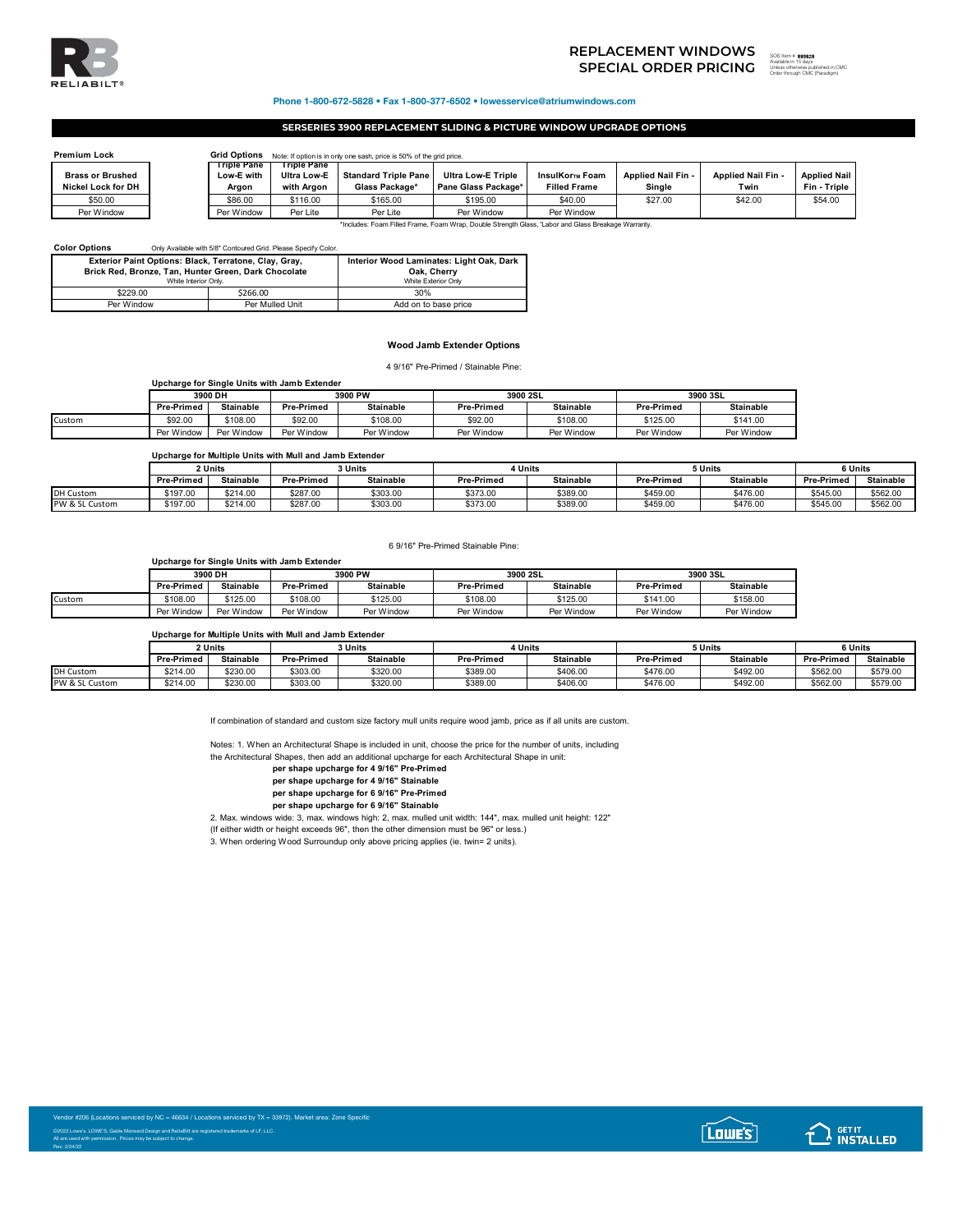

## Phone 1-800-672-5828 • Fax 1-800-377-6502 • lowesservice@atriumwindows.com

## **REPLACEMENT CASEMENT WINDOW**

|                          | 700 PW Picture Window |          |  |  |  |  |  |  |  |
|--------------------------|-----------------------|----------|--|--|--|--|--|--|--|
| UI Brackets*             |                       | Price    |  |  |  |  |  |  |  |
| $0 - 71$                 |                       | \$317.00 |  |  |  |  |  |  |  |
| $72 - 81$                |                       | \$359.00 |  |  |  |  |  |  |  |
| $82 - 91$                |                       | \$407.00 |  |  |  |  |  |  |  |
| $92 - 101$               |                       | \$435.00 |  |  |  |  |  |  |  |
| $102 - 111$              |                       | \$491.00 |  |  |  |  |  |  |  |
| 112 - 122                |                       | \$533.00 |  |  |  |  |  |  |  |
| 123 - 136                |                       | \$584.00 |  |  |  |  |  |  |  |
| <b>SIZE RESTRICTIONS</b> |                       |          |  |  |  |  |  |  |  |
|                          | Min                   | Max      |  |  |  |  |  |  |  |
| Width                    | 12"                   | 72"      |  |  |  |  |  |  |  |
| Height                   | 12"                   | 72"      |  |  |  |  |  |  |  |
| <b>Maximum UI</b>        | 32                    |          |  |  |  |  |  |  |  |
| Minimum Sq. Ft.          | $1$ sq. ft.           |          |  |  |  |  |  |  |  |

|                          | 700 1LT Single Vent Casement |     |                                                    | Notes: 1. AS STANDARD, equal lite 3-lite casement            |  |
|--------------------------|------------------------------|-----|----------------------------------------------------|--------------------------------------------------------------|--|
| UI Brackets*             | Price                        |     |                                                    | configuration (1/3, 1/3, 1/3) will be made with dead lite in |  |
| $0 - 61$                 | \$392.00                     |     |                                                    | center. Maximum width cannot exceed 92".                     |  |
| $62 - 71$                | \$432.00                     |     |                                                    | 2. 3-lite casement with two operating flankers may           |  |
| $72 - 81$                | \$472.00                     |     | have 50% of width for center dead lite and 25% for |                                                              |  |
| $82 - 91$                | \$530.00                     |     | each end vent, total not to exceed 124" in width.  |                                                              |  |
| $92 - 108$               | \$581.00                     |     |                                                    | 3. 3-lite casement may not be made with all 3 operable.      |  |
| <b>SIZE RESTRICTIONS</b> |                              |     | SIZE RESTRICTIONS (1/3, 1/3, 1/3)                  |                                                              |  |
|                          | Min                          | Max |                                                    | Min                                                          |  |
| Width                    | 15 1/2"                      | 36" | Width                                              | 48"                                                          |  |
| Height                   | 20"                          | 72" | Height                                             | 20"                                                          |  |
| Max. sq. ft.             | 18                           |     | Max. sq. ft.                                       | 44                                                           |  |

|                                     |                            |     | $0.22$ . The contract of $0.77$ , $0.27$ , $0.77$ |     |      | 174 T.VI                                                       | $V = V - V - V - V$ |
|-------------------------------------|----------------------------|-----|---------------------------------------------------|-----|------|----------------------------------------------------------------|---------------------|
|                                     | 700 2LT Twin Vent Casement |     |                                                   | Min | Max  | 152 - 161                                                      | \$2,042.00          |
| UI Brackets*                        | Price                      |     | Width                                             | 67" | 128" | 162 - 171                                                      | \$2,172.00          |
| $0 - 61$                            | \$641.00                   |     | Height                                            | 20" | 72"  | 172 - 181                                                      | \$2,301.00          |
| $62 - 71$                           | \$671.00                   |     | Max. sq. ft.                                      | 58  |      | 182 - 191                                                      | \$2,429.00          |
| $72 - 81$                           | \$704.00                   |     |                                                   |     |      | Add for each UI over 191                                       | \$14.00             |
| $82 - 91$                           | \$754.00                   |     |                                                   |     |      | Notes: 1. All lites must be equal.                             |                     |
| $92 - 101$                          | \$773.00                   |     |                                                   |     |      | <b>SIZE RESTRICTIONS</b>                                       |                     |
| 102-111                             | \$870.00                   |     |                                                   |     |      |                                                                | Min                 |
| Add for each UI over 111            | \$9.00                     |     |                                                   |     |      | Width                                                          | 80"                 |
| Notes: 1. Must be equal size lites. |                            |     |                                                   |     |      | Height                                                         | 20"                 |
| 2. Standard: two operating flankers |                            |     |                                                   |     |      | Max. sq. ft.                                                   | 70                  |
| <b>SIZE RESTRICTIONS</b>            |                            |     |                                                   |     |      | *United Inch = Exact Opening Width + Exact Opening             |                     |
|                                     | Min                        | Max |                                                   |     |      | Height If this total united inch number results in a fraction, |                     |
| Width                               | 31                         | 68  |                                                   |     |      | please roundup down to the whole united inch; ie: 453/4" +     |                     |
| Height                              | 20"                        |     |                                                   |     |      | 453/4" = 91 UI (not 911/2).                                    |                     |
| Max. sq. ft.                        | 30                         |     |                                                   |     |      |                                                                |                     |

|                          | 700 PW Picture Window        |     |                                                              | 700 3LT 3-Lite Casement<br>(with Operating Side Vents) |      |                                      | 700 4LT 4-Lite Casement<br>(with 2 Operating Flankers) |     |
|--------------------------|------------------------------|-----|--------------------------------------------------------------|--------------------------------------------------------|------|--------------------------------------|--------------------------------------------------------|-----|
| UI Brackets*             | Price                        |     | UI Brackets*                                                 | Price                                                  |      | UI Brackets*                         | Price                                                  |     |
| $0 - 71$                 | \$317.00                     |     | $62 - 71$                                                    | \$724.00                                               |      | $84 - 91$                            | \$1,002.00                                             |     |
| $72 - 81$                | \$359.00                     |     | $72 - 81$                                                    | \$798.00                                               |      | $92 - 101$                           | \$1,120.00                                             |     |
| $82 - 91$                | \$407.00                     |     | $82 - 91$                                                    | \$875.00                                               |      | $102 - 111$                          | \$1,215.00                                             |     |
| $92 - 101$               | \$435.00                     |     | $92 - 101$                                                   | \$944.00                                               |      | $112 - 121$                          | \$1,329.00                                             |     |
| $102 - 111$              | \$491.00                     |     | $102 - 111$                                                  | \$1.039.00                                             |      | 122 - 131                            | \$1,442.00                                             |     |
| $112 - 122$              | \$533.00                     |     | $112 - 121$                                                  | \$1,140.00                                             |      | $132 - 141$                          | \$1,556.00                                             |     |
| $123 - 136$              | \$584.00                     |     | $122 - 131$                                                  | \$1,239.00                                             |      | $142 - 151$                          | \$1,671.00                                             |     |
| <b>SIZE RESTRICTIONS</b> |                              |     | $132 - 141$                                                  | \$1,337.00                                             |      | 152 - 161                            | \$1,787.00                                             |     |
|                          | Min                          | Max | $142 - 151$                                                  | \$1,435.00                                             |      | 162 - 171                            | \$1,896.00                                             |     |
| Width                    | 12"                          | 72" | $152 - 161$                                                  | \$1,535.00                                             |      | 172 - 181                            | \$2,011.00                                             |     |
| Height                   | 12"                          | 72" | 162 - 171                                                    | \$1,633.00                                             |      | 182 - 191                            | \$2,125.00                                             |     |
| Maximum UI               | 32                           |     | 172 - 181                                                    | \$1,730.00                                             |      | Add for each UI over 191             | \$12.00                                                |     |
| Minimum Sa. Ft.          | 1 sq. ft.                    |     | 182 - 191                                                    | \$1,828.00                                             |      | Notes: 1. All lites must be equal.   |                                                        |     |
|                          |                              |     | Add for each UI over 191                                     | \$10.00                                                |      | <b>SIZE RESTRICTIONS</b>             |                                                        |     |
|                          | 700 1LT Single Vent Casement |     | Notes: 1. AS STANDARD, equal lite 3-lite casement            |                                                        |      |                                      | Min                                                    | Max |
| UI Brackets*             | Price                        |     | configuration (1/3, 1/3, 1/3) will be made with dead lite in |                                                        |      | Width                                | 64"                                                    | 128 |
| $0 - 61$                 | \$392.00                     |     | center. Maximum width cannot exceed 92".                     |                                                        |      | Height                               | 20"                                                    | 72" |
| $62 - 71$                | \$432.00                     |     | 2. 3-lite casement with two operating flankers may           |                                                        |      | Max. sq. ft.                         | 58                                                     |     |
| $72 - 81$                | \$472.00                     |     | have 50% of width for center dead lite and 25% for           |                                                        |      |                                      |                                                        |     |
| $82 - 91$                | \$530.00                     |     | each end vent, total not to exceed 124" in width.            |                                                        |      |                                      | 700 5LT 5-Lite Casement                                |     |
| $92 - 108$               | \$581.00                     |     | 3. 3-lite casement may not be made with all 3 operable.      |                                                        |      |                                      | (with 2 Operating Flankers)                            |     |
| <b>SIZE RESTRICTIONS</b> |                              |     | SIZE RESTRICTIONS (1/3, 1/3, 1/3)                            |                                                        |      | UI Brackets*                         | Price                                                  |     |
|                          | Min                          | Max |                                                              | Min                                                    | Max  | $101 - 111$                          | \$1,390.00                                             |     |
| Width                    | 15 1/2"                      | 36" | Width                                                        | 48"                                                    | 100" | $112 - 121$                          | \$1,521.00                                             |     |
| Heiaht                   | 20"                          | 72" | Height                                                       | 20"                                                    | 72"  | 122 - 131                            | \$1,651.00                                             |     |
| Max. sq. ft.             | 18                           |     | Max. sq. ft.                                                 | 44                                                     |      | $132 - 141$                          | \$1,782.00                                             |     |
|                          |                              |     | SIZE RESTRICTIONS (1/4, 1/2, 1/4)                            |                                                        |      | 142 - 151                            | \$1,911.00                                             |     |
|                          | 700 2LT Twin Vent Casement   |     |                                                              | Min                                                    | Max  | 152 - 161                            | \$2,042.00                                             |     |
| UI Brackets*             | Price                        |     | Width                                                        | 67"                                                    | 128" | 162 - 171                            | \$2,172.00                                             |     |
| $0 - 61$                 | \$641.00                     |     | Height                                                       | 20"                                                    | 72"  | 172 - 181                            | \$2,301.00                                             |     |
| $62 - 71$                | \$671.00<br>-----            |     | Max. sq. ft.                                                 | 58                                                     |      | 182 - 191<br>$\cdot$ $\cdot$ $\cdot$ | \$2,429.00                                             |     |

|                                    | 700 4LT 4-Lite Casement<br>(with 2 Operating Flankers) |      |
|------------------------------------|--------------------------------------------------------|------|
| UI Brackets*                       | Price                                                  |      |
| $84 - 91$                          | \$1,002.00                                             |      |
| $92 - 101$                         | \$1.120.00                                             |      |
| $102 - 111$                        | \$1,215.00                                             |      |
| $112 - 121$                        | \$1,329.00                                             |      |
| 122 - 131                          | \$1,442.00                                             |      |
| 132 - 141                          | \$1,556.00                                             |      |
| $142 - 151$                        | \$1,671.00                                             |      |
| 152 - 161                          | \$1,787.00                                             |      |
| 162 - 171                          | \$1,896.00                                             |      |
| 172 - 181                          | \$2.011.00                                             |      |
| 182 - 191                          | \$2,125.00                                             |      |
| Add for each UI over 191           | \$12.00                                                |      |
| Notes: 1. All lites must be equal. |                                                        |      |
| <b>SIZE RESTRICTIONS</b>           |                                                        |      |
|                                    | Min                                                    | Max  |
| Width                              | 64"                                                    | 128" |
| Height                             | 20"                                                    | 72"  |
| Max. sq. ft.                       | 58                                                     |      |

| d 124" in width.         |      |                                    | 700 5LT 5-Lite Casement     |      |
|--------------------------|------|------------------------------------|-----------------------------|------|
| ade with all 3 operable. |      |                                    | (with 2 Operating Flankers) |      |
| 1/3)                     |      | UI Brackets*                       | <b>Price</b>                |      |
| Min                      | Max  | $101 - 111$                        | \$1,390.00                  |      |
| 48"                      | 100" | $112 - 121$                        | \$1,521.00                  |      |
| 20"                      | 72"  | 122 - 131                          | \$1,651.00                  |      |
| 44                       |      | 132 - 141                          | \$1,782.00                  |      |
| 1/4)                     |      | 142 - 151                          | \$1,911.00                  |      |
| Min                      | Max  | 152 - 161                          | \$2,042.00                  |      |
| 67"                      | 128" | 162 - 171                          | \$2,172.00                  |      |
| 20"                      | 72"  | 172 - 181                          | \$2,301.00                  |      |
| 58                       |      | 182 - 191                          | \$2,429.00                  |      |
|                          |      | Add for each UI over 191           | \$14.00                     |      |
|                          |      | Notes: 1. All lites must be equal. |                             |      |
|                          |      | <b>SIZE RESTRICTIONS</b>           |                             |      |
|                          |      |                                    | Min                         | Max  |
|                          |      | Width                              | 80"                         | 158" |
|                          |      | Height                             | 20"                         | 72"  |
|                          |      | Max. sq. ft.                       | 70                          |      |

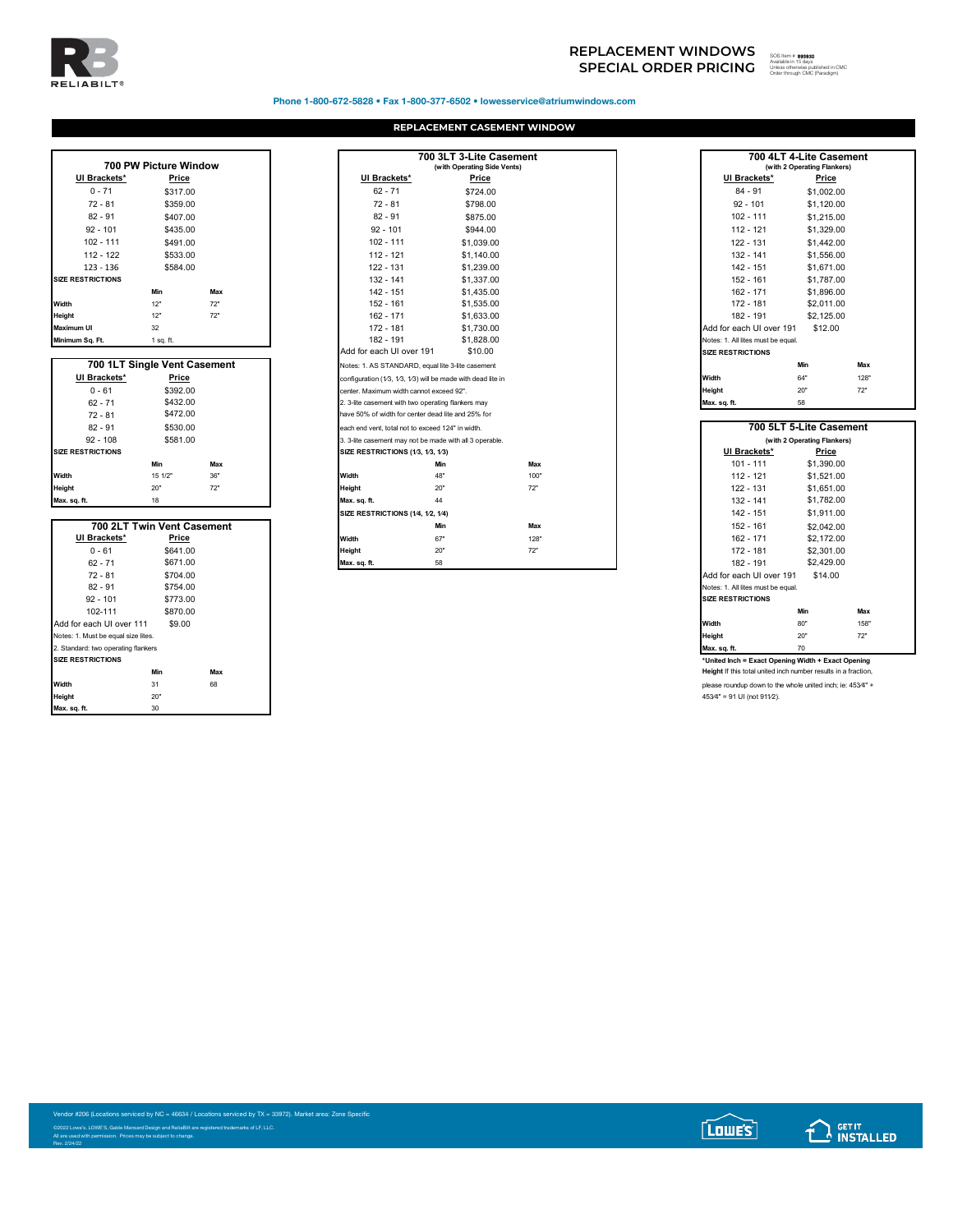

Phone 1-800-672-5828 • Fax 1-800-377-6502 • lowesservice@atriumwindows.com

## **REPLACEMENT CASEMENT WINDOW OPTIONS**

| <b>Glass Options</b>                                                                               |                          |                                                                 |                     |
|----------------------------------------------------------------------------------------------------|--------------------------|-----------------------------------------------------------------|---------------------|
| Low-E Glass                                                                                        | \$27.00 per lite         | <b>Other Options</b>                                            |                     |
| Low-E Glass with Argon Gas                                                                         | \$40.00 per lite         | 2" Simulated Meeting Rail                                       | \$32.00 per lite    |
| Ultra Low-E Argon Gas                                                                              | \$55.00 per lite         | Charcoal Alum, Screen                                           | \$34.00 per lite    |
| Double Strength Glass                                                                              | \$13.00 per lite         | Clear View Screen Mesh                                          | \$15.00 per lite    |
| <b>Obscure Glass</b>                                                                               | \$50.00 per lite         | Heavy Duty Screen Mesh                                          | \$15.00 per lite    |
| Tempered Glass (extended lead time)                                                                | \$17.00 per sq. ft.      | Coastal Hardware/Operating Sash                                 | \$141.00 per lite   |
| (Multiply width x height/144 and roundup down to the nearest 100th ie: 9.727 sq.ft. = 9.73 sq.ft.) |                          | Egress Hardware                                                 | \$19.00 per window  |
|                                                                                                    |                          | <b>Bronze Laminate</b>                                          | 30% add on to b     |
| <b>Color Options</b>                                                                               | 30% add on to base price |                                                                 |                     |
| Interior Wood Laminates (white exterior only):                                                     |                          | <b>Mulling Options</b>                                          |                     |
| Light Oak, Dark Oak and                                                                            |                          | <b>Factory Prepared Mull Options</b>                            |                     |
| Cherry Interior Wood Laminates                                                                     |                          | Twin                                                            | \$17.00 per twin    |
| Exterior Paint Options (white interior only):                                                      | \$229.00 1-Lite          | Triple                                                          | \$34.00 per triple  |
| Terratone, Clay, Gray, Brick Red, Bronze,                                                          | \$415.00 2-Lite          | Mulled at Factory                                               |                     |
| Tan, Hunter Green, Dark Chocolate, Black                                                           | \$569.00 3-Lite          | Twin                                                            | \$39.00 per twin    |
| Note: Only Available with 5/8" Contoured and SDL Grid. Please S                                    | \$740.00 4-Lite          | Triple                                                          | \$63.00 per triple  |
| Only use mild, water based household cleaner on painted product                                    | \$911.00 5-Lite          | Factory Mull Over 3 Units                                       | \$20.00 per unit    |
| immediately with water. See full cleaning instructions for details.                                |                          | Note: Maximum number of mulled units: 3 wide.                   |                     |
| Almond                                                                                             | 6% add on to base price  |                                                                 |                     |
| *Note: Base window is defined as window and screen.                                                |                          | <b>Warranty Information</b>                                     |                     |
| Mulling charge and 5/8", 3/4" or 1" grid, when applicable,                                         |                          | Transferable Limited Lifetime Warranty including Glass Breakage | \$17.00 per window  |
| should also be upcharged.                                                                          |                          | Glass Breakage Warranty w/Tempered Glass                        | \$83.00 per window  |
|                                                                                                    |                          | Optional Labor Warranty                                         | \$34.00 per window  |
| <b>Lock &amp; Crank Options</b>                                                                    |                          | Labor Warranty w/Tempered Glass                                 | \$34.00 per window  |
| Brass or Brushed Nickel Locks and Cranks                                                           | \$50.00 per lite         | Lifetime Glass Breakage and Labor Warranty                      | \$34.00 per window  |
|                                                                                                    |                          | Lifetime Glass Breakage and Labor Warranty w/Tempered Glass     | \$110.00 per window |
|                                                                                                    |                          |                                                                 |                     |
| <b>Grid Options</b>                                                                                |                          |                                                                 |                     |
| 3/4" or 5/8" Flat Grid (including Prairie)                                                         | \$34.00 per lite         |                                                                 |                     |
| 5/8" Contoured Grid (including Prairie)                                                            | \$40.00 per lite         |                                                                 |                     |
| 1" Contoured Grid                                                                                  | \$47.00 per lite         |                                                                 |                     |
| 5/8" or 3/4" Diamond Grid (extended lead time)                                                     | \$107.00 per lite        |                                                                 |                     |
| (Different min. width and height may apply to windows with the Prairie Grid option.)               |                          |                                                                 |                     |
| 3/4" and 5/8" Flat Custom                                                                          | \$100.00 per lite        |                                                                 |                     |
| 5/8" Contoured Custom                                                                              | \$107.00 per lite        |                                                                 |                     |
| 1" Contoured Custom                                                                                | \$113.00 per lite        |                                                                 |                     |
| 1 1/8" Simulated Divided Lite                                                                      | \$42.00 per lite         |                                                                 |                     |
| 1 1/8" Painted Simulated Divided Lite                                                              | \$110.00 per lite        |                                                                 |                     |

| <b>Other Options</b>                                            |                   |                       |
|-----------------------------------------------------------------|-------------------|-----------------------|
| 2" Simulated Meeting Rail                                       | \$32.00 per lite  |                       |
| Charcoal Alum. Screen                                           | \$34,00 per lite  |                       |
| Clear View Screen Mesh                                          | \$15.00 per lite  |                       |
| Heavy Duty Screen Mesh                                          | \$15.00 per lite  |                       |
| Coastal Hardware/Operating Sash                                 | \$141.00 per lite |                       |
| Egress Hardware                                                 |                   | \$19.00 per window    |
| Bronze Laminate                                                 |                   | 30% add on to base pr |
| <b>Mulling Options</b>                                          |                   |                       |
| <b>Factory Prepared Mull Options</b>                            |                   |                       |
| Twin                                                            |                   | \$17.00 per twin      |
| Triple                                                          |                   | \$34.00 per triple    |
| Mulled at Factory                                               |                   |                       |
| Twin                                                            |                   | \$39.00 per twin      |
| Triple                                                          |                   | \$63.00 per triple    |
| Factory Mull Over 3 Units                                       |                   | \$20.00 per unit      |
| Note: Maximum number of mulled units: 3 wide.                   |                   |                       |
| <b>Warranty Information</b>                                     |                   |                       |
| Transferable Limited Lifetime Warranty including Glass Breakage |                   | \$17.00 per window    |
| Glass Breakage Warranty w/Tempered Glass                        |                   | \$83.00 per window    |
| Optional Labor Warranty                                         |                   | \$34.00 per window    |
| Labor Warranty w/Tempered Glass                                 |                   | \$34.00 per window    |
| Lifetime Glass Breakage and Labor Warranty                      |                   | \$34.00 per window    |
| Lifetime Glass Breakage and Labor Warranty w/Tempered Glass     |                   | \$110.00 per window   |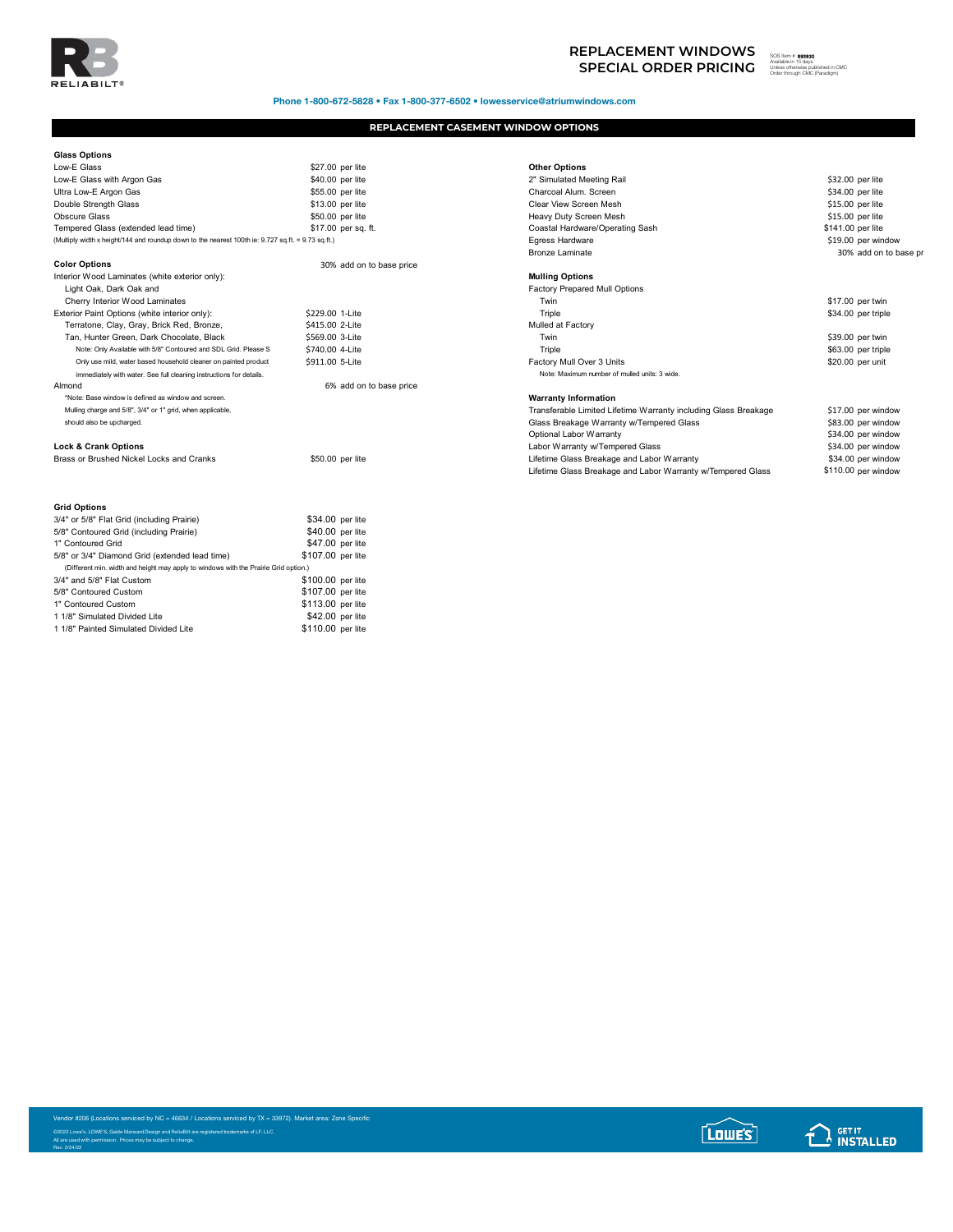

Phone 1-800-672-5828 • Fax 1-800-377-6502 • lowesservice@atriumwindows.com

## **REPLACEMENT AWNING WINDOW**

|                 |                                  | 705 PWLT Dead Lite Over Awning   |                          | 705 1LT Single Ven     |
|-----------------|----------------------------------|----------------------------------|--------------------------|------------------------|
| UI Brackets*    | Price                            |                                  | UI Brackets*             |                        |
| $0 - 61$        | N/A                              |                                  | $0 - 61$                 |                        |
| $62 - 71$       | \$613.00                         |                                  | $62 - 71$                |                        |
| $72 - 81$       | \$697.00                         |                                  | $72 - 81$                |                        |
| $82 - 91$       | \$778.00                         |                                  | $82 - 91$                |                        |
| $92 - 101$      | \$828.00                         |                                  | <b>SIZE RESTRICTIONS</b> |                        |
| $102 - 111$     | \$868.00                         |                                  |                          | Min                    |
| Add for each U  | \$9.00                           |                                  | Width                    | 19"                    |
|                 | Note: Awnings cannot exceed 36". |                                  | Height                   | 14"                    |
| Width<br>Height | 19"<br>33"                       | 48"<br>91"                       |                          |                        |
|                 |                                  | 705 2LTV Stack & 705 2LTH 2-Wide |                          | 705 3LTV Stacked & 705 |
|                 | <b>Double Vent Awning</b>        |                                  |                          | <b>Triple Vent Aw</b>  |
| UI Brackets*    | Price                            |                                  | UI Brackets*             |                        |
| $0 - 61$        | \$617.00                         |                                  | $0 - 61$                 |                        |
| $62 - 71$       | \$686.00                         |                                  | $62 - 71$                |                        |
| $72 - 81$       | \$754.00                         |                                  | $72 - 81$                |                        |
| $82 - 91$       | \$817.00                         |                                  | $82 - 91$                |                        |
| $92 - 101$      | \$860.00                         |                                  | $92 - 101$               |                        |

|                                  | 705 PWLT Dead Lite Over Awning |                          | 705 1LT Single Vent Awning |     |  |
|----------------------------------|--------------------------------|--------------------------|----------------------------|-----|--|
| UI Brackets*                     | Price                          | UI Brackets*             | Price                      |     |  |
| $0 - 61$                         | N/A                            | $0 - 61$                 | \$417.00                   |     |  |
| $62 - 71$                        | \$613.00                       | $62 - 71$                | \$462.00                   |     |  |
| $72 - 81$                        | \$697.00                       | $72 - 81$                | \$510.00                   |     |  |
| $82 - 91$                        | \$778.00                       | $82 - 91$                | \$549.00                   |     |  |
| $92 - 101$                       | \$828.00                       | <b>SIZE RESTRICTIONS</b> |                            |     |  |
| $102 - 111$                      | \$868.00                       |                          | Min                        | Max |  |
| Add for each U                   | \$9.00                         | Width                    | 19"                        | 48" |  |
| Note: Awnings cannot exceed 36". |                                | Height                   | 14"                        | 36" |  |
| $Q_{n+1}/Q_E \otimes R_{n+1}$    |                                |                          |                            |     |  |

|                          |                           | 705 2LTV Stack & 705 2LTH 2-Wide |                          | 705 3LTV Stacked & 705 3LTH 3-Wide |      |
|--------------------------|---------------------------|----------------------------------|--------------------------|------------------------------------|------|
|                          | <b>Double Vent Awning</b> |                                  |                          | <b>Triple Vent Awning</b>          |      |
| UI Brackets*             | Price                     |                                  | UI Brackets*             | Price                              |      |
| $0 - 61$                 | \$617.00                  |                                  | $0 - 61$                 | N/A                                |      |
| $62 - 71$                | \$686.00                  |                                  | $62 - 71$                | \$909.00                           |      |
| $72 - 81$                | \$754.00                  |                                  | $72 - 81$                | \$997.00                           |      |
| $82 - 91$                | \$817.00                  |                                  | $82 - 91$                | \$1,052.00                         |      |
| $92 - 101$               | \$860.00                  |                                  | $92 - 101$               | \$1,105.00                         |      |
| $102 - 111$              | \$914.00                  |                                  | $102 - 111$              | \$1,166.00                         |      |
| Add for each U           | \$9.00                    |                                  | Add for each UI over 11  | \$11.00                            |      |
| Note: All lites must     |                           |                                  | Note: All lites must     |                                    |      |
| be equal size            |                           |                                  | be equal size            |                                    |      |
| <b>SIZE RESTRICTIONS</b> |                           |                                  | <b>SIZE RESTRICTIONS</b> |                                    |      |
| Min                      |                           | Max                              |                          | Min                                | Max  |
| 19"<br>Width             |                           | 48"                              | Width                    | 19"                                | 48"  |
| Height<br>33"            |                           | 72"                              | Height                   | 45"                                | 91"  |
| <b>SIZE RESTRICTIONS</b> |                           |                                  | <b>SIZE RESTRICTIONS</b> |                                    |      |
| Min                      |                           | Max                              |                          | Min                                | Max  |
| 40"<br>Width             |                           | 96"                              | Width                    | 60"                                | 144" |
| 14"<br>Height            |                           | 36"                              | Height                   | 11"                                | 36"  |

**\*United Inch = Exact Opening Width + Exact Opening Height**

If this total united inch number results in a fraction, please roundup down to the whole united inch; ie: 35 3/4" + 35 3/4" = 71 UI (not 71 1/2).

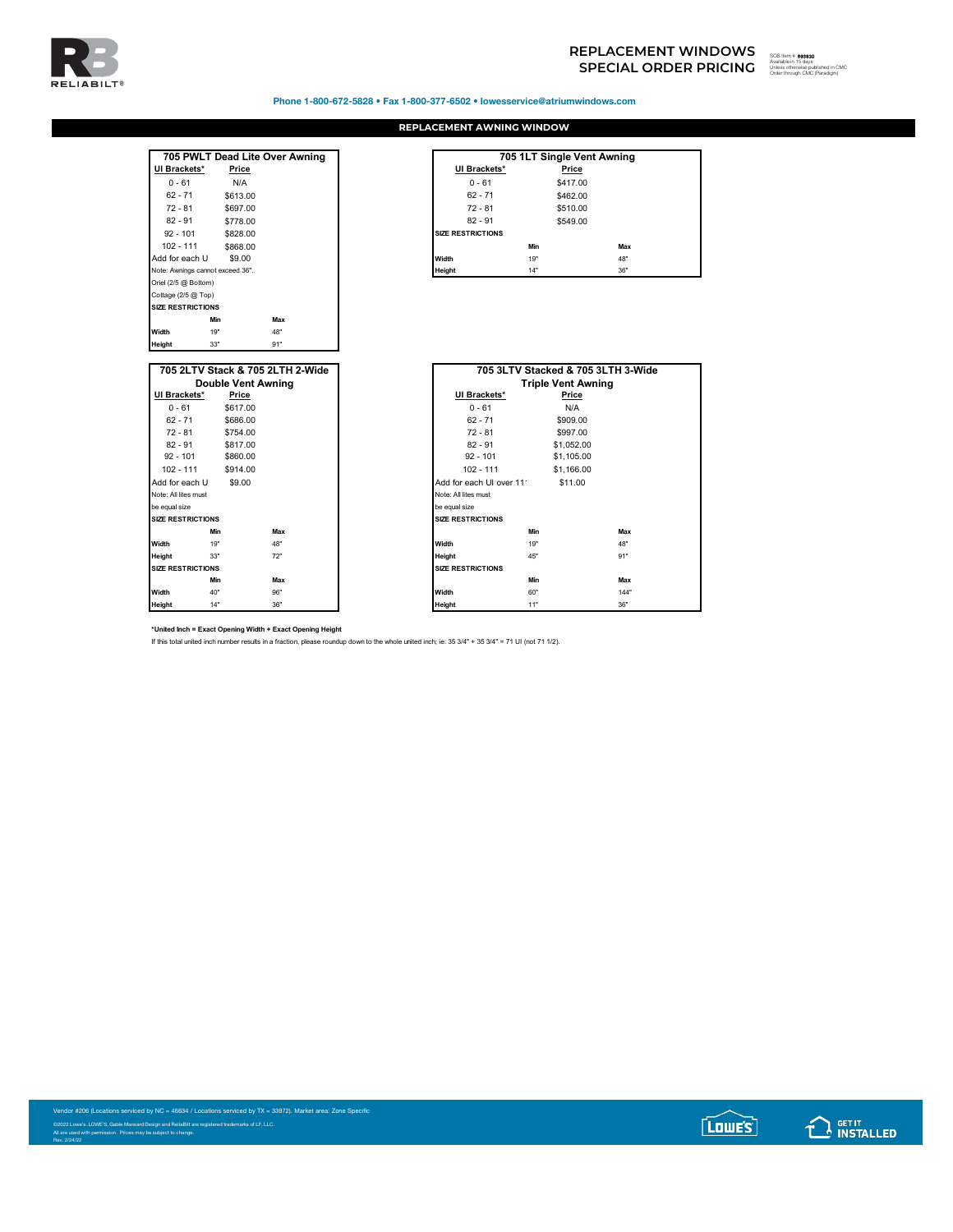

Phone 1-800-672-5828 • Fax 1-800-377-6502 • lowesservice@atriumwindows.com

## **REPLACEMENT AWNING WINDOW OPTIONS**

| <b>Glass Options</b>                                                                               |                          |                                                                 |                     |
|----------------------------------------------------------------------------------------------------|--------------------------|-----------------------------------------------------------------|---------------------|
| Low-E Glass                                                                                        | \$27.00 per lite         | <b>Other Options</b>                                            |                     |
| Low-E Glass with Argon Gas                                                                         | \$40.00 per lite         | Charcoal Alum, Screen                                           | \$17.00 per lite    |
| Ultra Low-E Argon Gas                                                                              | \$55.00 per lite         | Clear View Screen Mesh                                          | \$10.00 per lite    |
| Double Strength Glass                                                                              | \$13.00 per lite         | Heavy Duty Screen Mesh                                          | \$15.00 per lite    |
| Obscure Glass                                                                                      | \$50.00 per lite         | Coastal Hardware/Operating Sash                                 | \$141.00 per lite   |
| Tempered Glass (extended lead time)                                                                | \$17.00 per sq. ft.      | <b>Bronze Laminate</b>                                          | 30% add on to b     |
| (Multiply width x height/144 and roundup down to the nearest 100th ie: 9.727 sq.ft. = 9.73 sq.ft.) |                          |                                                                 |                     |
|                                                                                                    |                          | <b>Mulling Options</b>                                          |                     |
| <b>Color Options</b>                                                                               | 30% add on to base price | Factory Prepared Mull Options                                   |                     |
| Interior Wood Laminates (white exterior only):                                                     |                          | Twin                                                            | \$17.00 per twin    |
| Light Oak, Dark Oak and                                                                            |                          | Triple                                                          | \$34.00 per triple  |
| Cherry Interior Wood Laminates                                                                     |                          | Mulled at Factory                                               |                     |
| Exterior Paint Options (white interior only):                                                      | \$286.00 1-Lite          | Twin                                                            | \$39.00 per twin    |
| Terratone, Clay, Gray, Brick Red, Bronze,                                                          | \$520.00 2-Lite          | Triple                                                          | \$63.00 per triple  |
| Tan, Hunter Green, Dark Chocolate, Black                                                           | \$712.00 3-Lite          | Factory Mull Over 3 Units                                       | \$20.00 per unit    |
| Note: Only Available with 5/8" Contoured and SDL Grid. Please Specify Color.                       |                          | Note: Maximum number of mulled units: 3 wide.                   |                     |
| Only use mild, water based household cleaner on painted product and rinse                          |                          |                                                                 |                     |
| immediately with water. See full cleaning instructions for details.                                |                          | <b>Warranty Information</b>                                     |                     |
| Almond                                                                                             | 6% add on to base price  | Transferable Limited Lifetime Warranty including Glass Breakage | \$17.00 per window  |
| *Note: Base window is defined as window and screen.                                                |                          | Glass Breakage Warranty w/Tempered Glass                        | \$83.00 per window  |
| Mulling charge and 5/8", 3/4" or 1" grid, when applicable,                                         |                          | Optional Labor Warranty                                         | \$34.00 per window  |
| should also be upcharged.                                                                          |                          | Labor Warranty w/Tempered Glass                                 | \$34.00 per window  |
|                                                                                                    |                          | Lifetime Glass Breakage and Labor Warranty                      | \$34.00 per window  |
| <b>Lock &amp; Crank Options</b>                                                                    |                          | Lifetime Glass Breakage and Labor Warranty w/Tempered Glass     | \$110.00 per window |
| Brass or Brushed Nickel Locks and Cranks                                                           | \$100.00 per lite        |                                                                 |                     |
| <b>Grid Options</b>                                                                                |                          |                                                                 |                     |
| 3/4" or 5/8" Flat Grid (including Prairie)                                                         | \$34.00 per lite         |                                                                 |                     |
| 5/8" Contoured Grid (including Prairie)                                                            | \$40.00 per lite         |                                                                 |                     |
| 1" Contoured Grid                                                                                  | \$47.00 per lite         |                                                                 |                     |
| 5/8" or 3/4" Diamond Grid (extended lead time)                                                     | \$110.00 per lite        |                                                                 |                     |
| (Different min. width and height may apply to windows with the Prairie Grid option.)               |                          |                                                                 |                     |
| 3/4" and 5/8" Flat Custom                                                                          | \$100.00 per lite        |                                                                 |                     |
| 5/8" Contoured Custom                                                                              | \$107.00 per lite        |                                                                 |                     |
| 1" Contoured Custom                                                                                | \$113.00 per lite        |                                                                 |                     |
| 1 1/8" Simulated Divided Lite                                                                      | \$30.00 per lite         |                                                                 |                     |
| 1 1/8" Painted Simulated Divided Lite                                                              | \$42.00 per lite         |                                                                 |                     |
| 5/8" Contoured Valance                                                                             | \$40.00 per window       |                                                                 |                     |

| Low-E Glass                                                                                        | \$27.00 per lite         | <b>Other Options</b>                                            |                       |
|----------------------------------------------------------------------------------------------------|--------------------------|-----------------------------------------------------------------|-----------------------|
| Low-E Glass with Argon Gas                                                                         | \$40.00 per lite         | Charcoal Alum, Screen                                           | \$17.00 per lite      |
| Ultra Low-E Argon Gas                                                                              | \$55.00 per lite         | Clear View Screen Mesh                                          | $$10.00$ per lite     |
| Double Strength Glass                                                                              | \$13.00 per lite         | Heavy Duty Screen Mesh                                          | $$15.00$ per lite     |
| <b>Obscure Glass</b>                                                                               | \$50.00 per lite         | Coastal Hardware/Operating Sash                                 | \$141.00 per lite     |
| Tempered Glass (extended lead time)                                                                | \$17.00 per sq. ft.      | <b>Bronze Laminate</b>                                          | 30% add on to base pr |
| (Multiply width x height/144 and roundup down to the nearest 100th ie: 9.727 sq.ft. = 9.73 sq.ft.) |                          |                                                                 |                       |
|                                                                                                    |                          | <b>Mulling Options</b>                                          |                       |
| <b>Color Options</b>                                                                               | 30% add on to base price | <b>Factory Prepared Mull Options</b>                            |                       |
| Interior Wood Laminates (white exterior only):                                                     |                          | Twin                                                            | $$17.00$ per twin     |
| Light Oak, Dark Oak and                                                                            |                          | Triple                                                          | \$34.00 per triple    |
| Cherry Interior Wood Laminates                                                                     |                          | Mulled at Factory                                               |                       |
| Exterior Paint Options (white interior only):                                                      | \$286.00 1-Lite          | Twin                                                            | \$39.00 per twin      |
| Terratone, Clay, Gray, Brick Red, Bronze,                                                          | \$520.00 2-Lite          | Triple                                                          | \$63.00 per triple    |
| Tan, Hunter Green, Dark Chocolate, Black                                                           | \$712.00 3-Lite          | Factory Mull Over 3 Units                                       | \$20.00 per unit      |
| Note: Only Available with 5/8" Contoured and SDL Grid. Please Specify Color.                       |                          | Note: Maximum number of mulled units: 3 wide.                   |                       |
| Only use mild, water based household cleaner on painted product and rinse                          |                          |                                                                 |                       |
| immediately with water. See full cleaning instructions for details.                                |                          | <b>Warranty Information</b>                                     |                       |
| Almond                                                                                             | 6% add on to base price  | Transferable Limited Lifetime Warranty including Glass Breakage | \$17.00 per window    |
| *Note: Base window is defined as window and screen.                                                |                          | Glass Breakage Warranty w/Tempered Glass                        | \$83.00 per window    |
| Mulling charge and 5/8", 3/4" or 1" grid, when applicable,                                         |                          | Optional Labor Warranty                                         | \$34.00 per window    |
| should also be upcharged.                                                                          |                          | Labor Warranty w/Tempered Glass                                 | \$34.00 per window    |
|                                                                                                    |                          | Lifetime Glass Breakage and Labor Warranty                      | \$34.00 per window    |
| <b>Lock &amp; Crank Options</b>                                                                    |                          | Lifetime Glass Breakage and Labor Warranty w/Tempered Glass     | \$110.00 per window   |
|                                                                                                    |                          |                                                                 |                       |

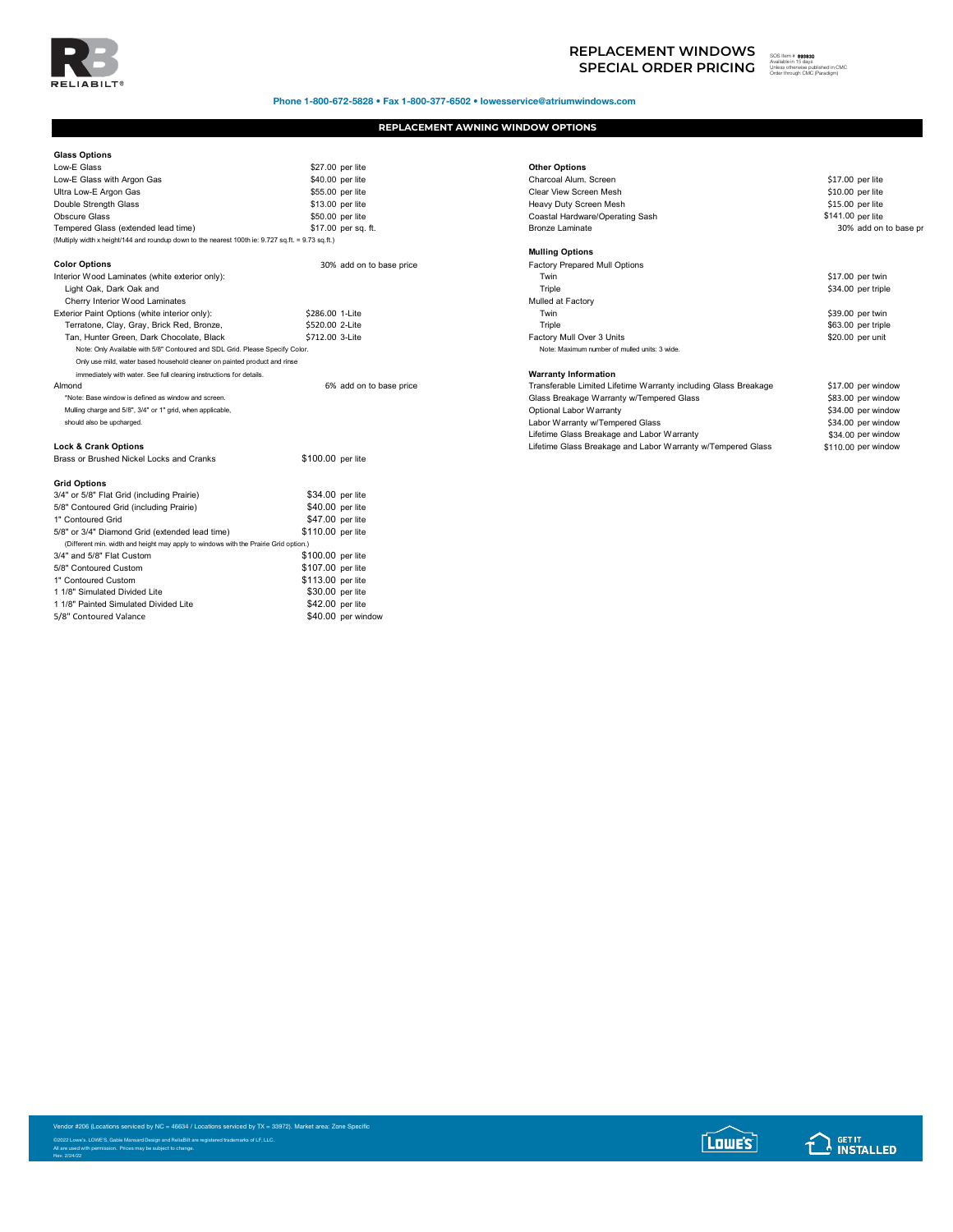

# **SPECIAL ORDER PRICING**  SOS Item # Available in 15 days Unless otherwise published in CMC Order through CMC (Paradigm)**REPLACEMENT WINDOWS**

## Phone 1-800-672-5828 • Fax 1-800-377-6502 • lowesservice@atriumwindows.com

## **SERIES 3201 REPLACEMENT BAY/BOW WINDOW**

| 3-Lite Bay Window 3201 |            |            |            |
|------------------------|------------|------------|------------|
|                        | Height     |            |            |
| Width                  | $20 - 45$  | $46 - 62$  | $63 - 74$  |
| $64 - 74$              | \$1,990.00 | \$2,161.00 | \$2,307.00 |
| $75 - 84$              | \$2,024.00 | \$2,199.00 | \$2,355.00 |
| $85 - 94$              | \$2,066.00 | \$2,251.00 | \$2,407.00 |
| $95 - 104$             | \$2,265.00 | \$2,450.00 | \$2,616.00 |
| $105 - 116$            | \$2,299.00 | \$2,511.00 | \$2,662.00 |

| 4-Lite Bow Window 3201 |            |            |            |
|------------------------|------------|------------|------------|
|                        | Heiaht     |            |            |
| Width                  | $20 - 45$  | $46 - 62$  | $63 - 74$  |
| $66 - 78$              | \$2,109.00 | \$2,326.00 | \$2,492.00 |
| 79 - 92                | \$2,156.00 | \$2,375.00 | \$2,550.00 |
| $93 - 105$             | \$2,375.00 | \$2,596.00 | \$2,776.00 |
| $106 - 118$            | \$2,412.00 | \$2,638,00 | \$2,828.00 |
| 119 - 125              | \$3,003.00 | \$3,235,00 | \$3,429.00 |

**Available Bay/Bow Window Sizes**



## **Window Widths (Exact Minimum Widths) Window Widths (Exact Minimum Widths)**

| 56 5/8" - 3 Lite Bow                       | 72 3/8" - 30° Bay |
|--------------------------------------------|-------------------|
| 73 5/8" - 4 Lite Bow                       | 68 1/8" - 45° Bay |
| 89 3/8" - 5 Lite Bow                       |                   |
| Fax avast mavimum widths use short to show |                   |

For exact maximum widths use chart to above.

| Bav Window 3201 |            |            |            |
|-----------------|------------|------------|------------|
|                 | Heiaht     |            |            |
| Width           | $20 - 45$  | $46 - 62$  | $63 - 74$  |
| $64 - 74$       | \$1,990.00 | \$2,161.00 | \$2,307.00 |
| 75 - 84         | \$2,024.00 | \$2,199.00 | \$2,355.00 |
| $85 - 94$       | \$2,066.00 | \$2,251.00 | \$2,407.00 |
| 95 - 104        | \$2,265.00 | \$2,450.00 | \$2,616.00 |
| 105 - 116       | \$2,299.00 | \$2,511.00 | \$2,662.00 |

| Bow Window 3201 |            |            |            | 5-Lite Bow Window 3201 |            |            |            |
|-----------------|------------|------------|------------|------------------------|------------|------------|------------|
|                 | Height     |            |            |                        | Height     |            |            |
| Width           | $20 - 45$  | $46 - 62$  | $63 - 74$  | Width                  | $20 - 45$  | $46 - 62$  | $63 - 74$  |
| $66 - 78$       | \$2,109.00 | \$2,326,00 | \$2,492.00 | $81 - 93$              | \$2,294.00 | \$2,548.00 | \$2,752.00 |
| 79 - 92         | \$2,156.00 | \$2,375,00 | \$2,550.00 | $94 - 106$             | \$2,498.00 | \$2,762.00 | \$2,974.00 |
| $93 - 105$      | \$2,375.00 | \$2,596.00 | \$2,776.00 | $107 - 119$            | \$2,542.00 | \$2,804.00 | \$3,027.00 |
| $106 - 118$     | \$2,412.00 | \$2,638,00 | \$2,828.00 | 120 - 131              | \$3,141.00 | \$3,410.00 | \$3,636,00 |
| $119 - 125$     | \$3,003.00 | \$3,235,00 | \$3,429.00 | 132 - 144              | \$3,183,00 | \$3,456.00 | \$3,693.00 |

For casement windows with widths which fall in shaded areas, heights cannot exceed 65 inches.

## **Casement Window Heights**

Minimum Height: 22 1⁄4" Maximum Height: 74"

Minimum Height: 29 1/4" Maximum Height: 74"

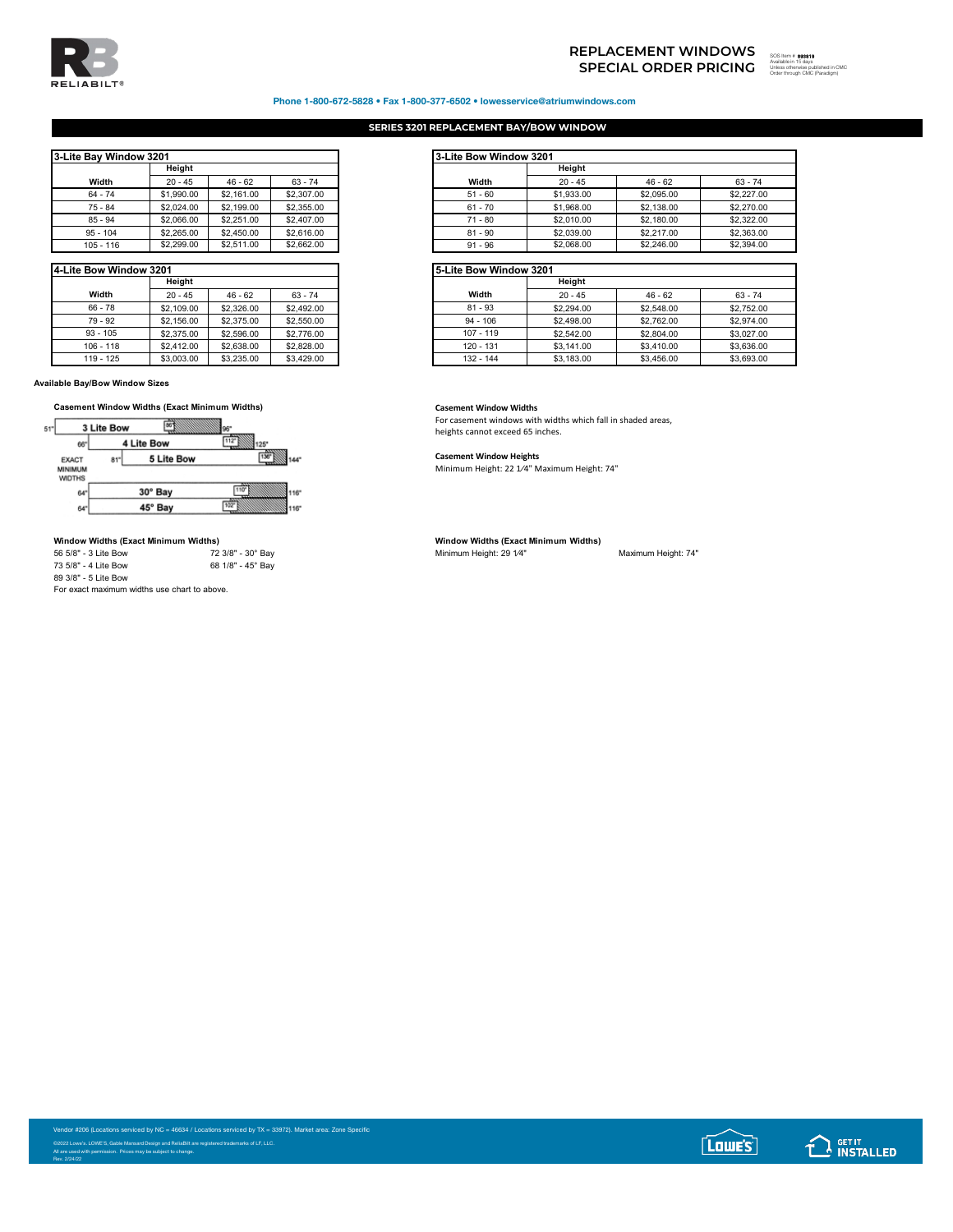

# **SPECIAL ORDER PRICING REPLACEMENT WINDOWS**



## Phone 1-800-672-5828 • Fax 1-800-377-6502 • lowesservice@atriumwindows.com

## **SERIES 3500 REPLACEMENT BAY/BOW WINDOW**

| 3-Lite Bay Window 3500 |            |            |            |
|------------------------|------------|------------|------------|
|                        | Height     |            |            |
| Width                  | $20 - 45$  | $46 - 62$  | $63 - 74$  |
| $64 - 74$              | \$1,930.00 | \$2,096.00 | \$2,237.00 |
| 75 - 84                | \$1,963.00 | \$2,133,00 | \$2,284.00 |
| $85 - 94$              | \$2,004.00 | \$2,183.00 | \$2,334.00 |
| $95 - 104$             | \$2,197.00 | \$2,376.00 | \$2,537.00 |
| $105 - 116$            | \$2,230.00 | \$2,435.00 | \$2,582.00 |

| 4-Lite Bow Window 3500 |            |            |            |
|------------------------|------------|------------|------------|
|                        | Heiaht     |            |            |
| Width                  | $20 - 45$  | $46 - 62$  | $63 - 74$  |
| $66 - 78$              | \$2,046.00 | \$2,256.00 | \$2,417.00 |
| $79 - 92$              | \$2,091.00 | \$2,303.00 | \$2,473.00 |
| $93 - 105$             | \$2,303.00 | \$2,518.00 | \$2,693.00 |
| $106 - 118$            | \$2,339.00 | \$2,558.00 | \$2,742.00 |
| $119 - 125$            | \$2,912.00 | \$3,137.00 | \$3,325.00 |

**Available Bay/Bow Window Sizes**



## **Window Widths (Exact Minimum Widths) Window Widths (Exact Minimum Widths)**

| 56 5/8" - 3 Lite Bow                                                              | 72 3/8" - 30° Bay |
|-----------------------------------------------------------------------------------|-------------------|
| 73 5/8" - 4 Lite Bow                                                              | 68 1/8" - 45° Bay |
| 89 3/8" - 5 Lite Bow                                                              |                   |
| Figure 1979 and the continuous contribution is a contribution of the contribution |                   |

For exact maximum widths use chart to above.

| Bav Window 3500 |            |            |            | 3-Lite Bow Window 3500 |            |            |  |  |
|-----------------|------------|------------|------------|------------------------|------------|------------|--|--|
|                 | Heiaht     |            |            |                        | Height     |            |  |  |
| Width           | $20 - 45$  | $46 - 62$  | $63 - 74$  | Width                  | 20 - 45    | $46 - 62$  |  |  |
| $64 - 74$       | \$1,930.00 | \$2,096.00 | \$2,237.00 | $51 - 60$              | \$1,874.00 | \$2,032.00 |  |  |
| $75 - 84$       | \$1,963.00 | \$2,133,00 | \$2,284.00 | $61 - 70$              | \$1,908.00 | \$2,074.00 |  |  |
| $85 - 94$       | \$2,004.00 | \$2,183,00 | \$2,334.00 | $71 - 80$              | \$1,949.00 | \$2,114.00 |  |  |
| 95 - 104        | \$2,197.00 | \$2,376.00 | \$2,537.00 | $81 - 90$              | \$1,977.00 | \$2,150.00 |  |  |
| $105 - 116$     | \$2,230.00 | \$2,435.00 | \$2,582.00 | $91 - 96$              | \$2,005.00 | \$2,178.00 |  |  |

| Bow Window 3500 |            |            |            |
|-----------------|------------|------------|------------|
|                 | Height     |            |            |
| Width           | $20 - 45$  | $46 - 62$  | $63 - 74$  |
| $66 - 78$       | \$2,046.00 | \$2,256.00 | \$2,417.00 |
| 79 - 92         | \$2,091.00 | \$2,303,00 | \$2,473.00 |
| $93 - 105$      | \$2,303.00 | \$2,518.00 | \$2,693.00 |
| $106 - 118$     | \$2,339.00 | \$2,558,00 | \$2,742.00 |
| 119 - 125       | \$2,912.00 | \$3,137,00 | \$3,325.00 |

For casement windows with widths which fall in shaded areas, heights cannot exceed 65 inches.

## **Casement Window Heights**

Minimum Height: 22 1⁄4" Maximum Height: 74"

Minimum Height: 29 1/4" Maximum Height: 74"

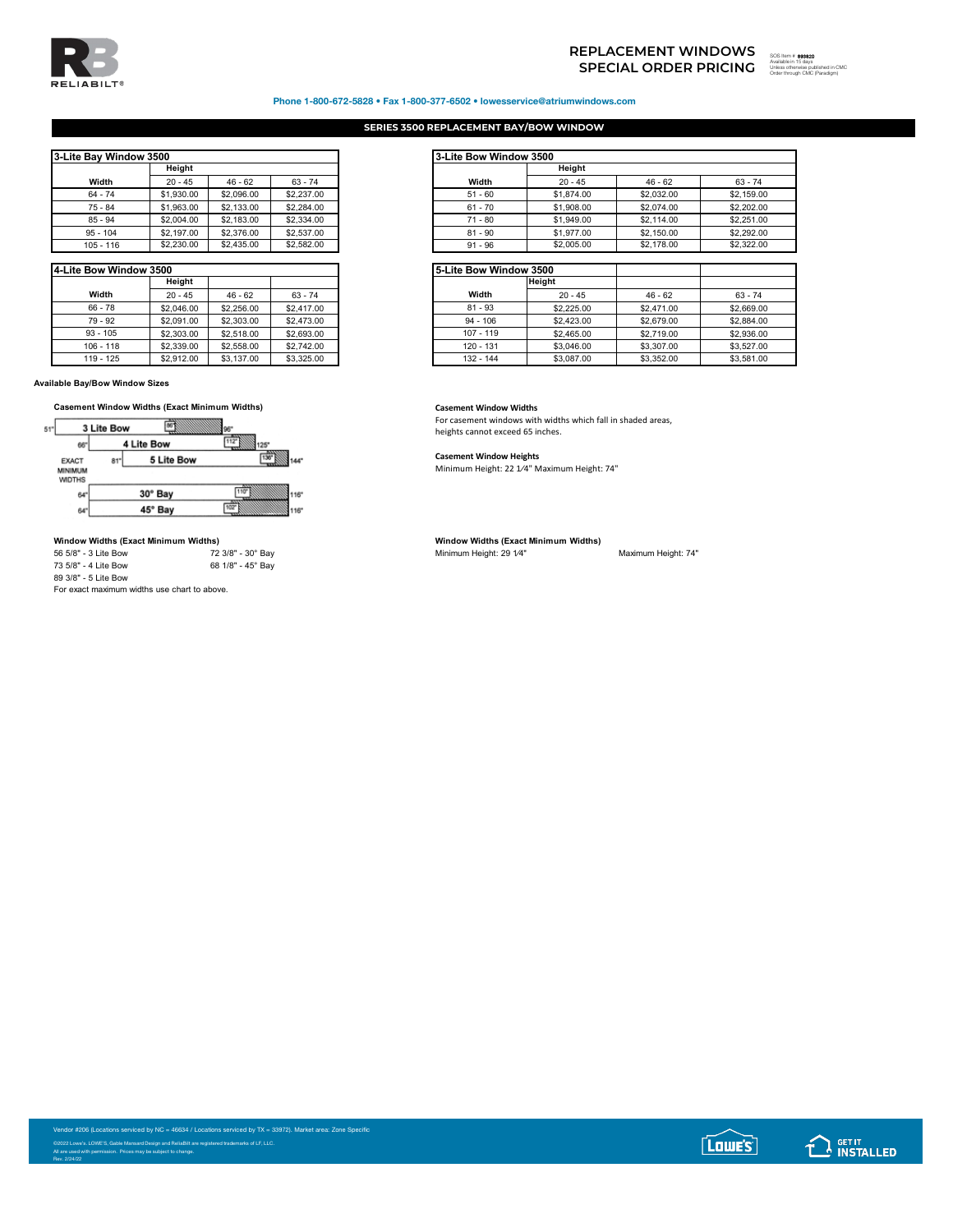

# **SPECIAL ORDER PRICING REPLACEMENT WINDOWS**

## Phone 1-800-672-5828 • Fax 1-800-377-6502 • lowesservice@atriumwindows.com

## **SERIES 3900 REPLACEMENT BAY/BOW WINDOW**

| 3-Lite Bay Window 3900 |                  |                            |                   |
|------------------------|------------------|----------------------------|-------------------|
|                        | Height           |                            |                   |
| Width                  | $20 - 45$        | $46 - 62$                  | $63 - 74$         |
| $64 - 74$              | \$2,054.00       | \$2,230,00                 | \$2,381.00        |
| 75 - 84                | \$2,089.00       | \$2,269.00                 | \$2,430.00        |
| $85 - 94$              | \$2,132.00       | \$2,323,00                 | \$2,483.00        |
| $95 - 104$             | \$2,337.00       | \$2,528.00                 | \$2,699.00        |
| $105 - 116$            | <b>42.372.00</b> | <b>C<sub>2</sub>501 00</b> | <b>\$2.747.00</b> |

| 4-Lite Bow Window 3900 |            |            |            |
|------------------------|------------|------------|------------|
|                        | Heiaht     |            |            |
| Width                  | $20 - 45$  | $46 - 62$  | $63 - 74$  |
| $66 - 78$              | \$2,177,00 | \$2,400.00 | \$2,571.00 |
| $79 - 92$              | \$2,225.00 | \$2,450.00 | \$2,631.00 |
| $93 - 105$             | \$2,450.00 | \$2,679.00 | \$2,865.00 |
| $106 - 118$            | \$2,488.00 | \$2,722.00 | \$2,918.00 |
| $119 - 125$            | \$3,099.00 | \$3,338.00 | \$3,538.00 |

**Available Bay/Bow Window Sizes**



## **Window Widths (Exact Minimum Widths) Window Widths (Exact Minimum Widths)**

| 56 5/8" - 3 Lite Bow | 72 3/8" - 30° Bay |
|----------------------|-------------------|
| 73 5/8" - 4 Lite Bow | 68 1/8" - 45° Bay |
| 89 3/8" - 5 Lite Bow |                   |
|                      |                   |

For exact maximum widths use chart to above.

| Bay Window 3900 |            |            |            | 3-Lite Bow Window 3900 |            |            |
|-----------------|------------|------------|------------|------------------------|------------|------------|
|                 | Height     |            |            |                        | Height     |            |
| Width           | $20 - 45$  | $46 - 62$  | $63 - 74$  | Width                  | $20 - 45$  | $46 - 62$  |
| 64 - 74         | \$2,054.00 | \$2,230,00 | \$2,381.00 | $51 - 60$              | \$1,994.00 | \$2,162.00 |
| 75 - 84         | \$2,089.00 | \$2,269.00 | \$2,430.00 | $61 - 70$              | \$2,031.00 | \$2,206.00 |
| 85 - 94         | \$2,132.00 | \$2,323,00 | \$2,483.00 | $71 - 80$              | \$2,074.00 | \$2,250.00 |
| $95 - 104$      | \$2,337.00 | \$2,528.00 | \$2,699.00 | $81 - 90$              | \$2,104.00 | \$2,288.00 |
| 105 - 116       | \$2,372.00 | \$2,591.00 | \$2,747.00 | $91 - 96$              | \$2,133,00 | \$2,318.00 |

| Bow Window 3900 |            |            | <b>I5-Lite Bow Window 3900</b> |  |             |               |            |            |
|-----------------|------------|------------|--------------------------------|--|-------------|---------------|------------|------------|
|                 | Height     |            |                                |  |             | <b>Height</b> |            |            |
| Width           | $20 - 45$  | $46 - 62$  | $63 - 74$                      |  | Width       | $20 - 45$     | $46 - 62$  | $63 - 74$  |
| $66 - 78$       | \$2,177,00 | \$2,400.00 | \$2,571.00                     |  | $81 - 93$   | \$2,367.00    | \$2,629.00 | \$2,840.00 |
| 79 - 92         | \$2,225.00 | \$2,450.00 | \$2,631.00                     |  | $94 - 106$  | \$2,578.00    | \$2,850.00 | \$3,069.00 |
| $93 - 105$      | \$2,450.00 | \$2,679.00 | \$2,865.00                     |  | $107 - 119$ | \$2,623.00    | \$2,893.00 | \$3,124.00 |
| $106 - 118$     | \$2,488.00 | \$2,722.00 | \$2,918.00                     |  | 120 - 131   | \$3,241.00    | \$3,518.00 | \$3,752.00 |
| 119 - 125       | \$3,099.00 | \$3,338,00 | \$3,538.00                     |  | 132 - 144   | \$3,285.00    | \$3,566.00 | \$3,810.00 |

For casement windows with widths which fall in shaded areas, heights cannot exceed 65 inches.

## **Casement Window Heights**

Minimum Height: 22 1⁄4" Maximum Height: 74"

Minimum Height: 29 1/4" Maximum Height: 74"

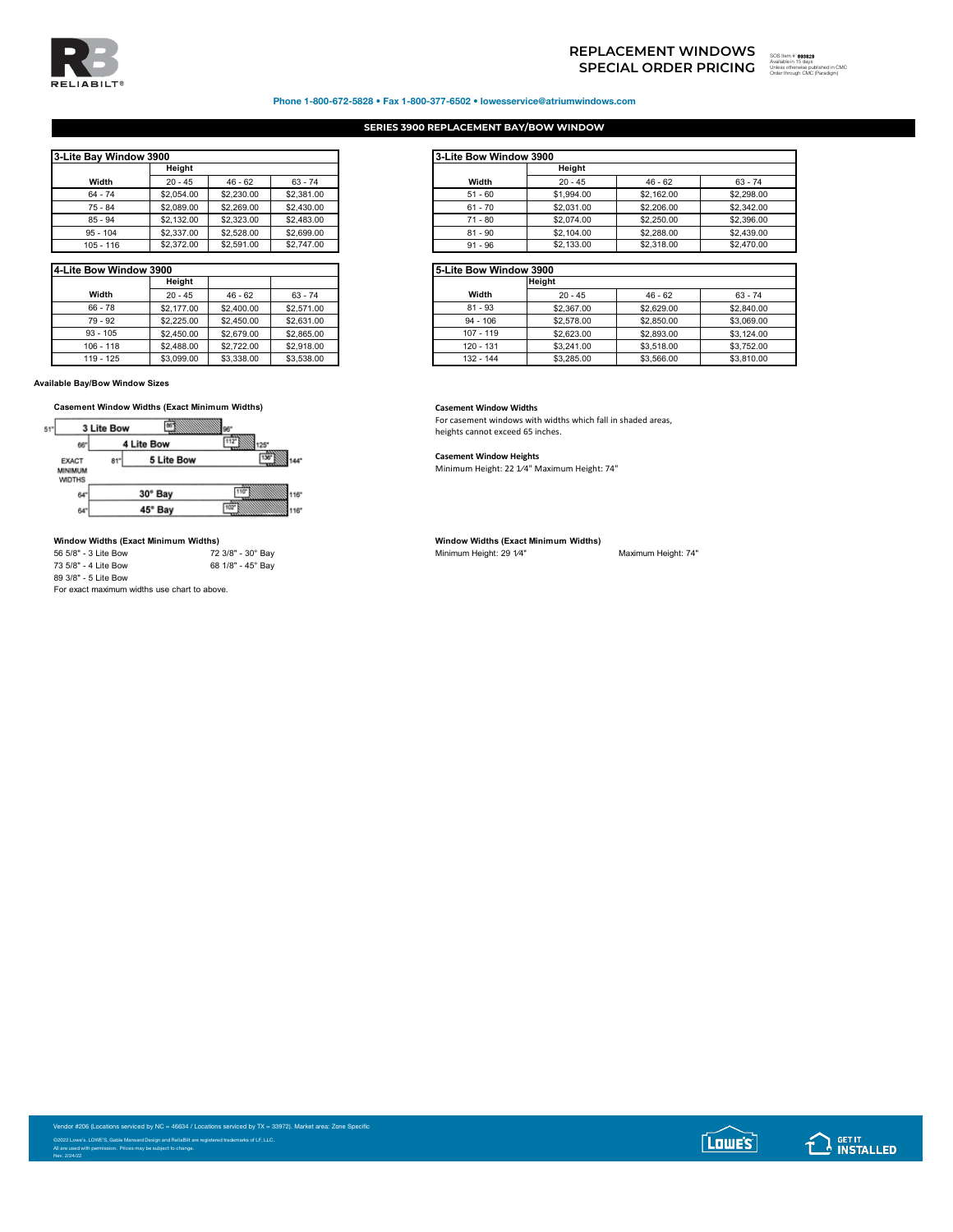

# **SPECIAL ORDER PRICING REPLACEMENT WINDOWS**<br>
SPECIAL ORDER PRICING **Wealth**ed in Engine

Phone 1-800-672-5828 • Fax 1-800-377-6502 • lowesservice@atriumwindows.com

## **SERIES 3201 REPLACEMENT BAY/BOW WINDOW OPTIONS**

## **Design Options**

| <b>EXIGHOL PAIL OPHONS (WHILE INTERIOR ONLY).</b>                                    | SZIS.UU DELIILE                            |                                |                     |
|--------------------------------------------------------------------------------------|--------------------------------------------|--------------------------------|---------------------|
| Terratone, Clay, Gray, Brick Red, Bronze,                                            |                                            | <b>Other Options</b>           |                     |
| Tan, Hunter Green, Dark Chocolate, Black                                             |                                            | Insulated Seatboard            | \$226.00 per unit   |
| Note: Only Available with 5/8" Contoured and SDL Grid. Please Specify Color.         |                                            | Oak Head and Seat Board        | \$65.00 per unit    |
| Only use mild, water based household cleaner on painted product and rinse            | Full Screen (when half screen is standard) |                                |                     |
| immediately with water. See full cleaning instructions for details.                  |                                            | Charcoal Alum, Half Screen     | \$18.00 per flanker |
| Almond                                                                               | 6% add on to base price                    | Charcoal Alum, Full Screen     | \$57.00 per flanker |
| *Note: Base window is defined as window and screen.                                  |                                            | Clear View Half Screen Mesh    | \$10.00 per flanker |
| Mulling charge and 5/8", 3/4" or 1" grid, when applicable,                           |                                            | Clear View Half Screen Mesh    | \$15.00 per flanker |
| should also be upcharged.                                                            |                                            | Heavy Duty Half Screen Mesh    | \$10.00 per flanker |
|                                                                                      |                                            | Heavy Duty Full Screen Mesh    | \$15.00 per flanker |
| <b>Grid Options</b>                                                                  |                                            | Oriel or Cottage Configuration | \$39.00 per windov  |
| 3/4" or 5/8" Flat Grid (including Prairie)                                           | \$33.00 per lite                           |                                |                     |
| 5/8" Contoured Grid (including Prairie)                                              | \$39.00 per lite                           |                                |                     |
| 1" Contoured Grid (Standard Grid Conf.)                                              | \$46.00 per lite                           |                                |                     |
| 5/8" or 3/4" Diamond Grid (extended lead time)                                       | \$107.00 per lite                          |                                |                     |
| (Different min. width and height may apply to windows with the Prairie Grid option.) |                                            |                                |                     |
| <b>Glass Options</b>                                                                 |                                            |                                |                     |
| $L$ and $\Gamma$ Close                                                               | $00000$ not lite                           |                                |                     |

| Low-E Glass                                                                                        | \$26,00 per lite |                     |
|----------------------------------------------------------------------------------------------------|------------------|---------------------|
| Low-E Glass with Argon Gas                                                                         | \$39.00 per lite |                     |
| Ultra Low-E Argon Gas                                                                              | \$54.00 per lite |                     |
| Double Strength Glass                                                                              | \$13.00 per lite |                     |
| <b>Obscure Glass</b>                                                                               | \$49.00 per lite |                     |
| Tempered Glass (extended lead time)                                                                |                  | \$17.00 per sq. ft. |
| (Multiply width x height/144 and roundup down to the nearest 100th ie: 9.727 sq.ft. = 9.73 sq.ft.) |                  |                     |

| Design Options                                                               |                         | <b>Warranty Information</b>                                     |                     |
|------------------------------------------------------------------------------|-------------------------|-----------------------------------------------------------------|---------------------|
| (Double hung flankers are considered standard, casement                      |                         | Lifetime Glass Breakage Warranty                                | \$17.00 per window  |
| and dead lite flanker substitutions may be made.)                            |                         | Lifetime Glass Breakage Warranty with Tempered Glass            | \$81.00 per window  |
| 1. Cost per unit for Casement substitution                                   | \$258.00 per unit       | Lifetime Labor Warranty                                         | \$33.00 per window  |
| 2. Substitute Dead Lite Flankers at no additional charge                     |                         | Lifetime Labor Warranty with Tempered Glass                     | \$81.00 per window  |
| (Flanker Series Must be Designated)                                          |                         | Lifetime Glass Breakage and Labor Warranty                      | \$41.00 per window  |
| 3. For Double Hung Flankers any option in only one sash is 50%               |                         | Lifetime Glass Breakage and Labor Warranty w/Tempered Glass     | \$81.00 per window  |
| of original list price.                                                      |                         |                                                                 |                     |
|                                                                              |                         | (Warranty will be issued as an option per window, although all  |                     |
| <b>Color Options</b>                                                         |                         | windows per job must be warrantied - see warranty for details.) |                     |
| Exterior Paint Options (white interior only):                                | \$213.00 per lite       |                                                                 |                     |
| Terratone, Clay, Gray, Brick Red, Bronze,                                    |                         | <b>Other Options</b>                                            |                     |
| Tan, Hunter Green, Dark Chocolate, Black                                     |                         | Insulated Seatboard                                             | \$226.00 per unit   |
| Note: Only Available with 5/8" Contoured and SDL Grid. Please Specify Color. |                         | Oak Head and Seat Board                                         | \$65.00 per unit    |
| Only use mild, water based household cleaner on painted product and rinse    |                         | Full Screen (when half screen is standard)                      | \$25.00 per flanker |
| immediately with water. See full cleaning instructions for details.          |                         | Charcoal Alum. Half Screen                                      | \$18.00 per flanker |
| Almond                                                                       | 6% add on to base price | Charcoal Alum, Full Screen                                      | \$57.00 per flanker |
| *Note: Base window is defined as window and screen.                          |                         | Clear View Half Screen Mesh                                     | \$10.00 per flanker |
| Mulling charge and 5/8", 3/4" or 1" grid, when applicable,                   |                         | Clear View Half Screen Mesh                                     | \$15.00 per flanker |
| should also be upcharged.                                                    |                         | Heavy Duty Half Screen Mesh                                     | \$10.00 per flanker |
|                                                                              |                         | Heavy Duty Full Screen Mesh                                     | \$15.00 per flanker |
|                                                                              |                         |                                                                 |                     |

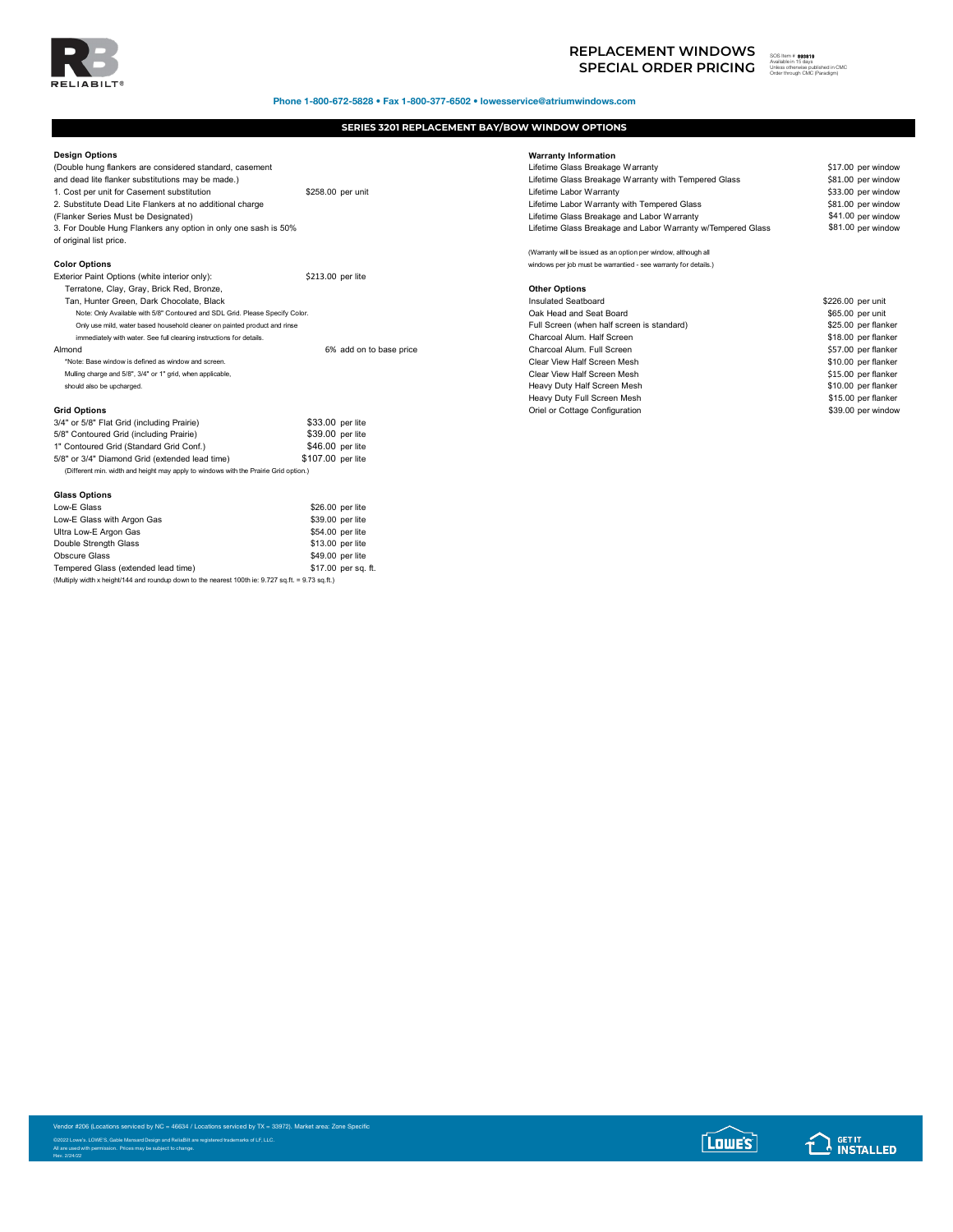

Phone 1-800-672-5828 • Fax 1-800-377-6502 • lowesservice@atriumwindows.com

## **SERIES 3500 REPLACEMENT BAY/BOW WINDOW OPTIONS**

## **Design Options**

(Double hung flankers are considered standard, casement and dead lite flanker substitutions may be made.)<br>1. Cost per unit for Casement substitution \$250.00 per unit 1. Cost per unit for Casement substitution 2. Substitute Dead Lite Flankers at no additional charge (Flanker Series Must be Designated) 3. For Double Hung Flankers any option in only one sash is 50% of original list price. **Color Options** windows per job must be warrantied - see warranty for details.)

| <b>Bronze Laminate</b>                                                 |                   | 30% add on to base price |                        |
|------------------------------------------------------------------------|-------------------|--------------------------|------------------------|
| Almond                                                                 |                   | 6% add on to base price  | <b>Other Options</b>   |
| *Note: Base window is defined as window and screen.                    |                   |                          | <b>Insulated Seatb</b> |
| Mulling charge and 5/8", 3/4" or 1" grid, when applicable,             |                   |                          | Oak Head and           |
| should also be upcharged.                                              |                   |                          | Full Screen            |
|                                                                        |                   |                          | Charcoal Alum.         |
| <b>Grid Options</b>                                                    |                   |                          | Charcoal Alum.         |
| 3/4" or 5/8" Flat Grid (including Prairie)                             |                   | \$32.00 per lite         | <b>Clear View Half</b> |
| 5/8" Contoured Grid (including Prairie)                                |                   | \$38.00 per lite         | <b>Clear View Half</b> |
| 1" Contoured Grid (Standard Grid Conf.)                                |                   | \$44.00 per lite         | Heavy Duty Ha          |
| 5/8" or 3/4" Diamond Grid (extended lead time)                         | \$103.00 per lite |                          | Heavy Duty Ful         |
| (Different min. width and height may apply to windows with the Prairie | \$0.00            |                          | Oriel or Cottage       |
| 1 1/8" Simulated Divided Lite                                          | \$29.00           |                          |                        |
| <b>Glass Options</b>                                                   |                   |                          |                        |
| Low-E Glass                                                            |                   | \$25.00 per lite         |                        |
| Low-E Glass with Argon Gas                                             |                   | \$38.00 per lite         |                        |
| Ultra Low-E Argon Gas                                                  |                   | \$52.00 per lite         |                        |
| Double Strength Glass                                                  |                   | \$12.00 per lite         |                        |
| Obscure Glass                                                          |                   | \$47.00 per lite         |                        |
| Tennessed Oleen (eden ded leed time).                                  |                   | 0.10.00 ----- A          |                        |

Tempered Glass (extended lead time)<br>(Multiply width x height/144 and roundup down to the nearest 100th ie: 9.727 sq.ft. = 9.73 sq.ft.)

**Warranty Information**

| Lifetime Glass Breakage Warranty                                | \$16.00 per window |
|-----------------------------------------------------------------|--------------------|
| Lifetime Glass Breakage Warranty w/Tempered Glass               | \$78.00 per window |
| Lifetime Labor Warranty                                         | \$32.00 per window |
| Lifetime Labor Warranty w/Tempered Glass                        | \$78.00 per window |
| Lifetime Glass Breakage and Labor Warranty                      | \$39.00 per window |
| Lifetime Glass Breakage and Labor Warranty w/Tempered Glass     | \$78.00 per window |
| (Warranty will be issued as an option per window, although all  |                    |
| windows per job must be warrantied - see warranty for details.) |                    |
| <b>Other Options</b>                                            |                    |

| *Note: Base window is defined as window and screen.                    |                   | Insulated Seatboard            | \$219.00 per unit   |
|------------------------------------------------------------------------|-------------------|--------------------------------|---------------------|
| Mulling charge and 5/8", 3/4" or 1" grid, when applicable,             |                   | Oak Head and Seat Board        | \$63.00 per unit    |
| should also be upcharged.                                              |                   | Full Screen                    | \$24.00 per flanker |
|                                                                        |                   | Charcoal Alum, Half Screen     | \$18.00 per flanker |
| <b>Grid Options</b>                                                    |                   | Charcoal Alum, Full Screen     | \$55.00 per flanker |
| 3/4" or 5/8" Flat Grid (including Prairie)                             | \$32.00 per lite  | Clear View Half Screen Mesh    | \$10.00 per flanker |
| 5/8" Contoured Grid (including Prairie)                                | \$38.00 per lite  | Clear View Half Screen Mesh    | \$15.00 per flanker |
| 1" Contoured Grid (Standard Grid Conf.)                                | \$44.00 per lite  | Heavy Duty Half Screen Mesh    | \$10.00 per flanker |
| 5/8" or 3/4" Diamond Grid (extended lead time)                         | \$103.00 per lite | Heavy Duty Full Screen Mesh    | \$15.00 per flanker |
| (Different min. width and height may apply to windows with the Prairie | \$0.00            | Oriel or Cottage Configuration | \$38.00 per window  |
|                                                                        |                   |                                |                     |

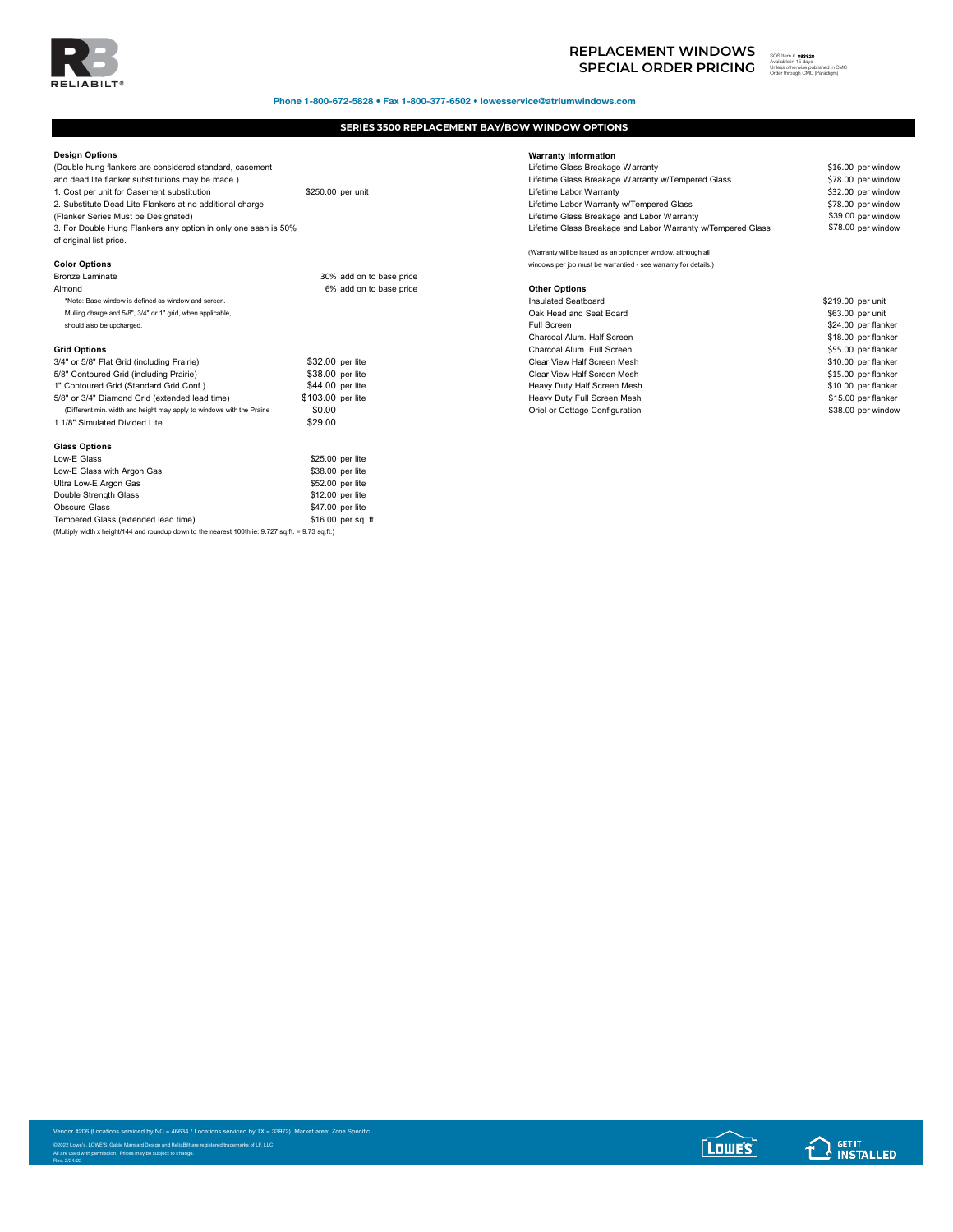

Phone 1-800-672-5828 • Fax 1-800-377-6502 • lowesservice@atriumwindows.com

## **SERIES 3900 REPLACEMENT BAY/BOW WINDOW OPTIONS**

## **Design Options**

| neangu obtiona                                                                                     |                          | wananty mommation                                               |                     |
|----------------------------------------------------------------------------------------------------|--------------------------|-----------------------------------------------------------------|---------------------|
| (Double hung flankers are considered standard, casement                                            |                          | Lifetime Glass Breakage Warranty                                | \$17.00 per windov  |
| and dead lite flanker substitutions may be made.)                                                  |                          | Lifetime Glass Breakage Warranty w/Tempered Glass               | \$83.00 per window  |
| 1. Cost per unit for Casement substitution                                                         | \$266.00 per unit        | Lifetime Labor Warranty                                         | \$34.00 per window  |
| 2. Substitute Dead Lite Flankers at no additional charge                                           |                          | Lifetime Labor Warranty w/Tempered Glass                        | \$83.00 per windov  |
| (Flanker Series Must be Designated)                                                                |                          | Lifetime Glass Breakage and Labor Warranty                      | \$42.00 per windov  |
| 3. For Double Hung Flankers any option in only one sash is 50%                                     |                          | Lifetime Glass Breakage and Labor Warranty w/Tempered Glass     | \$83.00 per window  |
| of original list price.                                                                            |                          |                                                                 |                     |
|                                                                                                    |                          | (Warranty will be issued as an option per window, although all  |                     |
| <b>Color Options</b>                                                                               |                          | windows per job must be warrantied - see warranty for details.) |                     |
| <b>Interior Wood Laminates</b>                                                                     | 30% add on to base price |                                                                 |                     |
| Light Oak, Dark Oak and                                                                            |                          | <b>Other Options</b>                                            |                     |
| Cherry Interior Wood Laminates                                                                     |                          | <b>Insulated Seatboard</b>                                      | \$233.00 per unit   |
| Exterior Paint Options (white interior only):                                                      | \$377.00 per lite        | Oak Head and Seat Board                                         | \$67.00 per unit    |
| Terratone, Clay, Gray, Brick Red, Bronze,                                                          |                          | (no upcharge for interior wood finish products)                 |                     |
| Tan, Hunter Green, Dark Chocolate, Black                                                           |                          | Full Screen (when half screen is standard)                      | \$25.00 per flanker |
| Note: Only Available with 5/8" Contoured and SDL Grid. Please Specify Color.                       |                          | Charcoal Alum, Half Screen                                      | \$19.00 per flanker |
| Only use mild, water based household cleaner on painted product and rinse                          |                          | Charcoal Alum, Full Screen                                      | \$59.00 per flanker |
| immediately with water. See full cleaning instructions for details.                                |                          | Clear View Half Screen Mesh                                     | \$10.00 per flanker |
| Almond                                                                                             | 6% add on to base price  | Clear View Half Screen Mesh                                     | \$15.00 per flanker |
| *Note: Base window is defined as window and screen.                                                |                          | Heavy Duty Half Screen Mesh                                     | \$10.00 per flanker |
| Mulling charge and 5/8", 3/4" or 1" grid, when applicable,                                         |                          | Heavy Duty Full Screen Mesh                                     | \$15.00 per flanker |
| should also be upcharged.                                                                          |                          | Oriel or Cottage Configuration                                  | \$40.00 per window  |
| <b>Grid Options</b>                                                                                |                          |                                                                 |                     |
| 3/4" or 5/8" Flat Grid (including Prairie)                                                         | \$34.00 per lite         |                                                                 |                     |
| 5/8" Contoured Grid (including Prairie)                                                            | \$40.00 per lite         |                                                                 |                     |
| 1" Contoured Grid (Standard Grid Conf.)                                                            | \$47.00 per lite         |                                                                 |                     |
| 5/8" or 3/4" Diamond Grid (extended lead time)                                                     | \$110.00 per lite        |                                                                 |                     |
| (Different min. width and height may apply to windows with the Prairie Grid option.)               |                          |                                                                 |                     |
| 1 1/8" Simulated Divided Lite                                                                      | \$30.00 per lite         |                                                                 |                     |
| 1 1/8" Simulated Divided Lite Paint Grid                                                           | \$42.00 per lite         |                                                                 |                     |
| <b>Glass Options</b>                                                                               |                          |                                                                 |                     |
| Low-E Glass                                                                                        | \$27.00 per lite         |                                                                 |                     |
| Low-E Glass with Argon Gas                                                                         | \$40.00 per lite         |                                                                 |                     |
| Ultra Low-E Argon Gas                                                                              | \$55.00 per lite         |                                                                 |                     |
| Double Strength Glass                                                                              | \$13.00 per lite         |                                                                 |                     |
| <b>Obscure Glass</b>                                                                               | \$50.00 per lite         |                                                                 |                     |
| Tempered Glass (extended lead time)                                                                | \$17.00 per sq. ft.      |                                                                 |                     |
| (Multiply width x height/144 and roundup down to the nearest 100th ie: 9.727 sq.ft. = 9.73 sq.ft.) |                          |                                                                 |                     |
|                                                                                                    |                          |                                                                 |                     |

| Design Options                                                               |                          | <b>Warranty Information</b>                                     |                     |
|------------------------------------------------------------------------------|--------------------------|-----------------------------------------------------------------|---------------------|
| (Double hung flankers are considered standard, casement                      |                          | Lifetime Glass Breakage Warranty                                | \$17.00 per window  |
| and dead lite flanker substitutions may be made.)                            |                          | Lifetime Glass Breakage Warranty w/Tempered Glass               | \$83.00 per window  |
| 1. Cost per unit for Casement substitution                                   | \$266.00 per unit        | Lifetime Labor Warranty                                         | \$34.00 per window  |
| 2. Substitute Dead Lite Flankers at no additional charge                     |                          | Lifetime Labor Warranty w/Tempered Glass                        | \$83.00 per window  |
| (Flanker Series Must be Designated)                                          |                          | Lifetime Glass Breakage and Labor Warranty                      | \$42.00 per window  |
| 3. For Double Hung Flankers any option in only one sash is 50%               |                          | Lifetime Glass Breakage and Labor Warranty w/Tempered Glass     | \$83.00 per window  |
| of original list price.                                                      |                          |                                                                 |                     |
|                                                                              |                          | (Warranty will be issued as an option per window, although all  |                     |
| <b>Color Options</b>                                                         |                          | windows per job must be warrantied - see warranty for details.) |                     |
| Interior Wood Laminates                                                      | 30% add on to base price |                                                                 |                     |
| Light Oak, Dark Oak and                                                      |                          | <b>Other Options</b>                                            |                     |
| Cherry Interior Wood Laminates                                               |                          | Insulated Seatboard                                             | \$233.00 per unit   |
| Exterior Paint Options (white interior only):                                | \$377.00 per lite        | Oak Head and Seat Board                                         | \$67.00 per unit    |
| Terratone, Clay, Gray, Brick Red, Bronze,                                    |                          | (no upcharge for interior wood finish products)                 |                     |
| Tan, Hunter Green, Dark Chocolate, Black                                     |                          | Full Screen (when half screen is standard)                      | \$25.00 per flanker |
| Note: Only Available with 5/8" Contoured and SDL Grid. Please Specify Color. |                          | Charcoal Alum. Half Screen                                      | \$19.00 per flanker |
| Only use mild, water based household cleaner on painted product and rinse    |                          | Charcoal Alum. Full Screen                                      | \$59.00 per flanker |
| immediately with water. See full cleaning instructions for details.          |                          | Clear View Half Screen Mesh                                     | \$10.00 per flanker |
| Almond                                                                       | 6% add on to base price  | Clear View Half Screen Mesh                                     | \$15.00 per flanker |
| *Note: Base window is defined as window and screen.                          |                          | Heavy Duty Half Screen Mesh                                     | \$10.00 per flanker |
| Mulling charge and 5/8", 3/4" or 1" grid, when applicable,                   |                          | Heavy Duty Full Screen Mesh                                     | \$15.00 per flanker |
| should also be upcharged.                                                    |                          | Oriel or Cottage Configuration                                  | \$40.00 per window  |
|                                                                              |                          |                                                                 |                     |

Brass or Brushed Nickel Lock \$50.00 per lite \*Note: Available only in high end All-Welded Double Hung and Casement Flankers





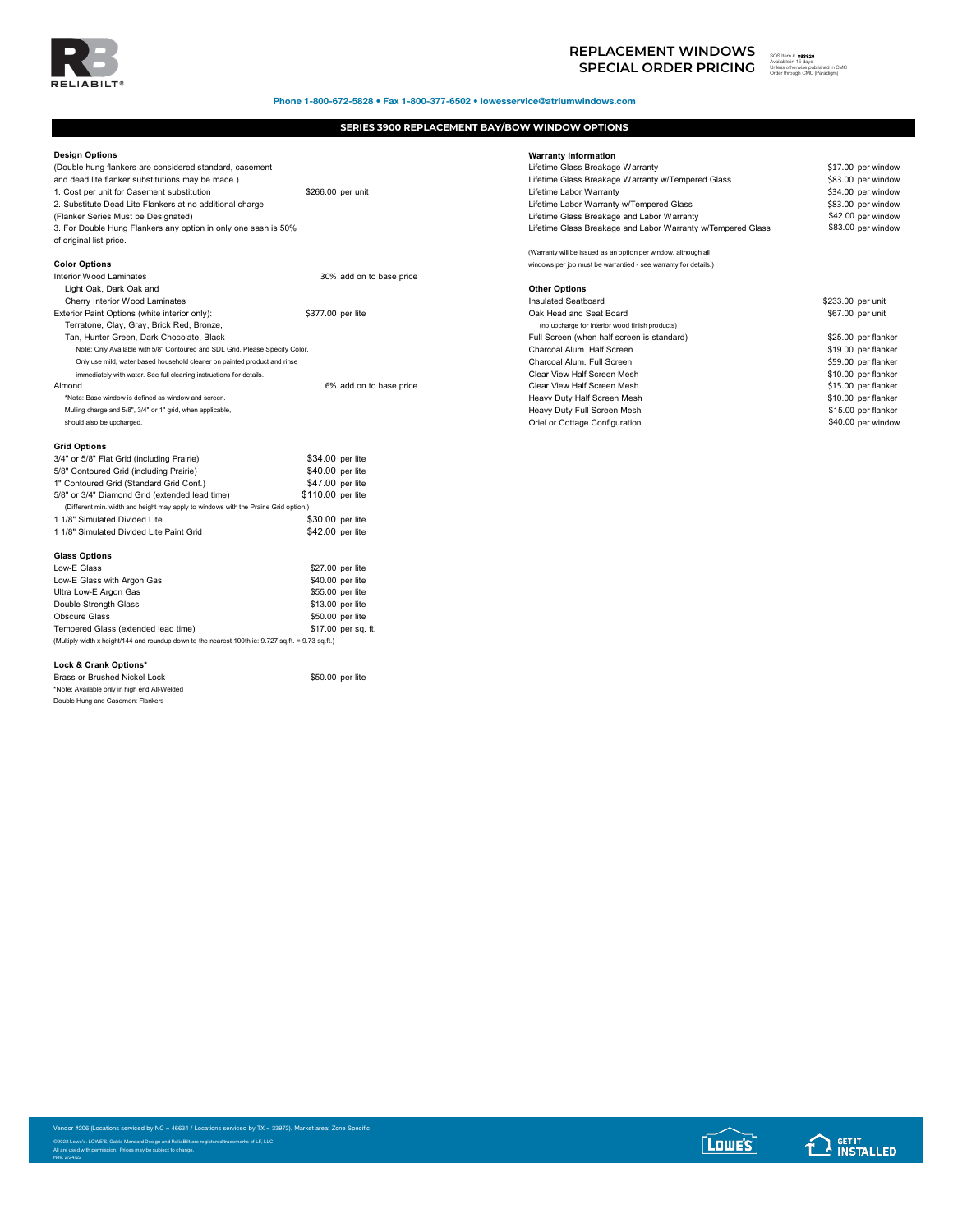

# **SPECIAL ORDER PRICING** SOS ITEM TO THE SUBSTITUTION OF THE SUBSTITUTION OF THE SUBSTITUTION OF THE SUBSTITUTION OF THE SUBSTITUTION OF THE SUBSTITUTION OF THE SUBSTITUTION OF THE SUBSTITUTION OF THE SUBSTITUTION OF THE SU **REPLACEMENT WINDOWS**

### 893831 Unless otherwise published in CMC Order through CMC (Paradigm)

Phone 1-800-672-5828 • Fax 1-800-377-6502 • lowesservice@atriumwindows.com

## **REPLACEMENT GARDEN WINDOW**

|             | <b>Garden Window Pricing</b> |            |            |  |
|-------------|------------------------------|------------|------------|--|
|             | Height                       |            |            |  |
| Width       | $20 - 45$                    | $46 - 62$  | $63 - 74$  |  |
| $24" - 37"$ | \$1,707.00                   | \$2.041.00 | \$2,182.00 |  |
| $38" - 49"$ | \$1,971.00                   | \$2,143.00 | \$2,372.00 |  |
| $50" - 59"$ | \$2,162.00                   | \$2,396.00 | \$2,601.00 |  |
| $60" - 66"$ | \$2,372.00                   | \$2,609.00 | \$2,862.00 |  |

## **SIZE RESTRICTIONS (exact size) General Information:**

|                                                    | Min     | Max    |
|----------------------------------------------------|---------|--------|
| Width                                              | 24"     | 84"    |
| Height                                             | 25 1/4" | 74 5/8 |
| <b>Wall Thickness</b>                              | 4 1/2"  | 10"    |
| Contae dendlite of place connet current 0010 on ft |         |        |

| Low-E Glass with Argon Gas | \$219.00 per window |
|----------------------------|---------------------|
| <b>Grid Options</b>        |                     |
| 5/8" Flat                  | \$37.00 per lite    |
| <b>Color Option</b>        |                     |
| Almond                     | 6% add on to bas    |
|                            |                     |

**Other Options**

Lifetime Glass Breakage Warranty **\$92.00 per window** Sill Muffler (insulated bottom) 24" to 48" wide (covers and fasteners provided) 49" to 66" wide Clear Acrylic Plant Shelf (maximum window width 50") Oak Veneer frame (Interior) 24" to 66" wide Oak Casing 3.00 per UI \$2.00 per UI

**Min Max** 1. The top of all Garden Maximum Height: 74"

at the time of installation. Flashing should extend down to, but not<br>heyond the tempered class area of the roof

beyond the tempered glass area of the roof.

2. Air conditioners must not be placed in any garden window. Center dealers of the center dealers cannot exceed 221⁄2 sq. ft. 3. Use of supplied bracing is required on all garden windows.

- 4. Dual locks are not available on heights under 36 3/4". In this case,
- 
- a single lock will be used.

**Glass Options:** 5. All units must be ordered as "exact" size.

e...<br>6. Specify exact size of width and height (manufacturer will cut on

every 1/4" increment).

7. Specify wall thickness

**Color Option** (manufacturer will cut on every 1/2" increment).

Almond 6 and on to base 8. Window projects from outside house 17 1/2" on all size windows.

9. Extended lead time applies.

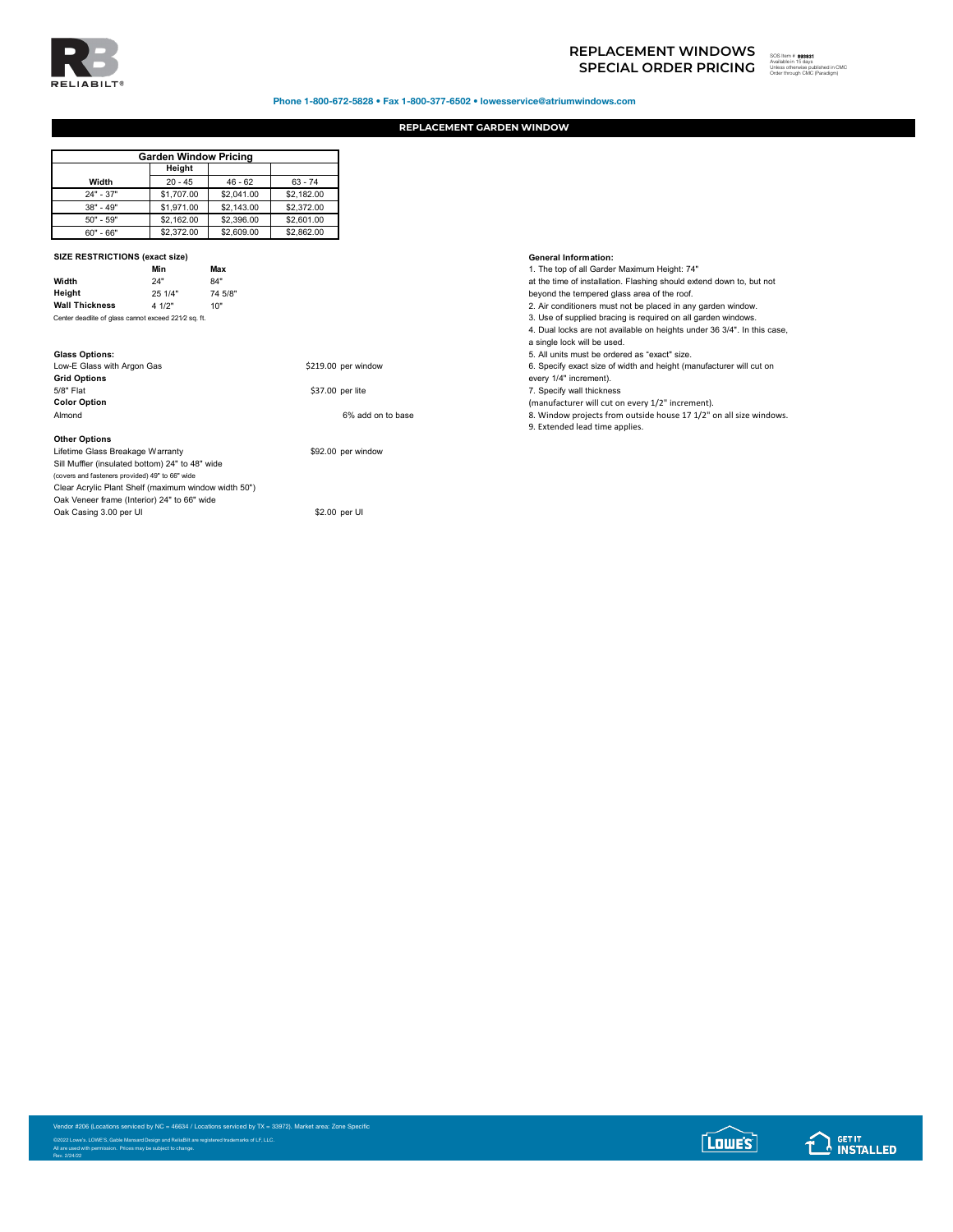

Phone 1-800-672-5828 • Fax 1-800-377-6502 • lowesservice@atriumwindows.com

**REPLACEMENT ARCHITECTURAL SHAPES**

| Shape         | <b>United Inch</b><br>Price                      |  |
|---------------|--------------------------------------------------|--|
| Full roundups | \$11.00                                          |  |
| Half roundups | \$10.00                                          |  |
| Octagons      | \$15.00                                          |  |
| Pentagons     | \$9.00                                           |  |
| Trapezoids    | \$9.00                                           |  |
| Triangles     | \$9.00                                           |  |
|               | Use united inches (A+B) to calculate list price. |  |

**Notes:** Please check the Architectural Shapes Catalog to confirm that the shape is available in the Series you are ordering. View outside to inside.

Vendor #206 (Locations serviced by NC = 46634 / Locations serviced by TX = 33972). Market area: Zone Specific ©2022 Lowe's. LOWE'S, Gable Mansard Design and ReliaBilt are registered trademarks of LF, LLC.<br>All are used with permission. Prices may be subject to change.<br>Rev. 2/24/22

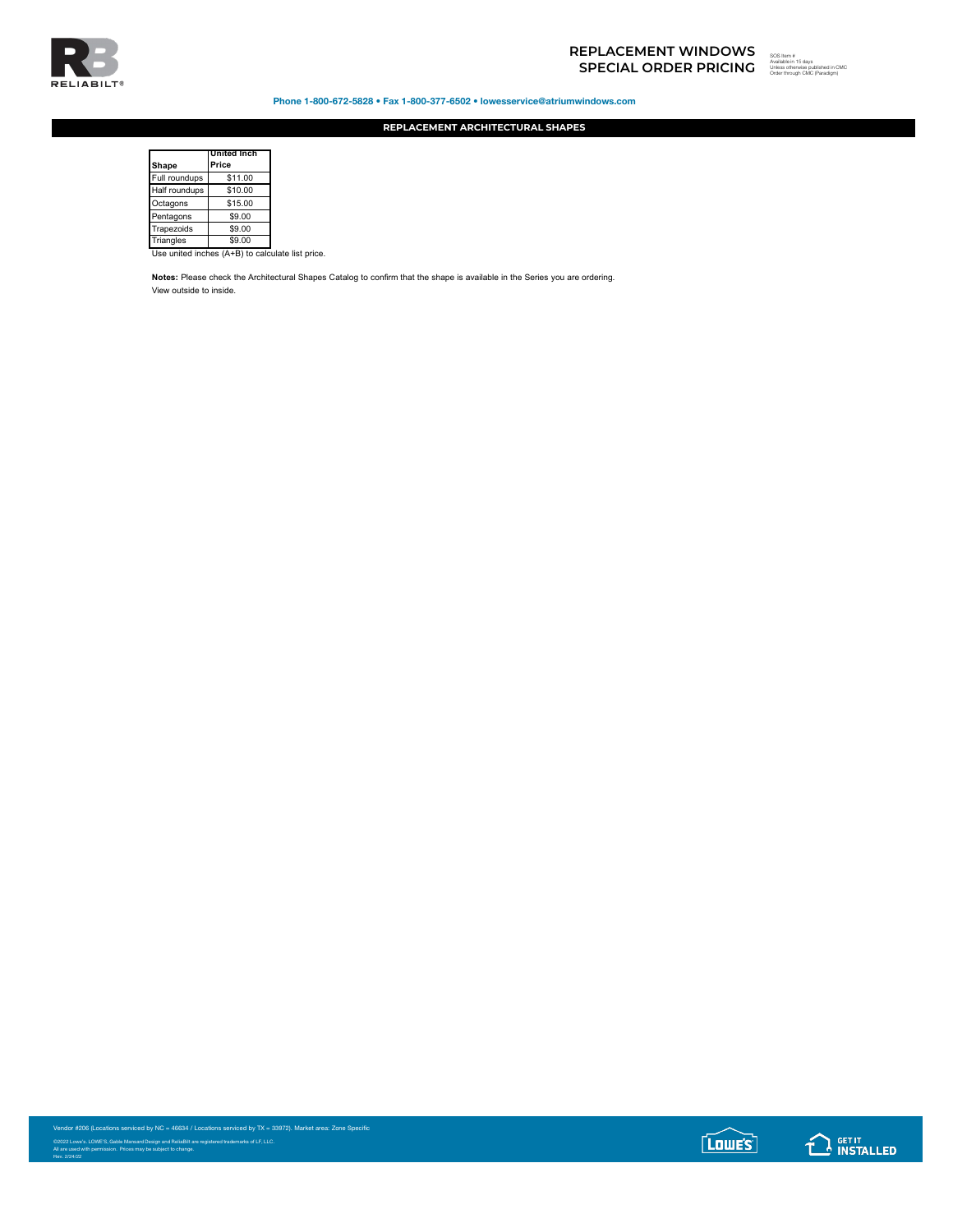

## **SPECIAL ORDER PRICING REPLACEMENT WINDOWS**<br>
SPECIAL ORDER PRICING **Wealth**ed in 15 days<br>
Source through CMC Preadigm)



Phone 1-800-672-5828 • Fax 1-800-377-6502 • lowesservice@atriumwindows.com

## **SERIES 3050 REPLACEMENT ARCHITECTURAL SHAPES OPTIONS**

| <b>Glass Options</b>                                                                                                    |                            |
|-------------------------------------------------------------------------------------------------------------------------|----------------------------|
| Low-E Glass                                                                                                             | \$29.00 per window         |
| Low-E Glass with Argon Gas                                                                                              | \$43.00 per window         |
| Ultra Low-E Argon Gas                                                                                                   | \$60.00 per window         |
| <b>Tempered Glass</b>                                                                                                   | \$18.00 per sq. ft.        |
| In calculating square footage for Tempered or Tinted Glass, please roundup to the nearest 100th                         |                            |
| Example: Tempered Glass for 9.727 sq. ft. = 9.73 x 11.00/SF = \$126.00                                                  |                            |
| Obscure Glass                                                                                                           | \$54.00 per window         |
|                                                                                                                         |                            |
| <b>Grid Options</b>                                                                                                     |                            |
| 5/8" or 3/4" Flat Grid Configuration (standard grid configuration)                                                      | 10% add on to base window  |
| 5/8" or 3/4" Flat or Gothic Special Grid Configuration (designated by *)                                                | 25% add to base grid price |
| 5/8" or 1" Contoured Grid Configuration (standard grid configuration)                                                   | 15% add to base grid price |
| 1" Contoured Colonial or Gothic Grid Special Grid Configuration                                                         | 30% add to base grid price |
| (designated by * or #)                                                                                                  |                            |
| Note: Must specify (5/8" or 3/4") grid on order. 3/4" only available in new construction.                               |                            |
|                                                                                                                         |                            |
| Almond (Base includes all options except glass options)                                                                 | 6% add on to base price    |
| <b>Warranty Options</b>                                                                                                 |                            |
| Transferable, Limited Lifetime Warranty standard.                                                                       |                            |
| Optional Lifetime Glass Breakage and Labor Warranties:                                                                  |                            |
| Glass Breakage                                                                                                          | \$18.00 per window         |
| Labor                                                                                                                   | \$36.00 per window         |
| <b>Glass and Labor</b>                                                                                                  | \$45.00 per window         |
|                                                                                                                         |                            |
| Optional Lifetime Glass Breakage and Labor Warranties for Tempered Glass:                                               |                            |
| Glass Breakage                                                                                                          | \$90.00 per window         |
| Labor                                                                                                                   | \$36.00 per window         |
| <b>Glass and Labor</b>                                                                                                  | \$119.00 per window        |
| Note: All windows per job must be warranted if glass breakage warranty is purchased. See warranty for complete details. |                            |

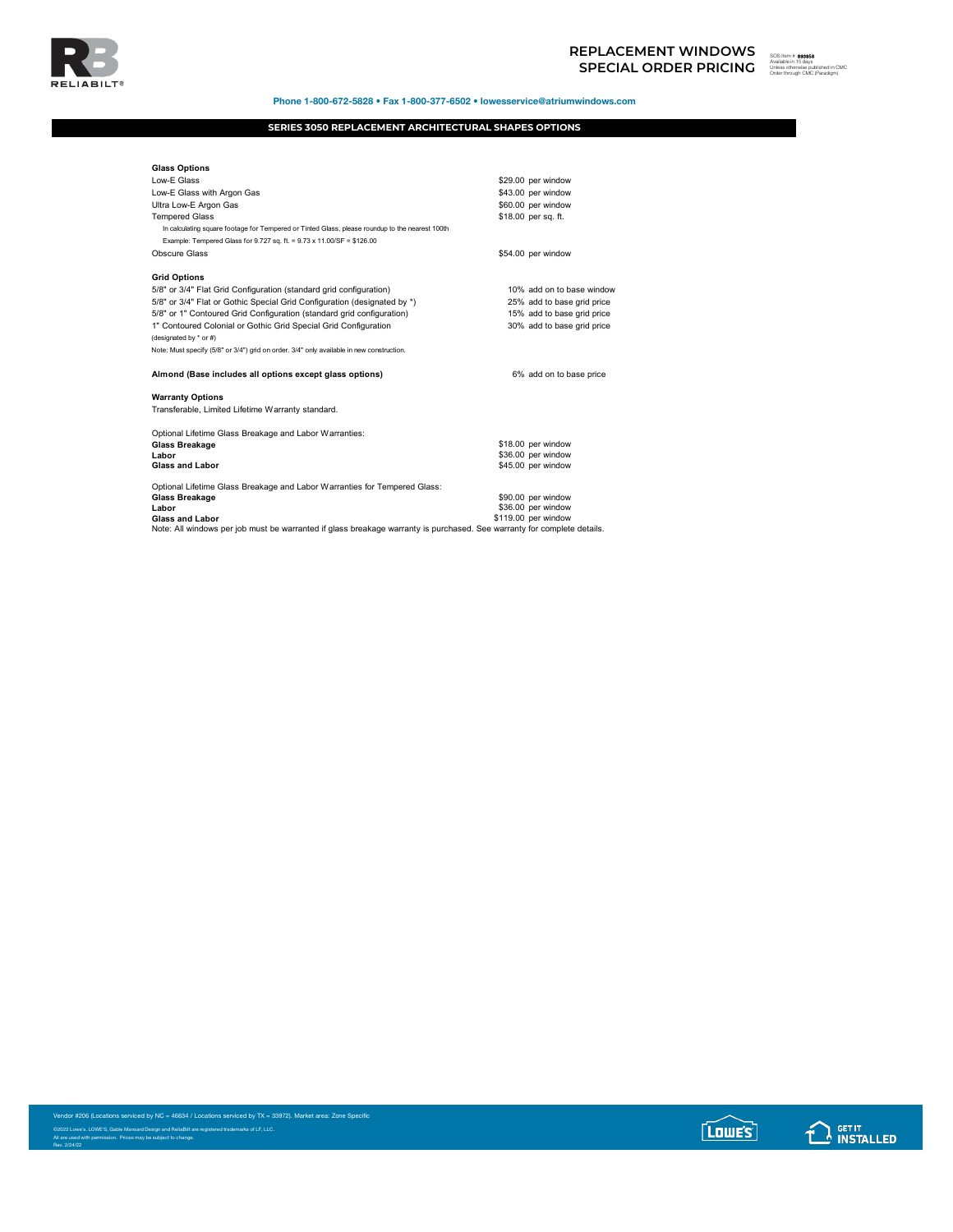

Phone 1-800-672-5828 • Fax 1-800-377-6502 • lowesservice@atriumwindows.com

## **SERIES 3100 REPLACEMENT ARCHITECTURAL SHAPES OPTIONS**

| <b>Glass Options</b>                                                                                                    |                            |
|-------------------------------------------------------------------------------------------------------------------------|----------------------------|
| Low-E Glass                                                                                                             | \$26.00 per window         |
| Low-E Glass with Argon Gas                                                                                              | \$39.00 per window         |
| Ultra Low-E Argon Gas                                                                                                   | \$54.00 per window         |
| <b>Tempered Glass</b>                                                                                                   | \$17.00 per sq. ft.        |
| In calculating square footage for Tempered or Tinted Glass, please roundup to the nearest 100th                         |                            |
| Example: Tempered Glass for 9.727 sq. ft. = 9.73 x 11.00/SF = \$126.00                                                  |                            |
| Obscure Glass                                                                                                           | \$49.00 per window         |
|                                                                                                                         |                            |
| <b>Grid Options</b>                                                                                                     |                            |
| 5/8" or 3/4" Flat Grid Configuration (standard grid configuration)                                                      | 10% add on to base window  |
| 5/8" or 3/4" Flat or Gothic Special Grid Configuration (designated by *)                                                | 25% add to base grid price |
| 5/8" or 1" Contoured Grid Configuration (standard grid configuration)                                                   | 15% add to base grid price |
| 1" Contoured Colonial or Gothic Grid Special Grid Configuration                                                         | 30% add to base grid price |
| (designated by * or #)                                                                                                  |                            |
| Note: Must specify (5/8" or 3/4") grid on order. 3/4" only available in new construction.                               |                            |
|                                                                                                                         |                            |
| Almond (Base includes all options except glass options)                                                                 | 6% add on to base price    |
| <b>Warranty Options</b>                                                                                                 |                            |
| Transferable, Limited Lifetime Warranty standard.                                                                       |                            |
| Optional Lifetime Glass Breakage and Labor Warranties:                                                                  |                            |
| <b>Glass Breakage</b>                                                                                                   | \$17.00 per window         |
| Labor                                                                                                                   | \$33.00 per window         |
| <b>Glass and Labor</b>                                                                                                  | \$41.00 per window         |
| Optional Lifetime Glass Breakage and Labor Warranties for Tempered Glass:                                               |                            |
| Glass Breakage                                                                                                          | \$81.00 per window         |
| Labor                                                                                                                   | \$33.00 per window         |
| <b>Glass and Labor</b>                                                                                                  | \$107.00 per window        |
| Note: All windows per job must be warranted if glass breakage warranty is purchased. See warranty for complete details. |                            |

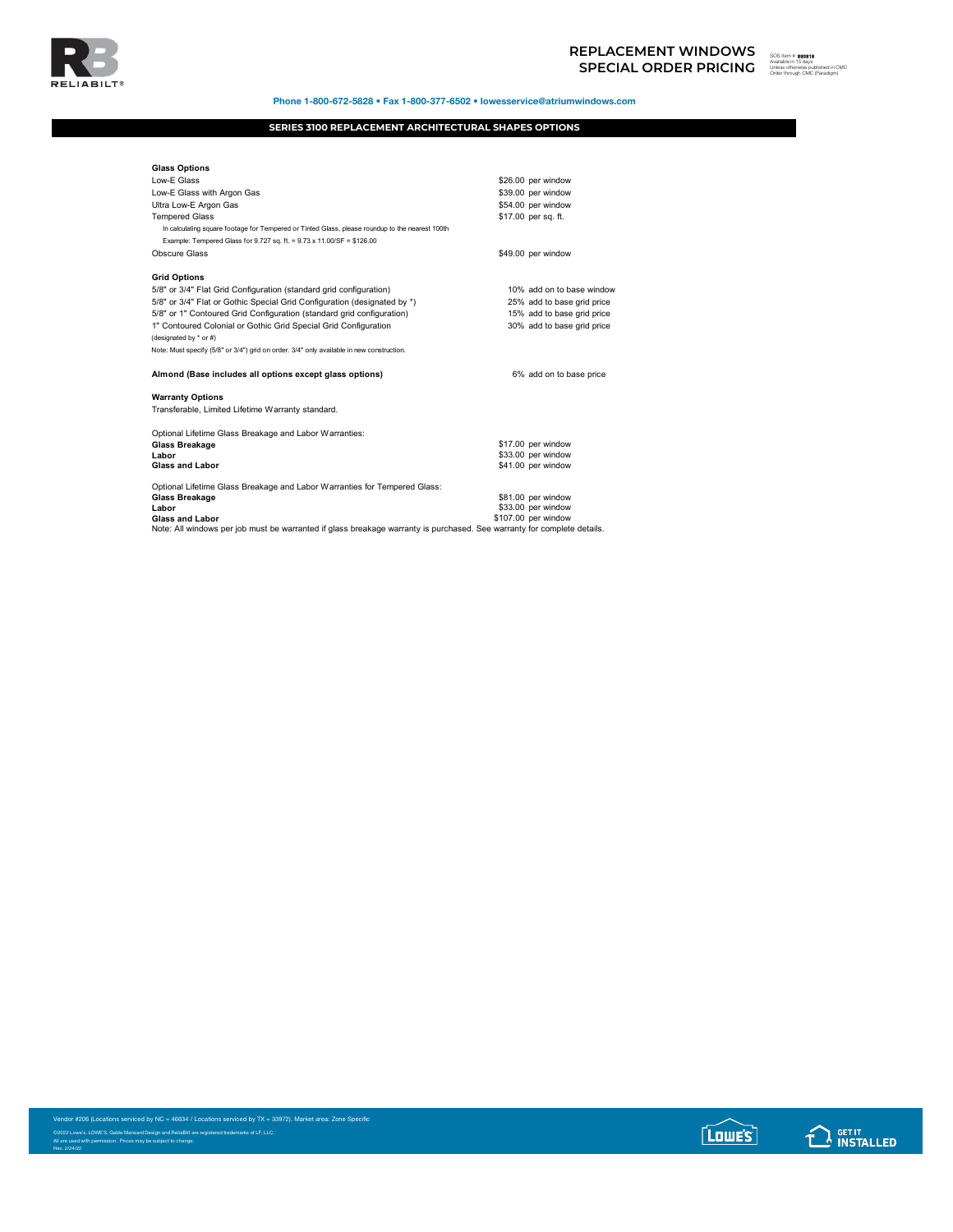

## **SPECIAL ORDER PRICING REPLACEMENT WINDOWS**<br>
SPECIAL ORDER PRICING **Wealth**ed in Engine



Phone 1-800-672-5828 • Fax 1-800-377-6502 • lowesservice@atriumwindows.com

## **SERIES 3201 REPLACEMENT ARCHITECTURAL SHAPES OPTIONS**

| <b>Glass Options</b>                                                                                                                              |                                           |
|---------------------------------------------------------------------------------------------------------------------------------------------------|-------------------------------------------|
| Low-E Glass                                                                                                                                       | \$26.00 per window                        |
| Low-E Glass with Argon Gas                                                                                                                        | \$39.00 per window                        |
| Ultra Low-E Argon Gas                                                                                                                             | \$54.00 per window                        |
| <b>Tempered Glass</b>                                                                                                                             | \$17.00 per sq. ft.                       |
| In calculating square footage for Tempered or Tinted Glass, please roundup to the nearest 100th                                                   |                                           |
| Example: Tempered Glass for 9.727 sq. ft. = 9.73 x 11.00/SF = \$126.00                                                                            |                                           |
| Obscure Glass                                                                                                                                     | \$49.00 per window                        |
| <b>Grid Options</b>                                                                                                                               |                                           |
| 5/8" or 3/4" Flat Grid Configuration (standard grid configuration)                                                                                | 10% add on to base window                 |
| 5/8" or 3/4" Flat or Gothic Special Grid Configuration (designated by *)                                                                          | 25% add to base grid price                |
| 5/8" or 1" Contoured Grid Configuration (standard grid configuration)                                                                             | 15% add to base grid price                |
| 1" Contoured Colonial or Gothic Grid Special Grid Configuration                                                                                   | 30% add to base grid price                |
| (designated by * or #)                                                                                                                            |                                           |
| Note: Must specify (5/8" or 3/4") grid on order. 3/4" only available in new construction.                                                         |                                           |
| Almond (Base includes all options except glass options)                                                                                           | 6% add on to base price                   |
| <b>Warranty Options</b>                                                                                                                           |                                           |
| Transferable, Limited Lifetime Warranty standard.                                                                                                 |                                           |
| Optional Lifetime Glass Breakage and Labor Warranties:                                                                                            |                                           |
| <b>Glass Breakage</b>                                                                                                                             | \$17.00 per window                        |
| Labor                                                                                                                                             | \$33.00 per window                        |
| <b>Glass and Labor</b>                                                                                                                            | \$41.00 per window                        |
| Optional Lifetime Glass Breakage and Labor Warranties for Tempered Glass:                                                                         |                                           |
| <b>Glass Breakage</b>                                                                                                                             | \$81.00 per window                        |
| I abor                                                                                                                                            | \$33.00 per window<br>\$107.00 per window |
| <b>Glass and Labor</b><br>Note: All windows per job must be warranted if glass breakage warranty is purchased. See warranty for complete details. |                                           |
|                                                                                                                                                   |                                           |
| <b>Color Options</b>                                                                                                                              |                                           |
| Exterior Paint Options(white interior only):                                                                                                      | \$213.00 per window                       |
| Black, Terratone, Clay, Gray, Brick Red,                                                                                                          | \$258.00 per window for mulled unit       |
| Bronze, Tan, Hunter Green, Dark Chocolate:                                                                                                        |                                           |

©2022 Lowe's. LOWE'S, Gable Mansard Design and ReliaBilt are registered trademarks of LF, LLC.<br>All are used with permission. Prices may be subject to change.<br>Rev. 2/24/22

Note: Only Available with 5/8" Contoured and SDL Grid.

Please Specify Color.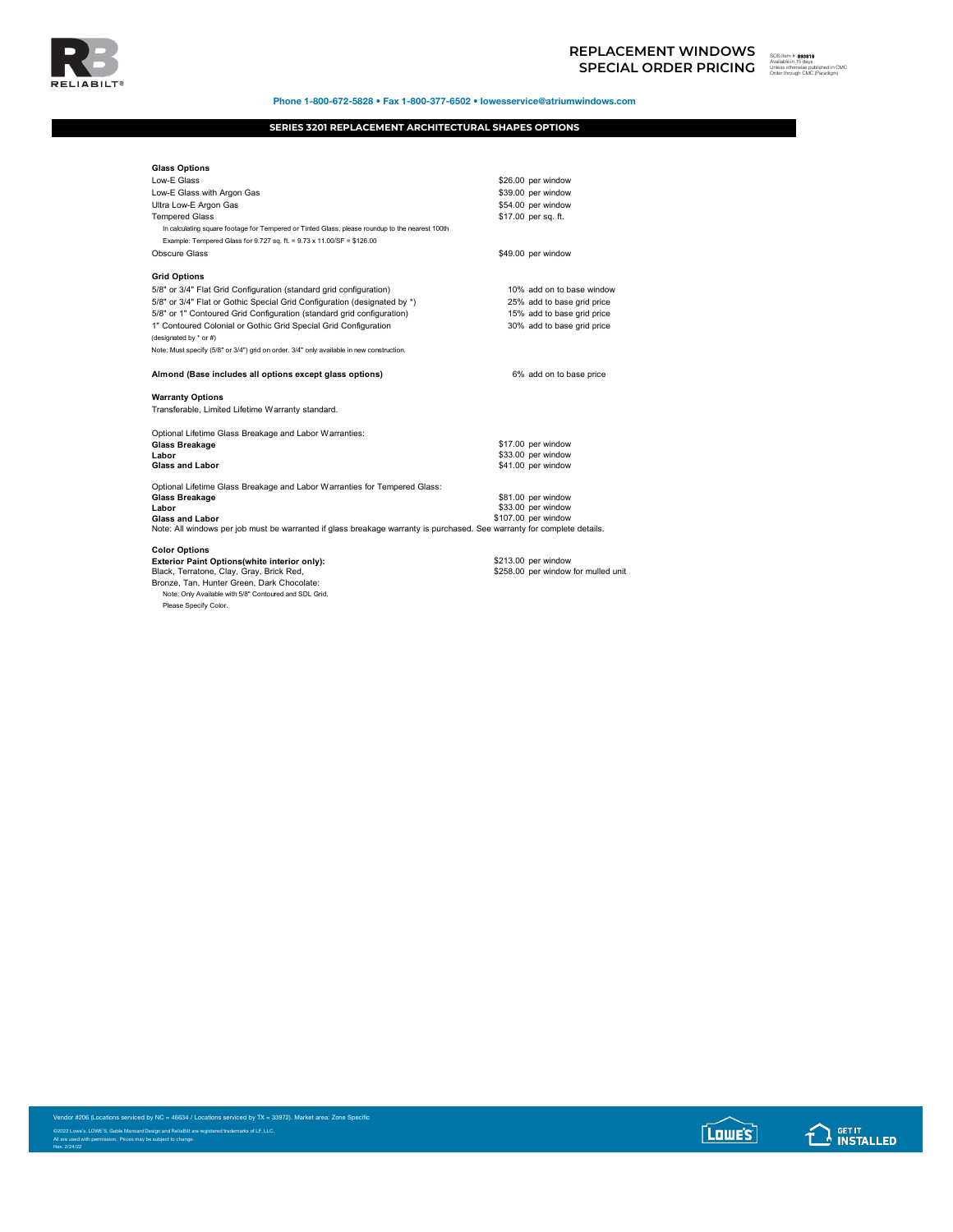



Phone 1-800-672-5828 • Fax 1-800-377-6502 • lowesservice@atriumwindows.com

## **SERIES 3500 REPLACEMENT ARCHITECTURAL SHAPES OPTIONS**

| <b>Glass Options</b>                                                                                                    |                            |
|-------------------------------------------------------------------------------------------------------------------------|----------------------------|
| Low-E Glass                                                                                                             | \$25.00 per window         |
| Low-E Glass with Argon Gas                                                                                              | \$38.00 per window         |
| Ultra Low-E Argon Gas                                                                                                   | \$52.00 per window         |
| <b>Tempered Glass</b>                                                                                                   | \$16.00 per sq. ft.        |
| In calculating square footage for Tempered or Tinted Glass, please roundup to the nearest 100th                         |                            |
| Example: Tempered Glass for 9.727 sq. ft. = 9.73 x 11.00/SF = \$126.00                                                  |                            |
| Obscure Glass                                                                                                           | \$47.00 per window         |
|                                                                                                                         |                            |
| <b>Grid Options</b>                                                                                                     |                            |
| 5/8" or 3/4" Flat Grid Configuration (standard grid configuration)                                                      | 10% add on to base window  |
| 5/8" or 3/4" Flat or Gothic Special Grid Configuration (designated by *)                                                | 25% add to base grid price |
| 5/8" or 1" Contoured Grid Configuration (standard grid configuration)                                                   | 15% add to base grid price |
| 1" Contoured Colonial or Gothic Grid Special Grid Configuration                                                         | 30% add to base grid price |
| (designated by * or #)                                                                                                  |                            |
| Note: Must specify (5/8" or 3/4") grid on order. 3/4" only available in new construction.                               |                            |
| Almond (Base includes all options except glass options)                                                                 | 6% add on to base price    |
| <b>Warranty Options</b>                                                                                                 |                            |
| Transferable, Limited Lifetime Warranty standard.                                                                       |                            |
| Optional Lifetime Glass Breakage and Labor Warranties:                                                                  |                            |
| Labor                                                                                                                   | \$32.00 per window         |
| <b>Glass and Labor</b>                                                                                                  | \$39.00 per window         |
| Optional Lifetime Glass Breakage and Labor Warranties for Tempered Glass:                                               |                            |
| Labor                                                                                                                   | \$78.00 per window         |
| <b>Glass and Labor</b>                                                                                                  | \$103.00 per window        |
| Note: All windows per job must be warranted if glass breakage warranty is purchased. See warranty for complete details. |                            |
|                                                                                                                         |                            |
| Bronze Exterior Laminate (white interior only)                                                                          | 30% add on to base price   |